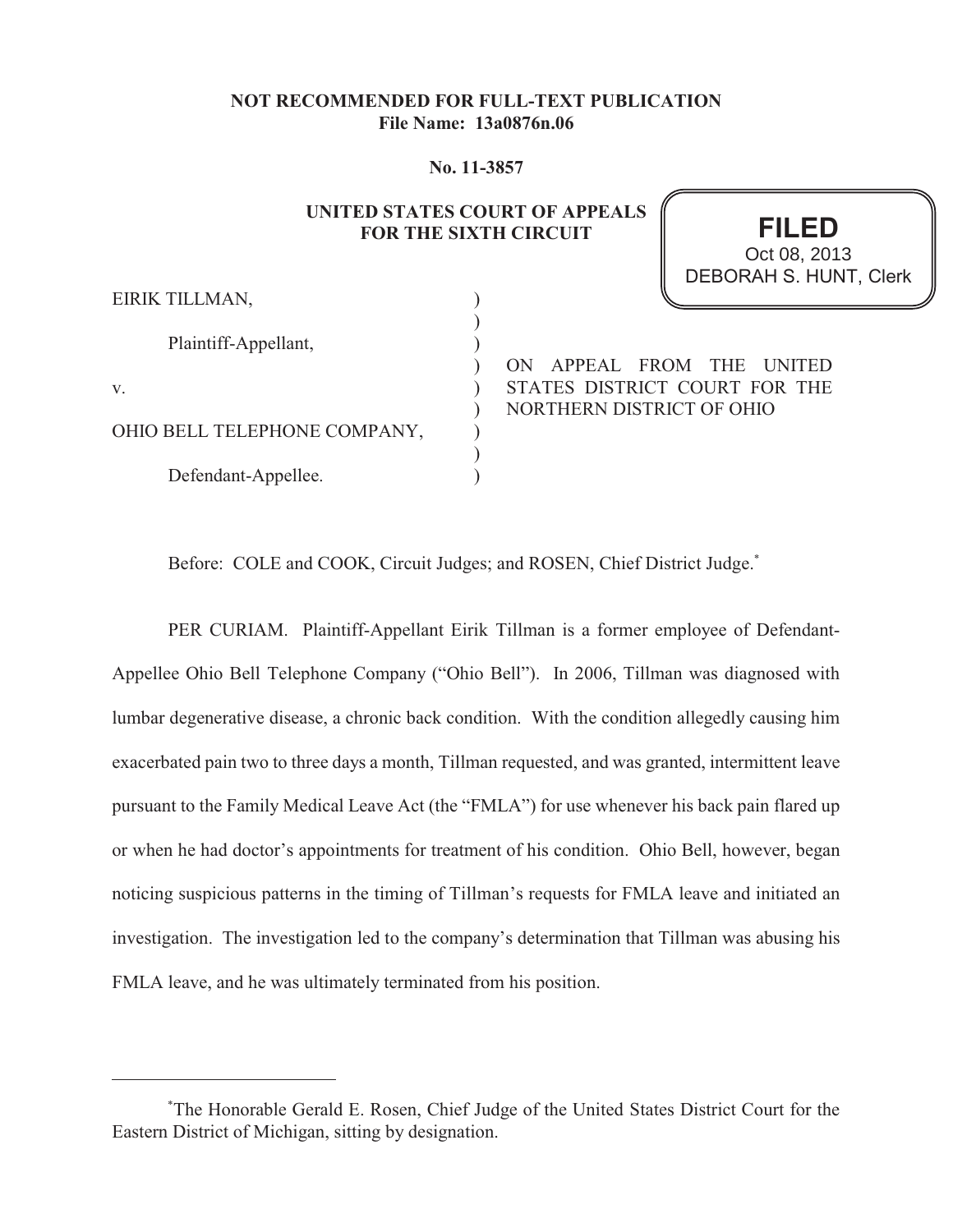Thereafter, Tillman filed an action in the United States District Court for the Northern District of Ohio alleging that Ohio Bell violated the FMLA "by interfering with, restraining or denying [him] the exercise of rights provided under the FMLA and/or retaliating against [him] by discharging him for asserting or otherwise exercising his rights under the FMLA." (Compl. ¶ 20.) The district court entered summary judgment in favor of Ohio Bell on both the interference and retaliation claims. Tillman now appeals the grant of summary judgment. For the reasons stated below, we AFFIRM the district court's decision.

#### **I. FACTUAL BACKGROUND**

Eirik Tillman began working for Ohio Bell Telephone Company as a Communications Technician in November 2000. (R. 50, Tillman Dep. at 27.) In 2004, he was promoted to the position of Telecommunications Specialist ("TCS"). Like his original Communications Technician job, the TCS position was a union position, subject to the terms of a Collective Bargaining Agreement ("CBA") between the company and the Communications Workers of America. (*Id.* at 30 31.)

Pursuant to the CBA, Telecommunications Specialists select their work shifts by seniority. As a low seniority TCS, Tillman was often required to work the less desirable evening, night and weekend shifts. His position entailed provisioning work, which involved technical work to fill customer orders for telephone and internet service, as well as maintenance work. (R. 44, Fuentes Dep. at 16 17.) The maintenance work consisted of investigating customer problems to determine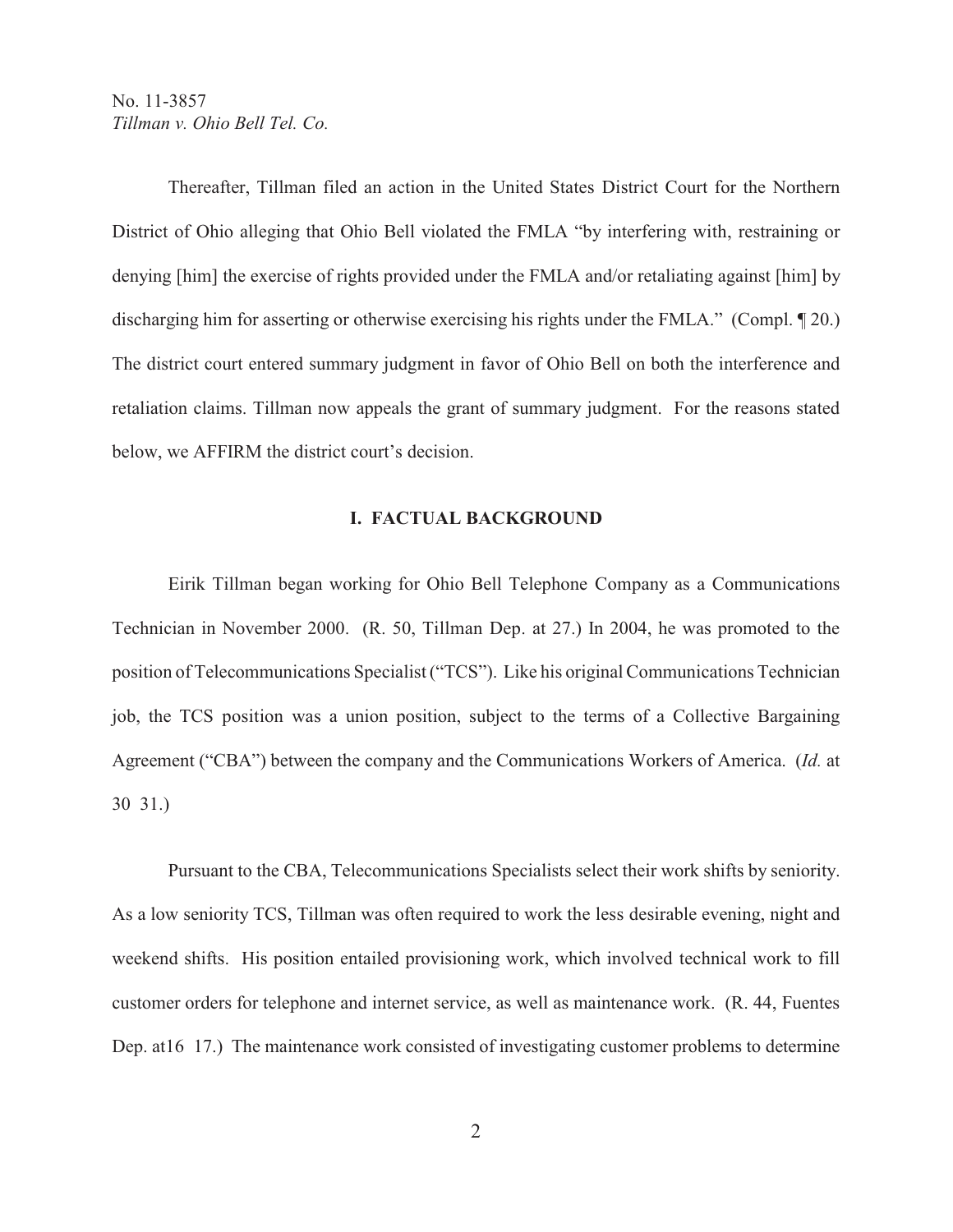whether the source of the problem was Ohio Bell's internal systems or equipment, as opposed to external equipment or connections at the customer's site.

The TCS job description lists lifting up to 100 pounds and climbing ladders as physical requirements of the position. (R. 45, Boyer Dep. at 25.) However, Tillman's supervisors testified that technicians did not climb ladders on a daily basis, (R. 44, Fuentes Dep. at 20 21; R. 45, Boyer Dep. at 25), and rarely had to lift more than 15 pounds (R. 44, Fuentes Dep. at 20). Driving was also a routine function of the position.

## **Tillman's Back Condition**

In 2006, Tillman began suffering from severe back pain. (Compl. ¶ 10.) He was diagnosed with lumbar degenerative disk disease, a chronic back condition. (R. 51, Hoffman Dep. at 38, 75.) For this condition, Tillman treated with his family physician, Dr. Elizabeth Hoffman. According to Dr. Hoffman, as a result of this condition, Tillman experiences exacerbated pain two to three days a month. (*Id.* at 76.) Dr. Hoffman explained that on these days, the pain impairs Tillman's "ability to lift, to carry heavy objects, to bend repeatedly, or actually bend at the waist." (*Id.* at 78.) Dr. Hoffman testified that during these periods of pain an individual with Tillman's condition would be expected to enter and exit a car "very carefully," and would struggle to lift objects off the ground unless he was "bending at the knees and not at the waist." (*Id*. at 71, 81.) Dr. Hoffman further testified that Tillman told her that when experiencing a period of severe period pain, he "had trouble walking for more than five or ten minutes at a time" without sitting down, and that he was only able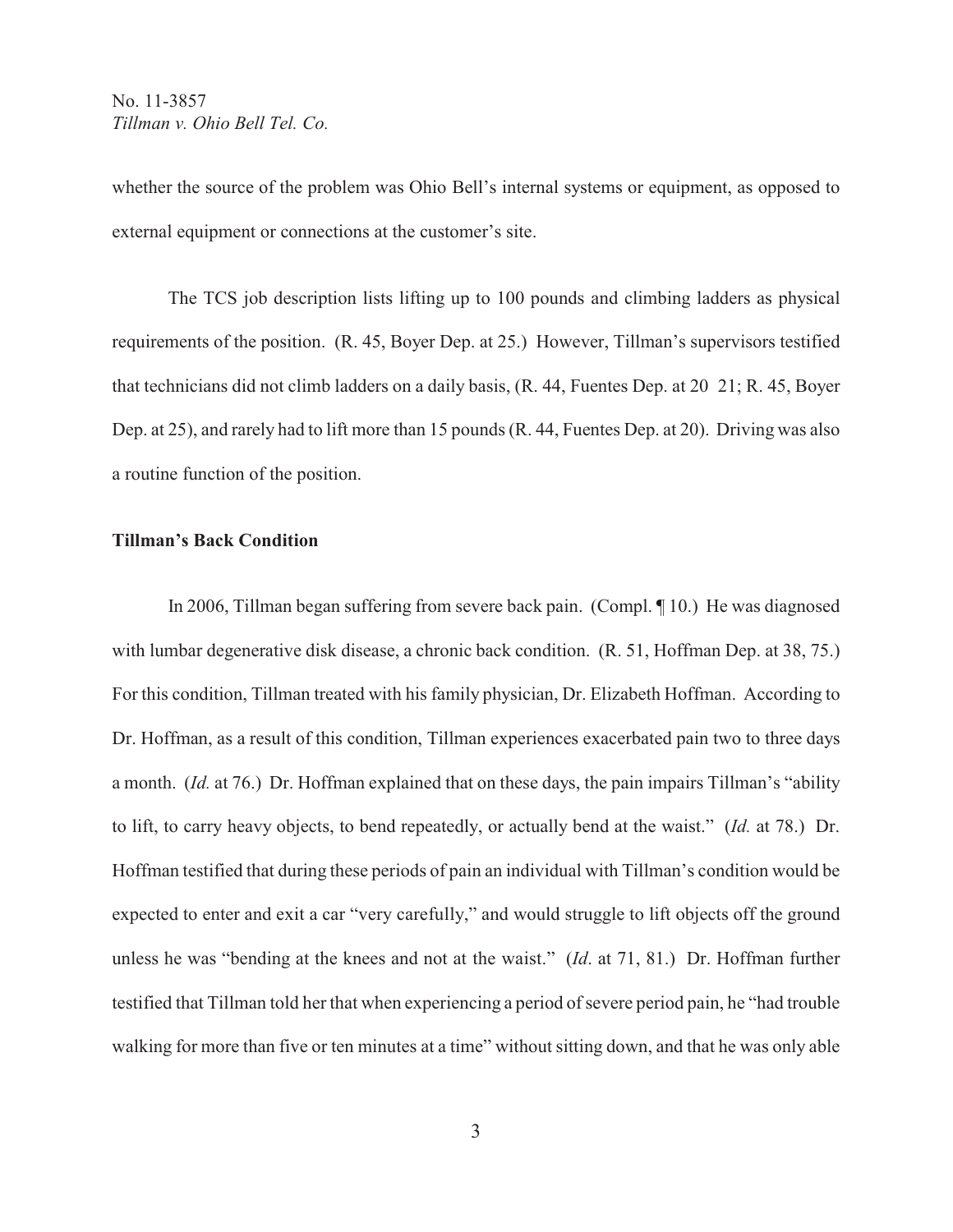to drive for short periods of time (no more than an hour). (*Id*. at 78.) The doctor further stated that Tillman was unable to predict in advance when he would have one of these periods of pain exacerbation.

Dr. Hoffman recommended various treatments for Tillman's back condition, including prescription medication, physical therapy, weight loss, and avoiding exacerbating factors like heavy lifting. The medications that Dr. Hoffman prescribed to Tillman for his back condition, however, did not impair his ability to drive or work, nor cause any adverse side effects. (*Id*. at 23 25, 63, 71.)

As for physical therapy, Tillman only attended two physical therapy sessions at Total Rehab of Bedford, the rehabilitation facility to which Dr. Hoffman referred him, and he was discharged from Total Rehab in June of 2008. (*Id.* at 72 73.) Home exercises were recommended to Tillman following his discharge from Total Rehab. These home exercises did not involve any type of pre-scheduled appointments with physical therapists, nor was it medically necessary for Tillman to take time off from work to do them. (*Id.* at 39, 72 74.) Dr. Hoffman further testified that there was no need for anyone else to be at home when Tillman performed his home therapy, adding that having someone else with him was neither medically necessary nor necessary for his safety. (*Id*. at 73 74.)

Although Dr. Hoffman indicated it was possible that the home exercises could cause exacerbated pain, she testified that Tillman never told her that the home exercises exacerbated his pain. (*Id.* at 106.) In fact, she testified that when she saw Tillman in May of 2009, he indicated that he was doing exercises at home and "feels better." (*Id*. at 33.) Further, the FMLA certifications that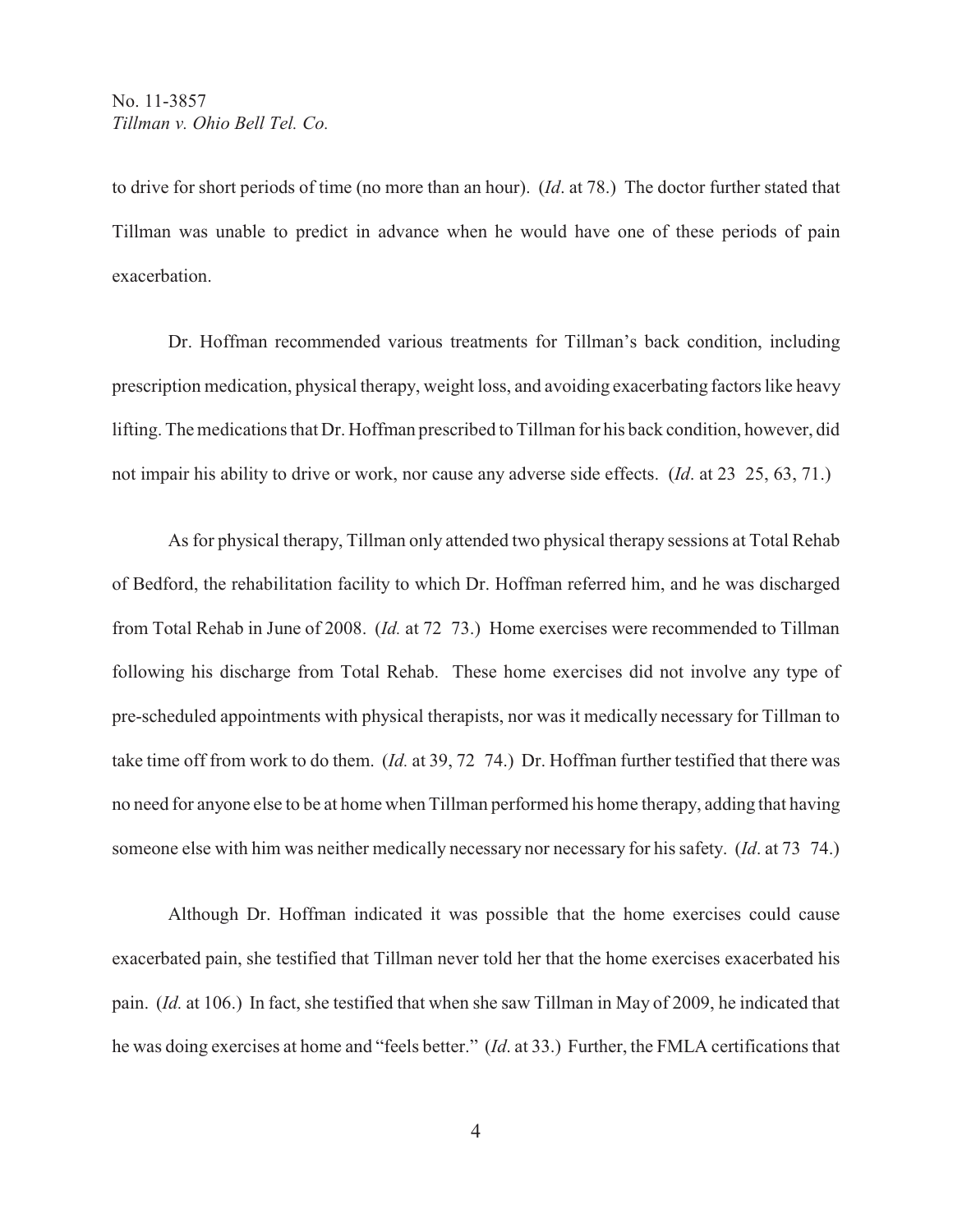Dr. Hoffman completed for Tillman in 2008 and 2009 did not indicate a need for leave due to pain or incapacity while recovering from home exercises or any other type of treatments for his back condition. Indeed, Dr. Hoffman affirmatively indicated on the certification forms that the treatments she recommended for Tillman (prescription medications and physical therapy) would not lead to periods of incapacity. (*Id.* at 83 91; *see also* R. 50, Tillman Dep. Exs. I K.)

## **Tillman's Use of FMLA Leave**

In December of 2006, Tillman began requesting and receiving fully-paid intermittent FMLA leave for his back condition. (R. 32, Ex. G, Affidavit of Mary Glass ¶ 11.) These intermittent FMLA leave requests/grants continued for the next three years. In 2007, Tillman was granted paid intermittent FMLA leave for his back condition for two to six days per month in January, February, March, April, October, November and December. (*Id.* ¶[11 22.) During October, November, and December of 2007, his FMLA days routinely fell on Fridays and weekends, resulting in him having three-day or four-day weekends for at least one weekend in October, three weekends during November and another three weekends in December, including the weekend preceding the New Year's holiday. (*Id*. ¶¶ 12 22.)

In 2008, Tillman was on short-term disability for approximately two and a half weeks in February for nasal adhesions, which also counted as FMLA leave time. (*Id*. ¶ 23.) Then, in May of 2008, Tillman again sought paid intermittent FMLA leave relating to his back condition. (*Id*. ¶ 24.)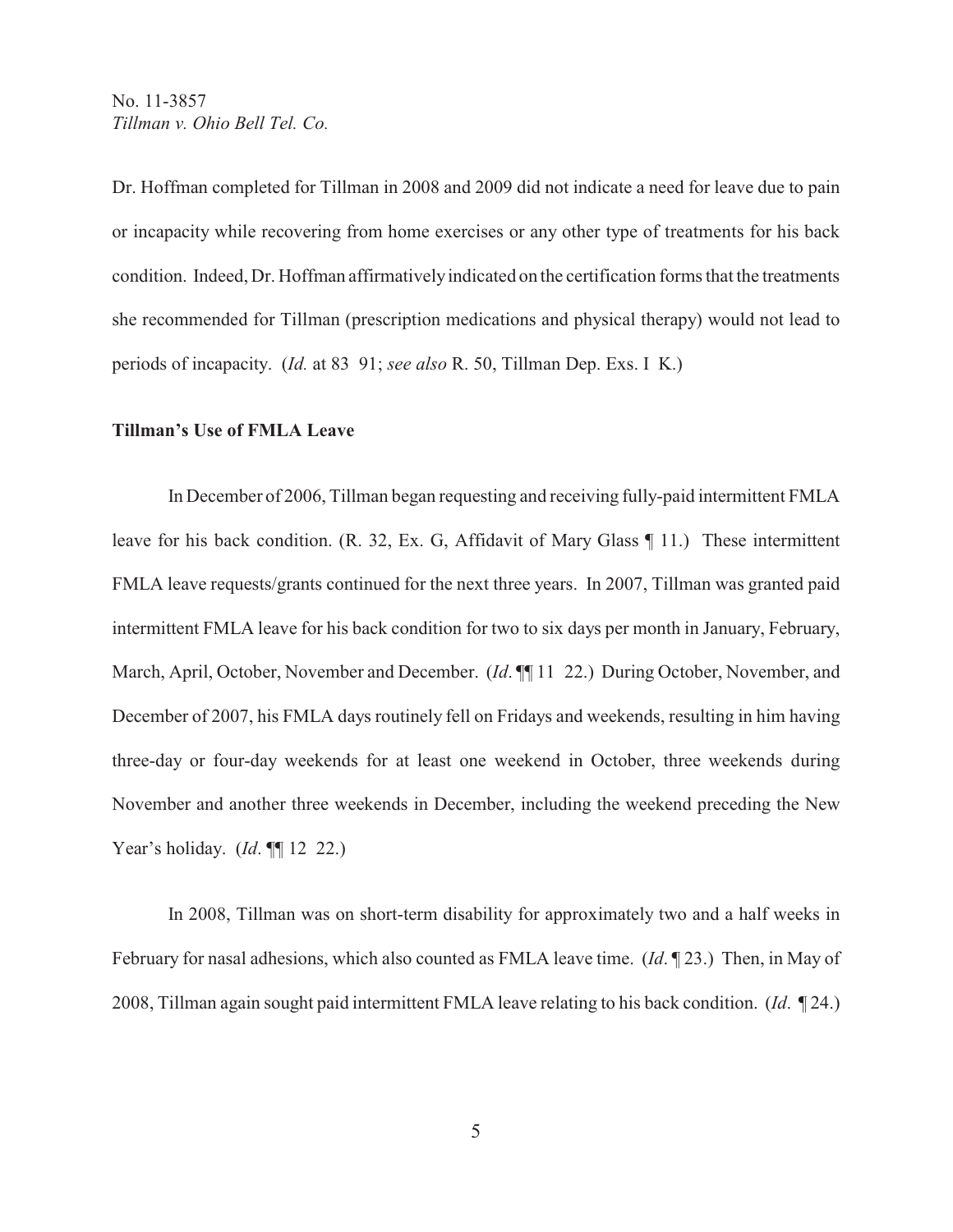With the exception of August and September of 2008, Plaintiff requested three days of paid FMLA leave every month from May of 2008 until April of 2009. (*Id*. ¶¶ 24 39.)

The fully paid FMLA leave days that Tillman requested throughout 2008 also regularly fell on Fridays and/or weekends and were frequently adjacent to already-scheduled days off or holidays, which extended his time off from work and often provided him with three-day and four-day weekends. For example, Tillman took June 12 through 14 (Thursday through Saturday) off due to FMLA reasons when he was already scheduled off for Sunday and Monday June 15 and 16th. (*Id*. ¶ 25.) In July, he took an FMLA day on Saturday, July 12, which was followed by two scheduled days off on Sunday and Monday, July 13 and 14. (*Id*. ¶ 26.) In August, one of Tillman's FMLA days fell on Friday, August 8, and was followed by nine scheduled days off. (*Id*. ¶ 29.) Similar patterns occurred in October and December. (*Id*. ¶¶ 30, 33.) Tillman also took FMLA leave on December 31 and January 1, 2, and 3, resulting in four consecutive days off over the New Year's holiday for a second year in a row.  $(Id. \P \P 35 \ 36.$ <sup>1</sup>)

Even though Dr. Hoffman testified that Tillman could not predict when he was going to have a flare up of his back pain, Tillman often notified his supervisor in advance that he intended to use FMLA leave time on a future date. For example, on December 12, 2007, Tillman e-mailed his

<sup>&</sup>lt;sup>1</sup>In his reply brief, Tillman argues for the first time that it was logical for his FMLA days to routinely fall on the weekends because his work week typically lasted from Thursday until the following Monday. (Appellant's Reply Br. at 5.) To support this proposition, Tillman cites to a portion of Boyer's deposition where Boyer testified that Tillman preferred to have Mondays and Tuesdays off, as opposed to Tuesdays and Wednesdays. (R. 45, Boyer Dep. at 101.) Boyer, however also testified that employees do not have set schedules and that "[schedules] may change [every week] depending on the needs of the business." (*Id.* at 29.)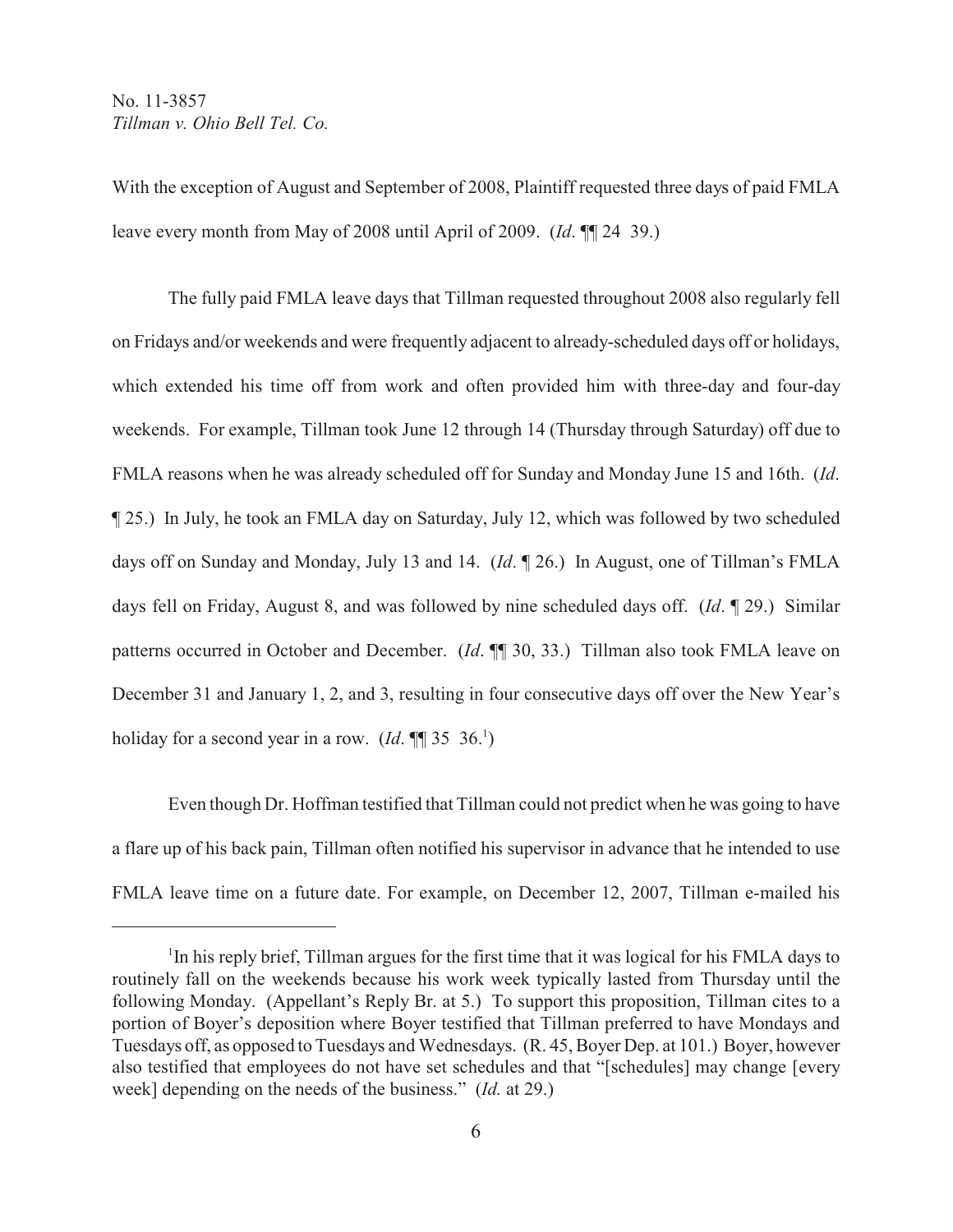supervisor, Antone Boyer, to tell him he would be on FMLA December 14 through 16, 2007. (R. 32, Ex. A, Tillman Dep. at 113 & Dep. Ex. Q.) The very next day, Tillman advised the same supervisor he would also be "off" several days in the coming weeks, including December 21 through 23, 2007 and December 29, 2007, "due to FMLA." (*Id*. at 113 14 & Dep. Ex. R.) Similarly, on June 27, 2008, Tillman e-mailed his supervisor to tell him that he would be taking FMLA leave "due to my therapy" on July 12, 19, and 26 three of the four Saturdays falling in that month. (*Id*. at 118-19 & Dep. Ex. X.)

On July 23, 2008, Tillman advised his supervisor over a week in advance that he would be using a FMLA day on Saturday, August 2. (*Id*. at 121 & Dep. Ex. Z.) On December 1, 2008, Tillman sent an e-mail to his supervisor Tony Fuentes stating, "If I end up on evenings due to seniority, I'm letting you knowing [sic] in advance I will be using a FMLA day on Dec. 13." (*Id*. at 121 23 & Dep. Ex. AA.) Tillman sent another e-mail to Fuentes on December 17, 2008, advising Fuentes two weeks in advance that he planned to use FMLA leave around the New Year's holiday, on December 31, January 2, and January 3. (*Id*. at 123 24 & Dep. Ex. BB.)

#### **Investigation into Tillman's Use of FMLA Leave**

Tillman's co-workers and supervisors began noticing these patterns in Tillman's FMLA leave (i.e., Saturdays, extended weekends and vacations and "forecasting" his incapacity in advance) and complained to Area Manager Ann Taylor about Tillman's absences and suspicious use of FMLA leave. (R. 52, Taylor Dep. at 31 46.) Taylor asked the supervisors to provide her with information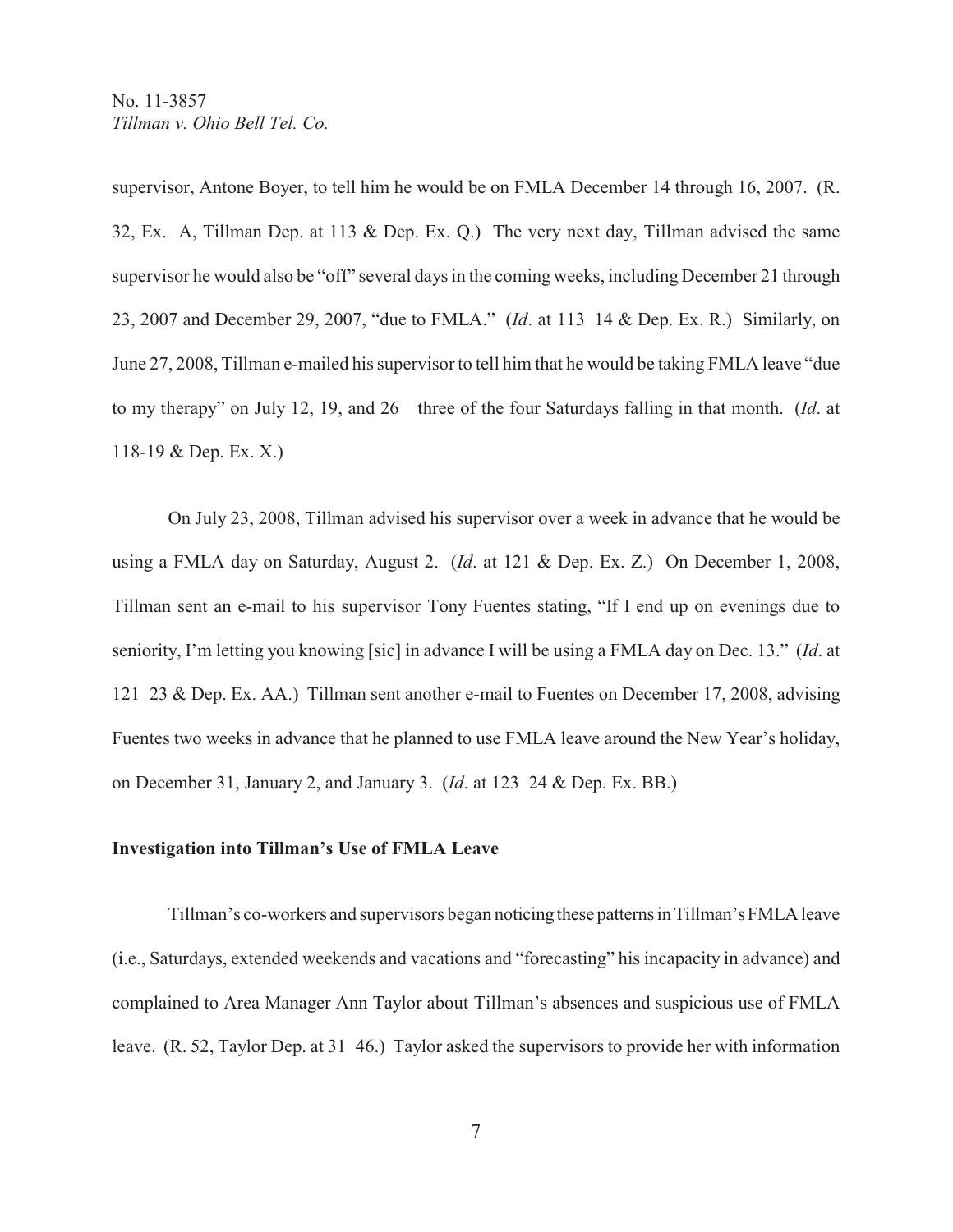substantiating the complaints. (*Id*. at 32, 43.) After reviewing the information provided by the supervisors, Taylor observed for herself the patterns in Tillman's FMLA leave, and suspected that misuse of FMLA time was occurring. (*Id*. at 47.)

On November 5, 2008, Taylor took the issue to Human Resources. The Human Resources representative recommended that she submit an RFI (Request for Investigation) to the FMLA Department. (*Id*. at 46 47, 52 53, 59.) The RFI was submitted to Mary Glass, FMLA Manager/Asset Protection Liaison. (R. 32, Ex. H, Glass Dep. at 45 46.) Glass is responsible for reviewing all Requests for Investigation into FMLA leave abuse within the AT&T family of companies, which included Ohio Bell. (R. 32, Ex. G, Glass Aff. ¶ 2.) Glass believed Tillman's FMLA use was suspicious based on his forecasting of FMLA absences in advance and the patterns of adding FMLA leave to his already-scheduled days off to extend his periods of time off work. On or about December 23, 2008, after Glass was provided with additional information that further substantiated Tillman's practice of predicting his FMLA absences and after she learned that Tillman's assigned shift might be changing to days (making it easier to observe and verify his activities that it would have been when he was working a night shift), she approved the Request for Investigation of Tillman's use of FMLA leave (R. 32, Ex. H, Glass Dep. at 53 54, 58 59), and then turned the matter over to the company's Asset Protection Department to conduct the investigation (*id*. at 61).

Tillman's case was assigned to Investigator Patrick McCreary. (R. 32, Ex. D, McCreary Dep. at 57 58.) McCreary asked that Taylor forward him any information regarding days that Tillman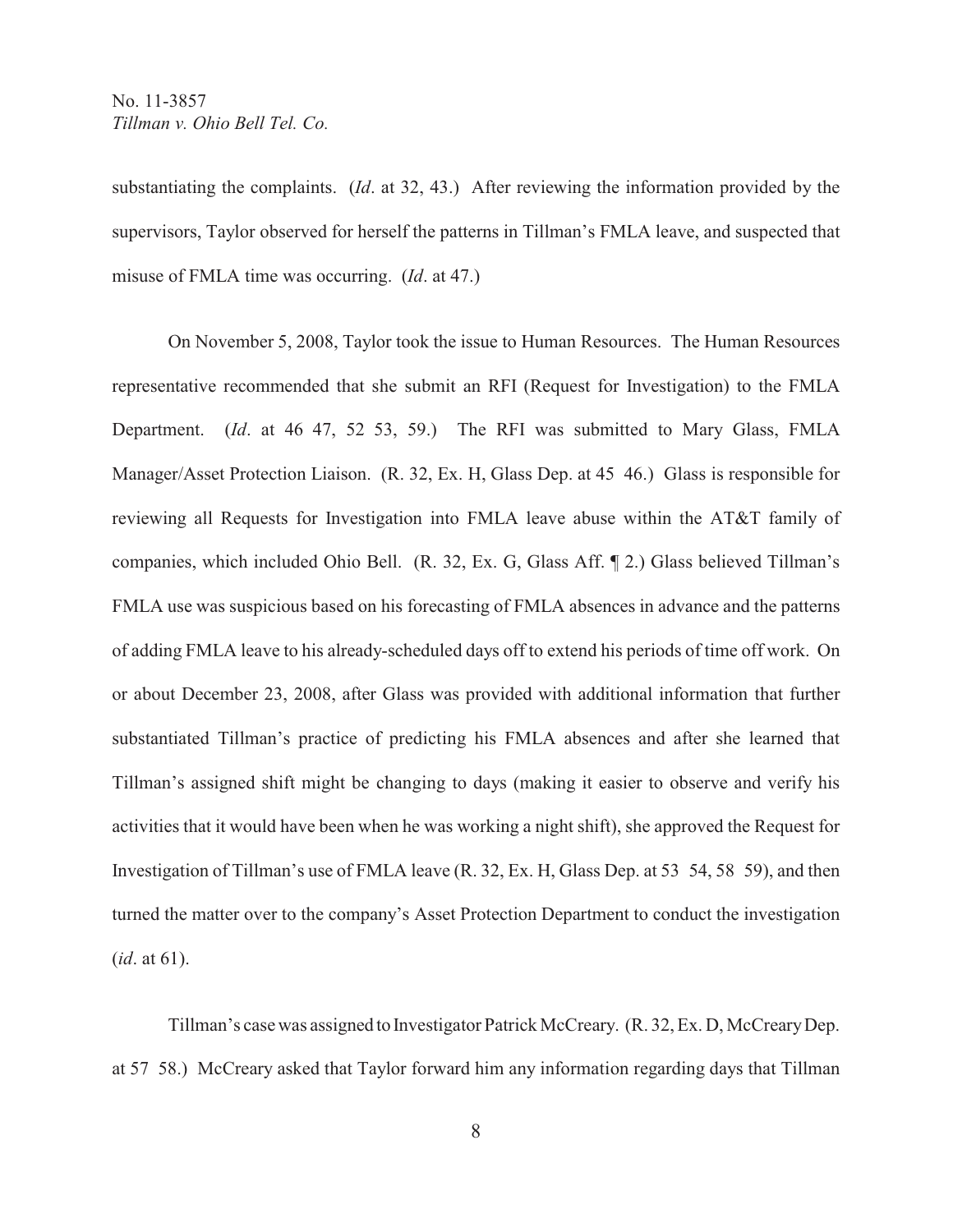called off for FMLA. (R. 52, Taylor Dep. at 62.) McCreary thereafter hired an outside private investigation company to conduct surveillance of Tillman on the days and during the work hours that Tillman requested off as FMLA leave. (R. 32, Ex. D, McCreary Dep. at 45, 62.)

## **Surveillance**

On Sunday, March 15, 2009, Tillman was observed working in his yard and in his garage for approximately two hours. (*Id*. at 70 79 & Dep. Ex. 9.) On Saturday, March 28, 2009, Tillman was observed driving his family around for approximately two hours, conducting a number of personal errands such as stopping for coffee and visiting a sporting goods store, a department store, and a dental office, exiting and entering his car at each stop. Upon returning home, Tillman was observed working in his garage for about an hour during which time he was observed repeatedly bending down and lifting pieces of wood trim and carrying them into his house. (*Id*. at 70 79 & Dep. Exs. 9, 14.) He was observed making at least seven trips back and forth between his garage and his house. All of these activities were captured on video.  $(Id.$  at 79. $)$ <sup>2</sup>)

<sup>&</sup>lt;sup>2</sup>Tillman argues that he could not have been seen working in his yard for two hours because "the surveillance tape itself is only forty six minutes and forty seven seconds." (Appellant's Br. at 8.) However, as Patrick McCreary testified, in his experience, private investigators typically do not run videotape for the entire time of the surveillance. (R. 32, Ex. D, McCreary Dep. at 114 16.) Furthermore, the written log from the surveillance reveals that Tillman was observed by the private investigators doing work in his garage and in his yard for two hours beginning at 11:01 a.m. (*See* R. 43, Investigative Services Report at 4.)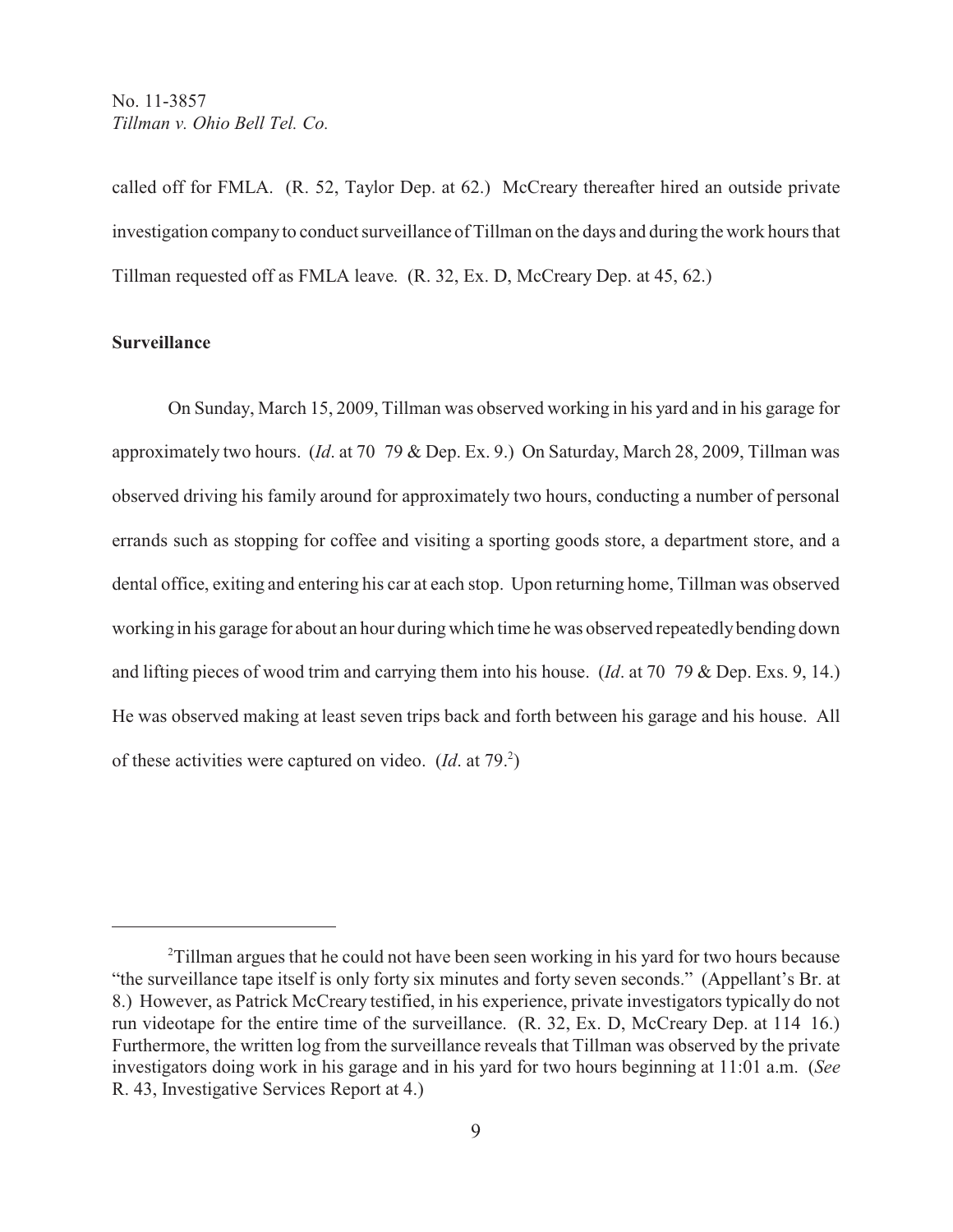#### **Medical Review**

On April 3, 2009, at Glass's direction, McCreary provided the surveillance report and the DVD compilation of the surveillance video to Dr. Shirley Conibear, M.D., an outside medical consultant retained by AT&T, for review. (R. 32, Ex. D, McCreary Dep. at 46 47; Ex. H, Glass Dep. at 35-62.) Dr. Conibear issued a report on April 10, 2009. (R. 32, Ex. L, Conibear Dep. at 36 & Dep. Ex. 14; Ex. D, McCreary Dep. at 120 & Dep. Ex. 14; Ex. H, Glass Dep. at 67 & Dep. Ex. 14.) In preparing her report, Dr. Conibear reviewed two FMLA Certification forms signed by Dr. Hoffman, one of which was faxed to the company on February 10, 2009 and the other on March 10, 2009; the job description for the Telecommunications Specialist position; and the private investigator's surveillance DVD and written surveillance log. (R. 32, Ex. L, Conibear Dep. at 36.)

Dr. Conibear's report included an analysis of what she observed on the surveillance DVD of Tillman's activities on March 15 and 28, 2009. Dr. Conibear stated that she observed that Tillman "bent at the waist and stood again without any sign of pain, stiffness, or weakness," was able to "reach[] above his head and t[ake] objects down [from above]," could "carr[y] objects outside the garage, and place[] them on the ground, and move[] objects from one location to another with one hand." (R. 32, Ex. L, Conibear Dep. Ex. 14, Conibear Report at 2.) She also saw that Tillman was able to "squat[] or kneel[]" and then "st[and] erect again without hesitation." (*Id*.) She further noted that Tillman "walked and stood without any sign of stiffness, weakness or pain," and that "[h]is actions were brisk and without hesitation." (*Id.*) He could "enter and exit from his vehicle without using his hands to support or brace his body" and "[h]e twisted with his hand behind his back to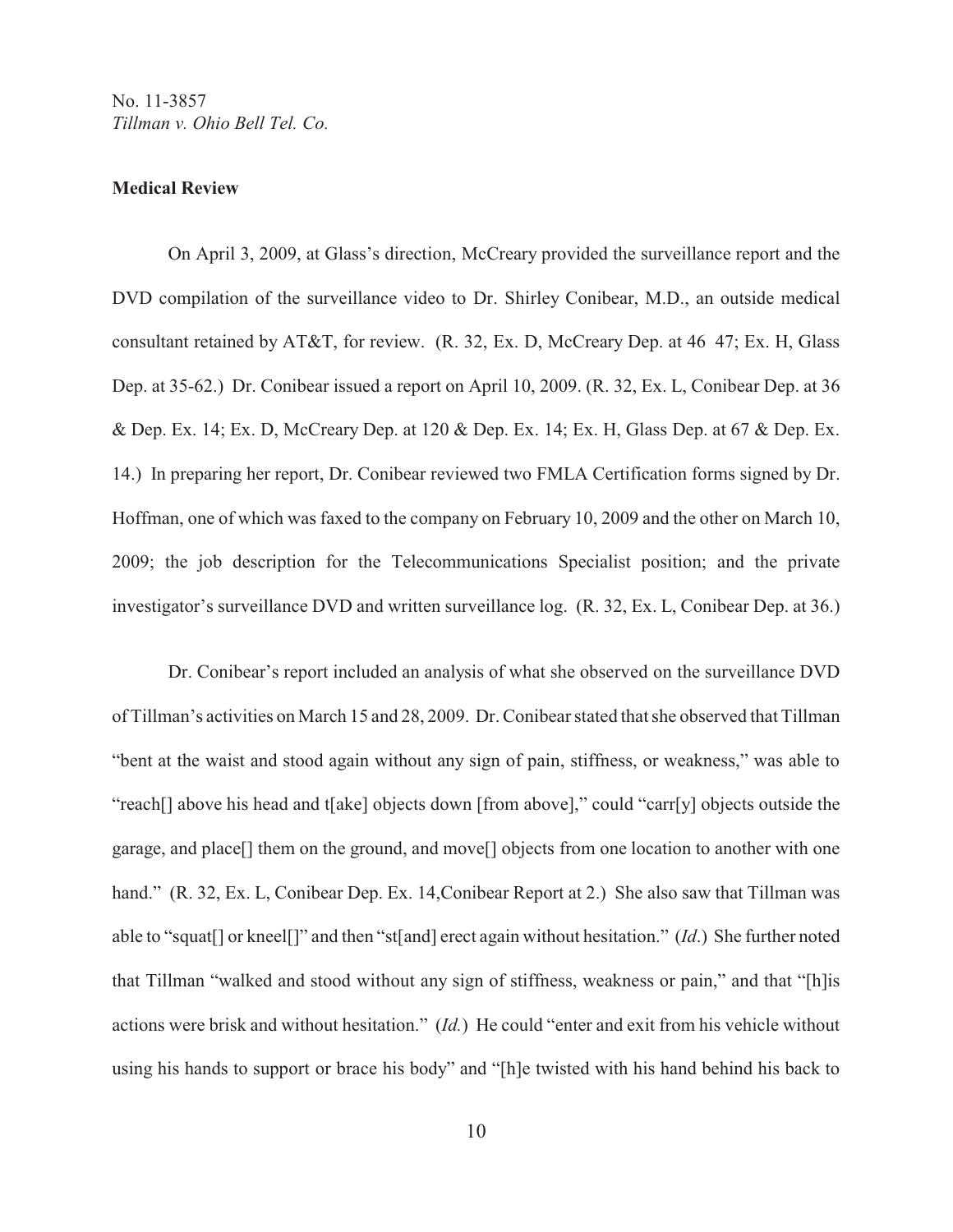close the door as he walked away." (*Id.*) Dr. Conibear further observed that Tillman "did not limp or favor a leg when walking," and "[h]is gait was smooth, easy, and symmetric with normal arm swing." *(Id.)* She also observed that "[h]e did not splint his back with his arm or hand" and there was "no indication that he was in pain" either "in his movements [or] his facial expressions." (*Id.*)

Based on her observations, Dr. Conibear concluded that, in her professional opinion, Tillman's activities on March 15 and March 28, 2009 were inconsistent with the physical behaviors typical of someone with incapacitating back pain and that he was not incapacitated, as defined by the FMLA, from performing his work duties as a Telecommunications Specialist on those dates. (*Id*. at 3.)

#### **Tillman's Interview with Investigator McCreary**

On April 16, 2009, Patrick McCreary met with Tillman and interviewed him regarding his FMLA usage. (R. 32, Ex. D, McCreary Dep. at 81 96 & Dep. Ex. H.) According to McCreary, during the interview, Tillman indicated that he used FMLA on weekends for convenience because he did not have time to do his home exercises during the week while he was "too busy" with other activities, such as "driving people around." (*Id.*<sup>3</sup>) When asked if he could recall his activities on March 15 or March 28, Tillman could not specifically recall but he suggested that he may have been

<sup>&</sup>lt;sup>3</sup>McCreary further testified that Tillman acknowledged that he was not incapacitated every time he took FMLA leave, but sometimes he "just need[ed] a break." (R. 43, McCreary Dep. at 96 & R. 44, Dep. Exs.10 12.) Tillman denied telling McCreary that he sometimes just needed a break, but he did not deny making the statement about being too busy "driving people around" during the week. (*See* R. 50, Tillman Dep. 91 95.)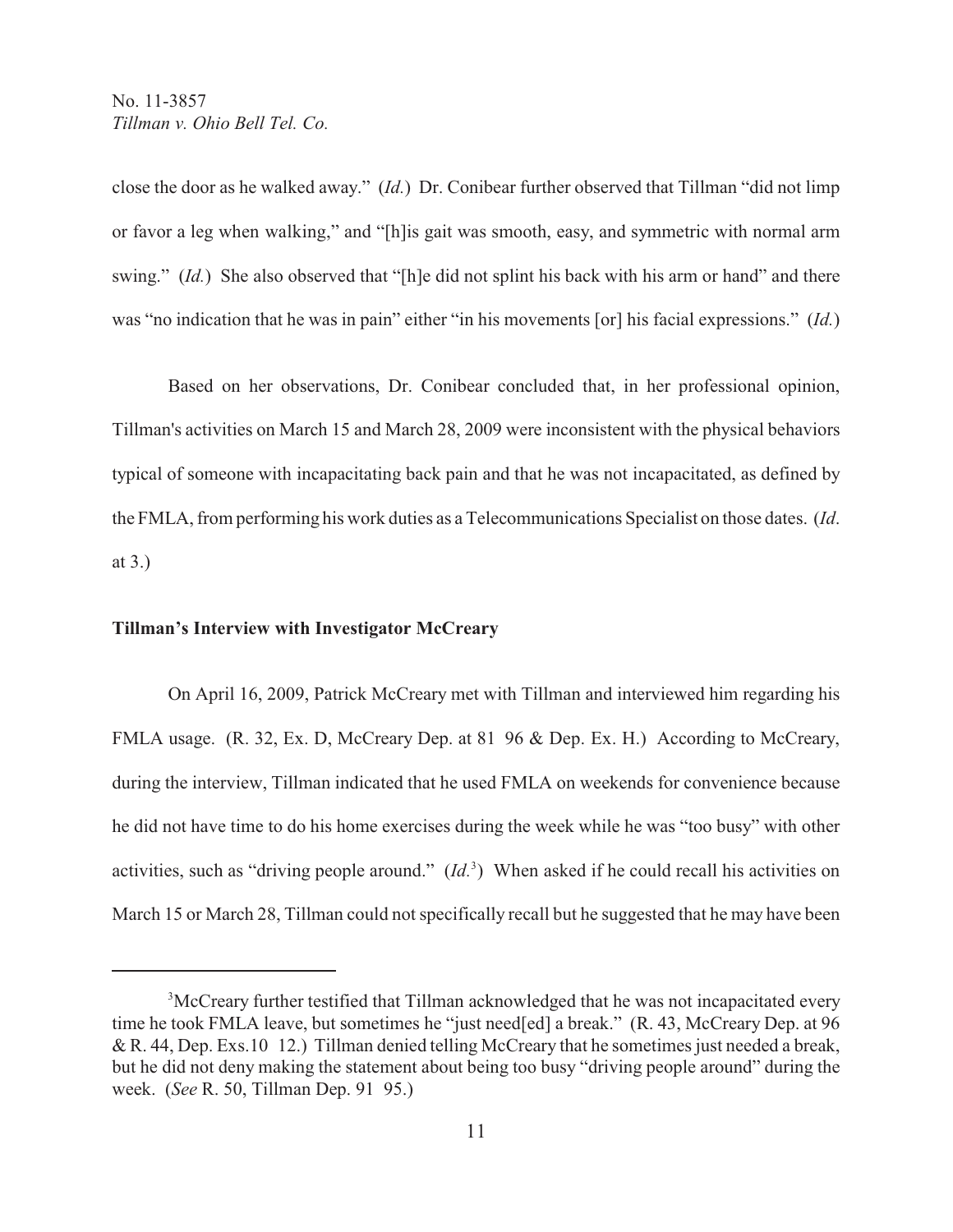able to engage in some of the physical activities he did because "maybe" his doctor had given him a shot of Cortisone earlier in the day. (*Id*.) Tillman also stated that he may have been under the influence of Oxycodone or Percocet and, therefore, would not have been suited to operate a company vehicle.  $(Id<sup>4</sup>_{\cdot})$ 

At the end of the interview, and in Mr. Tillman's presence, McCreary typed up a Statement based on the interview and gave it to Tillman for his and his Union representative's review, and asked Tillman to make any necessary corrections and to sign it. (*Id.* at 92 96.) Although Tillman did not ask to make any changes in the Statement and did not indicate to Mr. McCreary that anything in the Statement was inaccurate, he refused to sign it. (*Id*.)

Following the interview, Tillman was suspended pending further investigation. (R. 52, Taylor Dep. at 90 91; R. 44, Fuentes Dep. at 57 58.)

#### **Denial of Tillman's March 15 and 28, 2009 FMLA Leave Requests and Termination**

As a result of the investigation, on April 17, 2009, Glass denied Tillman's request for FMLA leave time for his absences on March 15 and March 28. (R. 32, Ex. H, Glass Dep. at 64; R. 41 & 42, McCreary Dep. at 101.) Glass's decision to deny FMLA leave for these absences was based on the surveillance observations, Tillman's statements in Patrick McCreary's interview, Dr. Conibear's

<sup>&</sup>lt;sup>4</sup>Tillman, however, made no attempt to explain how, if he were under the influence of a narcotic, he would have nonetheless spent two hours driving his family around in his own car. Furthermore, Dr. Hoffman testified that she did not give Tillman an injection of Cortisone, nor did she ever prescribe him Oxycodone or Percocet. (R. 51, Hoffman Dep. at 82.)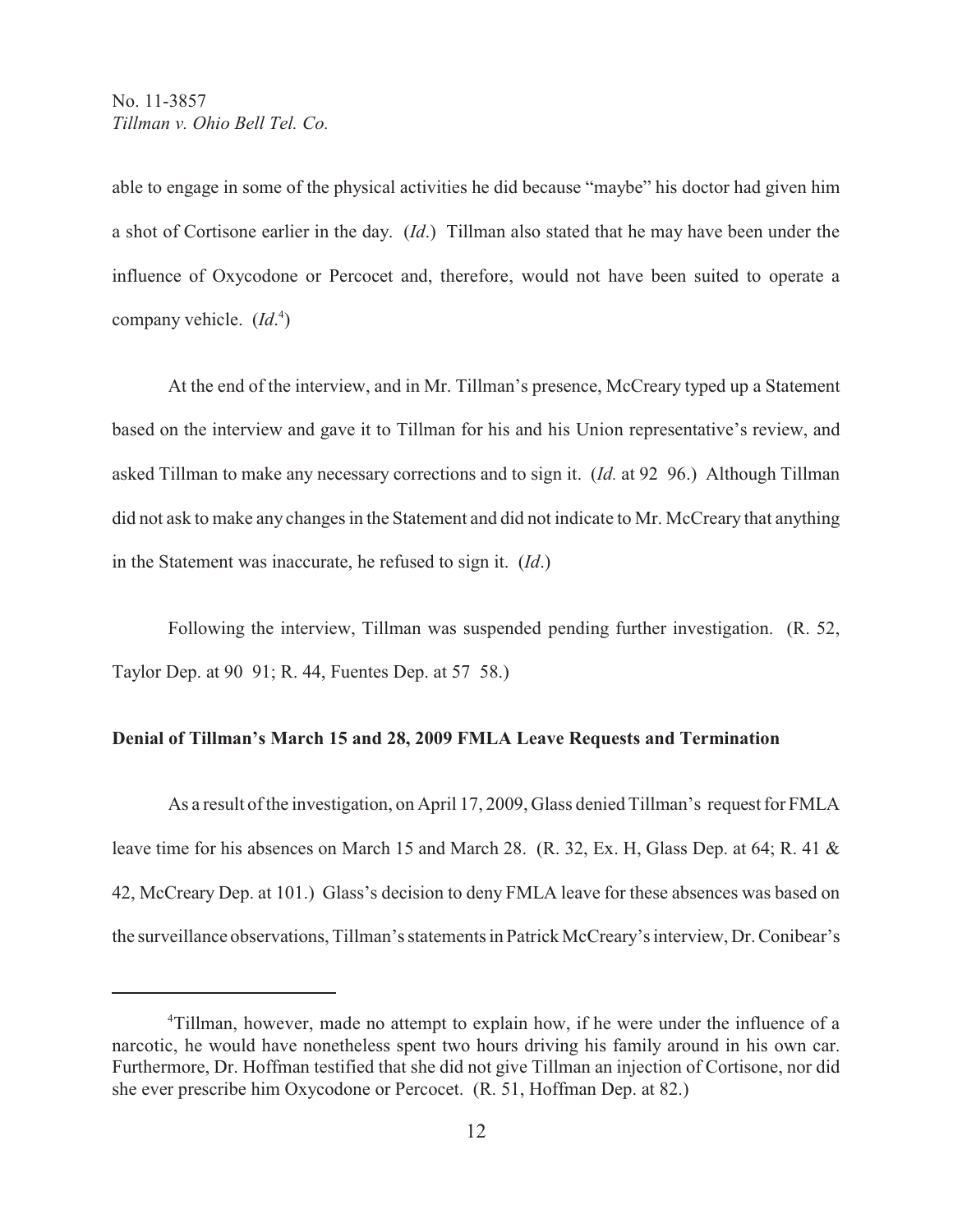report, Tillman's e-mail to his supervisor indicating he would take FMLA leave on December 13 if he got assigned to the night shift, and the pattern of using FMLA days on weekends or combined with his days off and holidays to extend his time away from work. (R.32, Ex. H, Glass Dep. at 65 66.)

The findings of the investigation, including the denial of FMLA leave for the two dates in March, were subsequently reported to management. Area Manager Ann Taylor reviewed the Asset Protection Investigation Report and the surveillance tapes, and conferred with the vice president and director to whom she reported. Taylor also discussed the investigation results with Human Resources and Labor Relations staff. Based on their review of the investigation findings, including the denial of FMLA leave for March 15 and March 28, 2009, the decision was made that Tillman's employment should be terminated. (R. 52, Taylor Dep. at 92 95.)

Dismissal Review Board proceedings, required by the CBA, were conducted on May 11, 2009. (*See* R. 32, Ex. I, Affidavit of Bryan Redfern ¶ 4.) At the hearing, Labor Relations Manager Brian Redfern reviewed the AT&T Code of Business Conduct, which provides, in pertinent part:

Fraudulent or illegal conduct committed on or off the job may be grounds for disciplinary action, up to and including dismissal.

Fraudulent or illegal conduct includes, but is not limited to, any oral or written misrepresentation of facts, misappropriation of funds, theft, improper reporting of time or expenses, wrongfully claiming employee or dependent benefits, or any other dishonest acts, done on or off the job, and whether done while working for an SBC company or elsewhere, or prior to employment with SBC.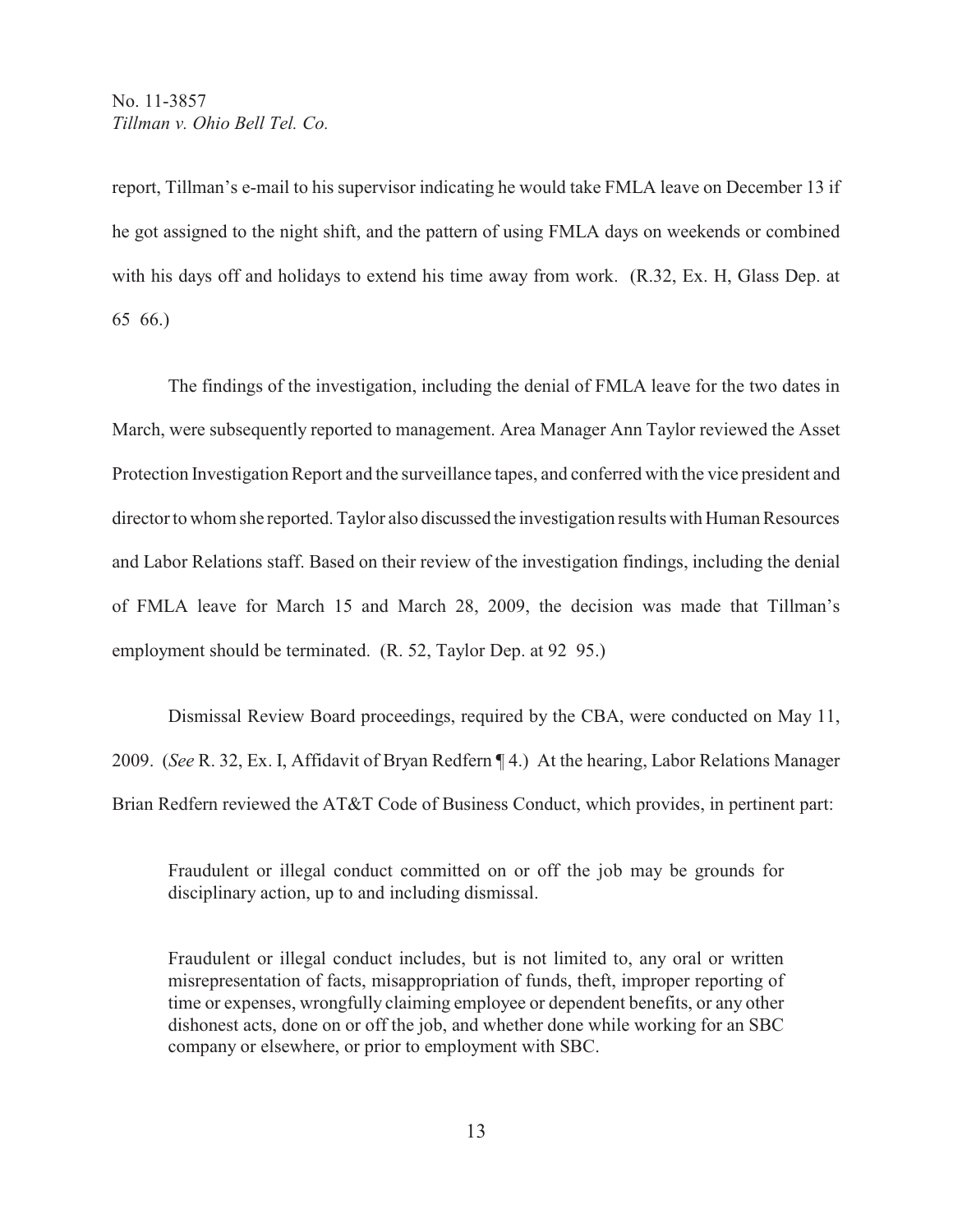(*Id.* ¶ 5; R. 32, Ex. J, Responses to Plaintiff's 1st Set of Interrogatories at No. 6; Ex. A, Tillman Dep. at 35 37 & Dep. Ex. E at  $9.5$ ) Tillman was terminated pursuant to this provision. (R. 32, Ex. I, Redfern Aff. ¶ 5.)

Following the Dismissal Board hearing, the company upheld its original decision, and Tillman's employment was terminated, effective May 15, 2009. (*Id.* ¶ 6 & Ex. 1.) Tillman's Union declined to contest the matter through the arbitration process. (R. 50, Tillman Dep. at 101 102.)

#### **II. ANALYSIS**

#### **A. STANDARD OF REVIEW**

We review the district court's grant of summary judgment *de novo*, using the same standard of review applicable in the district court. *Gecewicz v. Henry Ford Macomb Hosp. Corp.*, 683 F.3d 316, 321 (6th Cir. 2012). Summary judgment is proper if, viewing the facts and drawing all inferences in the light most favorable to the nonmoving party, "'the movant shows that there is no genuine dispute as to any material fact and the movant is entitled to judgment as a matter of law.'" *Bruederle v. Louisville Metro Gov't*, 687 F.3d 771, 776 (6th Cir. 2012) (quoting Fed. R. Civ. P. 56(a)). "A genuine issue of material fact exists when there is sufficient evidence for a trier of fact to find for the non-moving party." *Ciminillo v. Streicher*, 434 F.3d 461, 464 (6th Cir. 2006). "A 'mere scintilla' of evidence, however, is not enough for the non-moving party to withstand

 ${}^5$ The Code of Business Conduct is utilized by the all of the separate companies that are part of the family of companies under the "AT&T" brand name. (R. 32, Ex. I, Redfern Aff. ¶ 5.)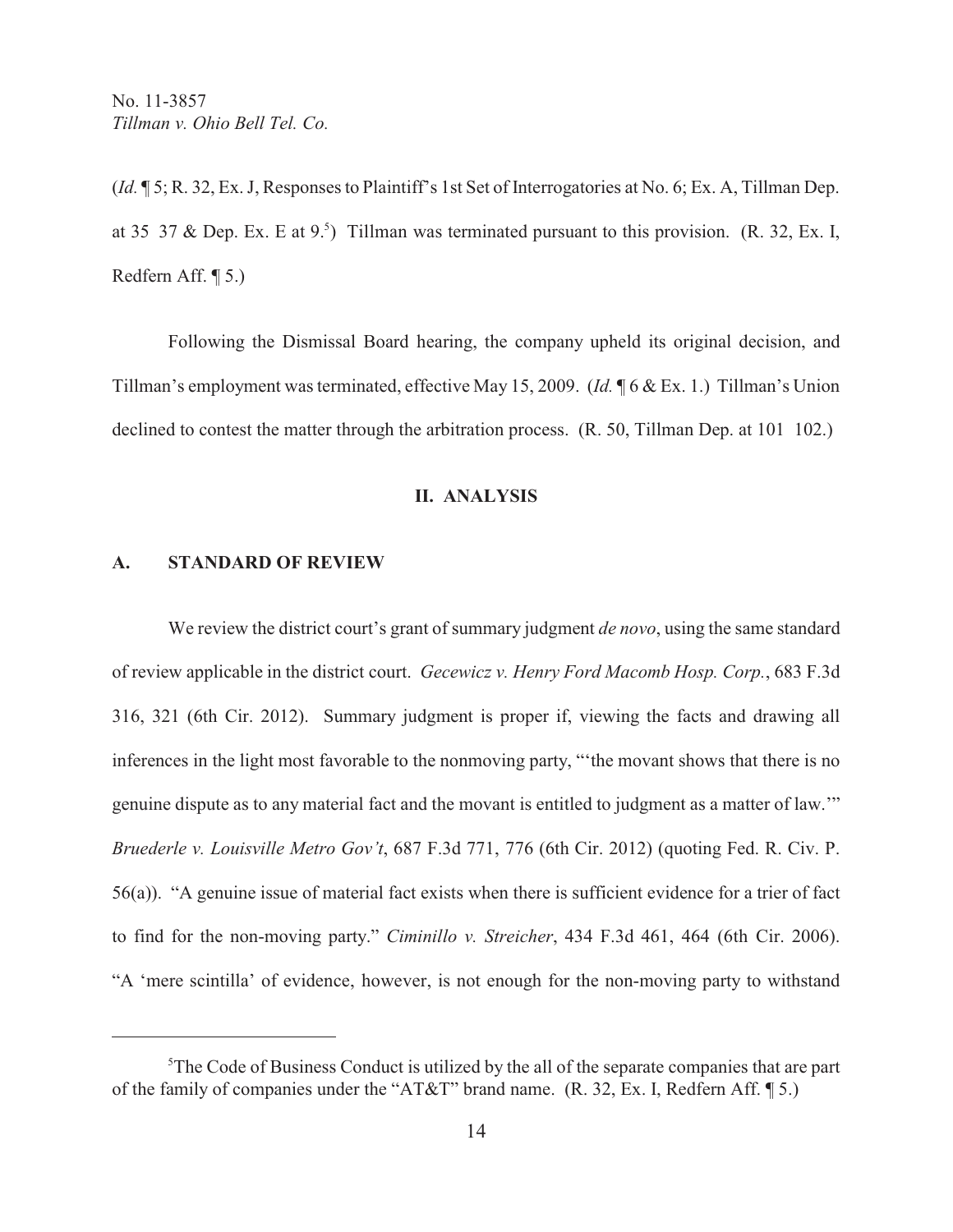summary judgment." *La Quinta Corp. v. Heartland Props., LLC*, 603 F.3d 327, 335 (6th Cir. 2010) (citing *Ciminillo*, 434 F.3d at 464).

Further, in ruling on a district court's grant of summary judgment, an appellate court does not have to rely on the same reasons that persuaded the lower court. *See, e.g.*, *City Mgmt. Corp. v. U.S. Chem. Co.,* 43 F.3d 244, 251 (6th Cir. 1994) (explaining that an appellate court may affirm a decision of the district court if that decision is correct for any reason, including a reason not considered by the district court); *Herm v. Stafford*, 663 F.2d 669, 684 (6th Cir. 1981) ("An appellate court can find an alternative basis for concluding that a party is entitled to summary judgment and ignore any erroneous basis relied upon by the district court, provided [that] the opposing party is not denied an opportunity to respond to the new theory").

In this appeal, Plaintiff-Appellant Tillman contends that the district court erred in granting Defendant's motion for summary judgment on his FMLA retaliation claim by concluding that the "honest belief" rule protected Ohio Bell's termination decision. He also argues that the district court erred in finding that the "honest belief" rule also applied to his FMLA interference claim. The Court will address each of Plaintiff's arguments in turn.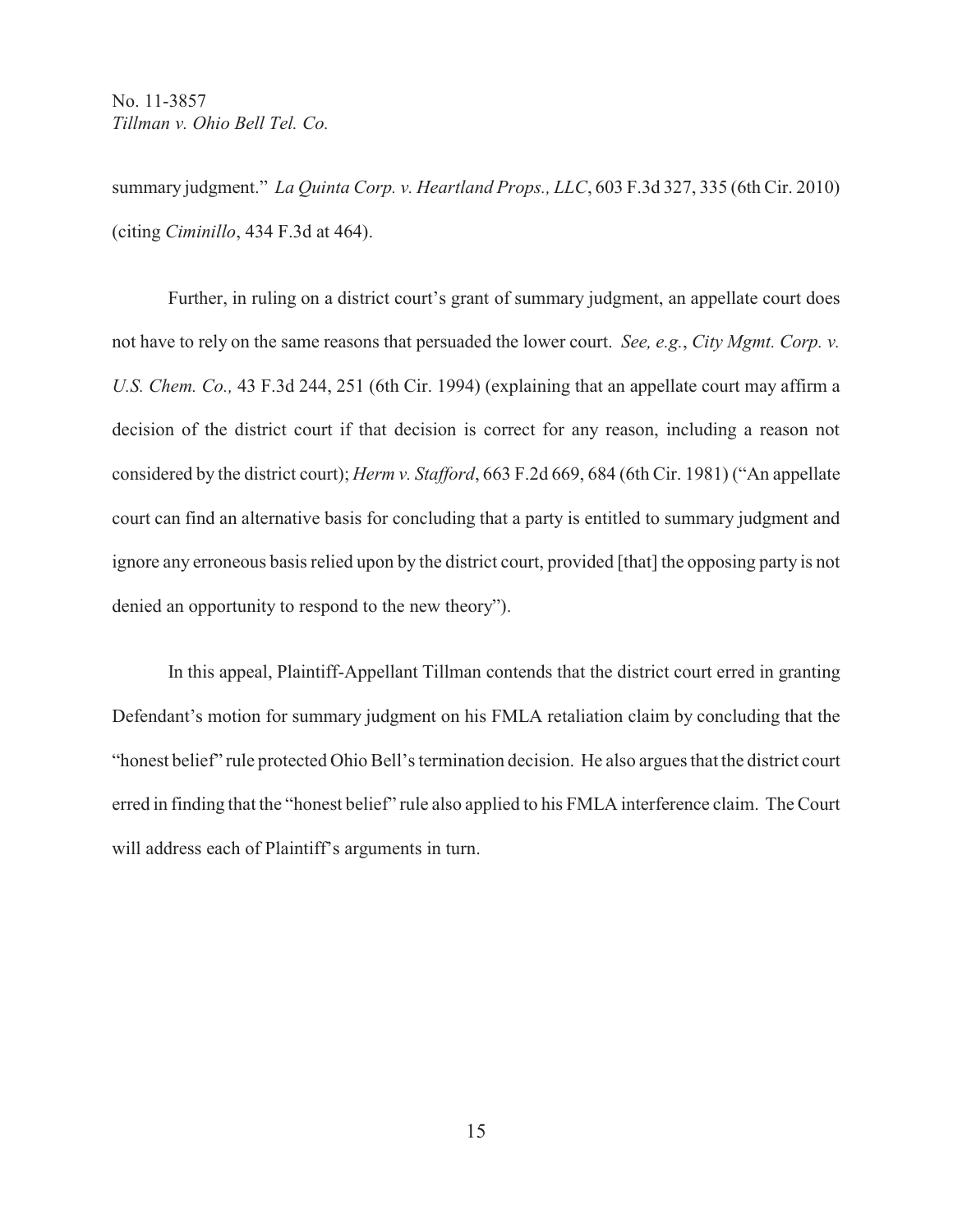# **B. THE DISTRICT COURT CORRECTLY APPLIED THE "HONEST BELIEF" RULE IN GRANTING SUMMARY JUDGMENT ON PLAINTIFF'S FMLA RETALIATION CLAIM**

 The Family and Medical Leave Act of 1993, 29 U.S.C. § 2601*et seq*. (the "FMLA"), entitles eligible employees to a total of 12 weeks of leave per year for various reasons, including because of "a serious health condition that makes the employee unable to perform the functions" of his or her position. 29 U.S.C.  $\frac{2}{3}$  2612(a)(1)(D). When medically necessary, such leave may be taken intermittently or on a reduced leave schedule. *Id.* § 2612(b)(1). The Act further entitles an eligible employee who takes a leave under § 2612 for the intended purpose of the leave to be reinstated upon his return from leave to the position he held before the leave or to an equivalent position. *See id.*  $§ 2614(a)(1).$ 

This Court recognizes two distinct theories for recovery under the FMLA: (1) the "entitlement" or "interference" theory arising under 29 U.S.C. § 2615(a)(1), and (2) the "retaliation" or "discrimination" theory arising under 29 U.S.C. § 2615(a)(2). *Seeger v. Cincinnati Bell Tel. Co.*, 681 F.3d 274, 282 (6th Cir. 2012).

To establish a *prima facie* case of FMLA retaliation, a plaintiff must show by a preponderance of the evidence that (1) he was engaged in an activity protected by the FMLA; (2) the employer knew that he was exercising his rights under the FMLA; (3) after learning of the employee's exercise of FMLA rights, the employer took an employment action adverse to him; and (4) there was a causal connection between the protected FMLA activity and the adverse employment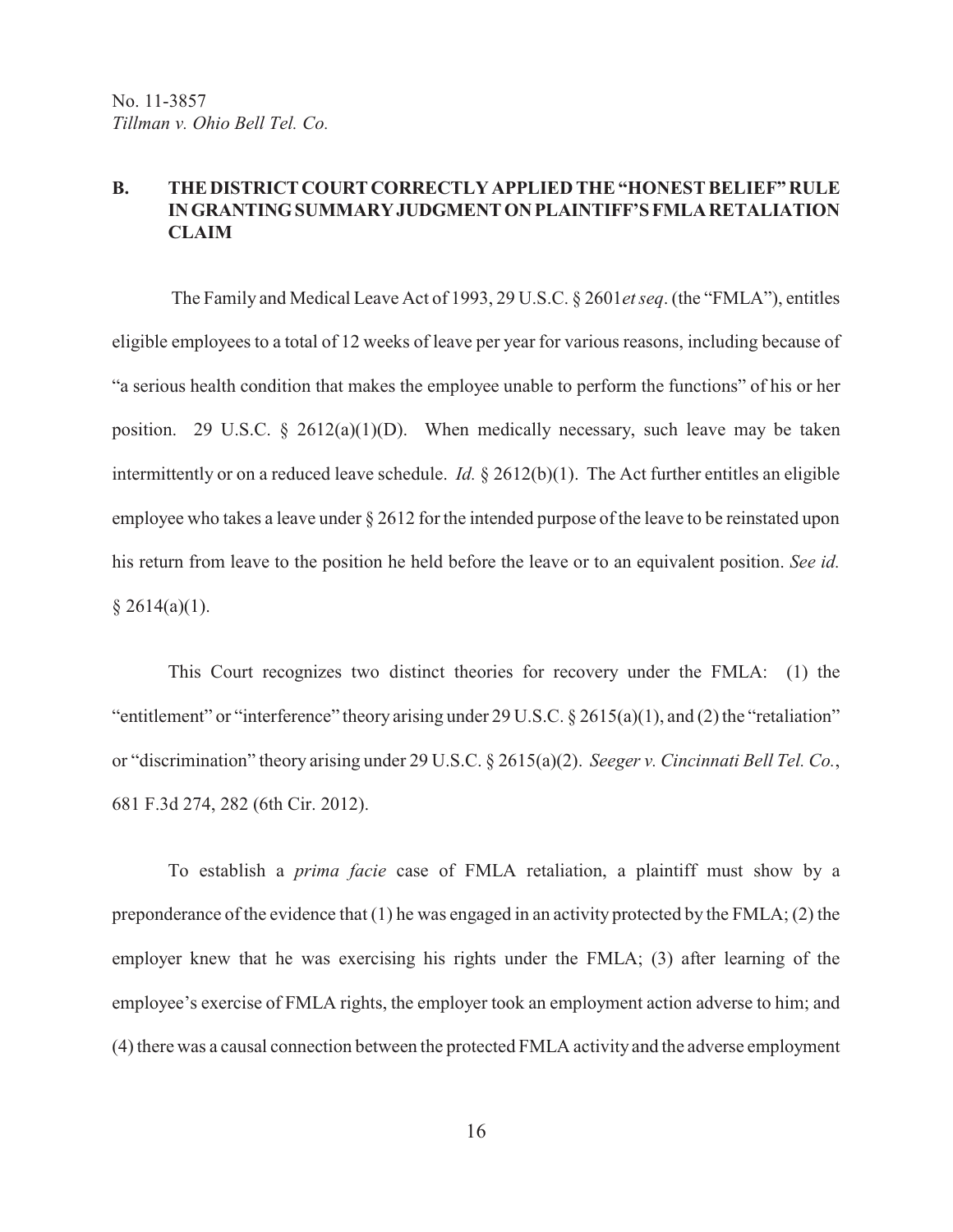action. *Seeger*, 681 F.3d at 283; *Donald v. Sybra, Inc.*, 667 F.3d 757, 761 (6th Cir. 2012). Where a plaintiff relies on indirect evidence, we evaluate the claim under the *McDonnell Douglas*<sup>6</sup> burdenshifting framework. *Seeger*, 681 F.3d at 283; *Donald*, 667 F.3d at 762; *Edgar v. JAC Prods., Inc.*, 443 F.3d 501, 508 (6th Cir. 2006). Thus, once a plaintiff offers sufficient indirect evidence to support his *prima facie* FMLA claim, the burden of production shifts to the defendant to articulate a legitimate, non-discriminatory reason for the employment decision. *McDonnell Douglas*, 411 U.S. at 802; *Seeger*, 681 F.3d at 284. If the employer articulates a legitimate reason for its action, the burden of production shifts back to the plaintiff to demonstrate pretext. *Seeger*, 681 F.3d at 285. A plaintiff may show pretext by demonstrating that the proffered reason (1) had no basis in fact; (2) did not actually motivate the action; or (3) was insufficient to warrant the action. *Id*.; *Smith v. Chrysler Corp.*, 155 F.3d 799, 805-06 (6th Cir. 1998).

The district court began its analysis at step two of the *McDonnell Douglas* framework, the employer's justification for the adverse act. In this case, Ohio Bell proffered a legitimate, nondiscriminatory reason for Tillman's termination: his abuse of FMLA leave and his corresponding violation of the company's Code of Business Conduct. Tillman disputes that he abused his FMLA leave, and, thus, Ohio Bell did not actually have cause to discharge him. This is essentially a "no basis in fact" pretext claim.

However, as the district court properly recognized, the "honest belief" rule defeats this type of pretext argument. "[A]s long as an employer has an honest belief in its proffered

*McDonnell Douglas Corp. v. Green*, 411 U.S. 792, 93 S. Ct. 1817, 36 L. Ed. 2d 668 (1973). <sup>6</sup>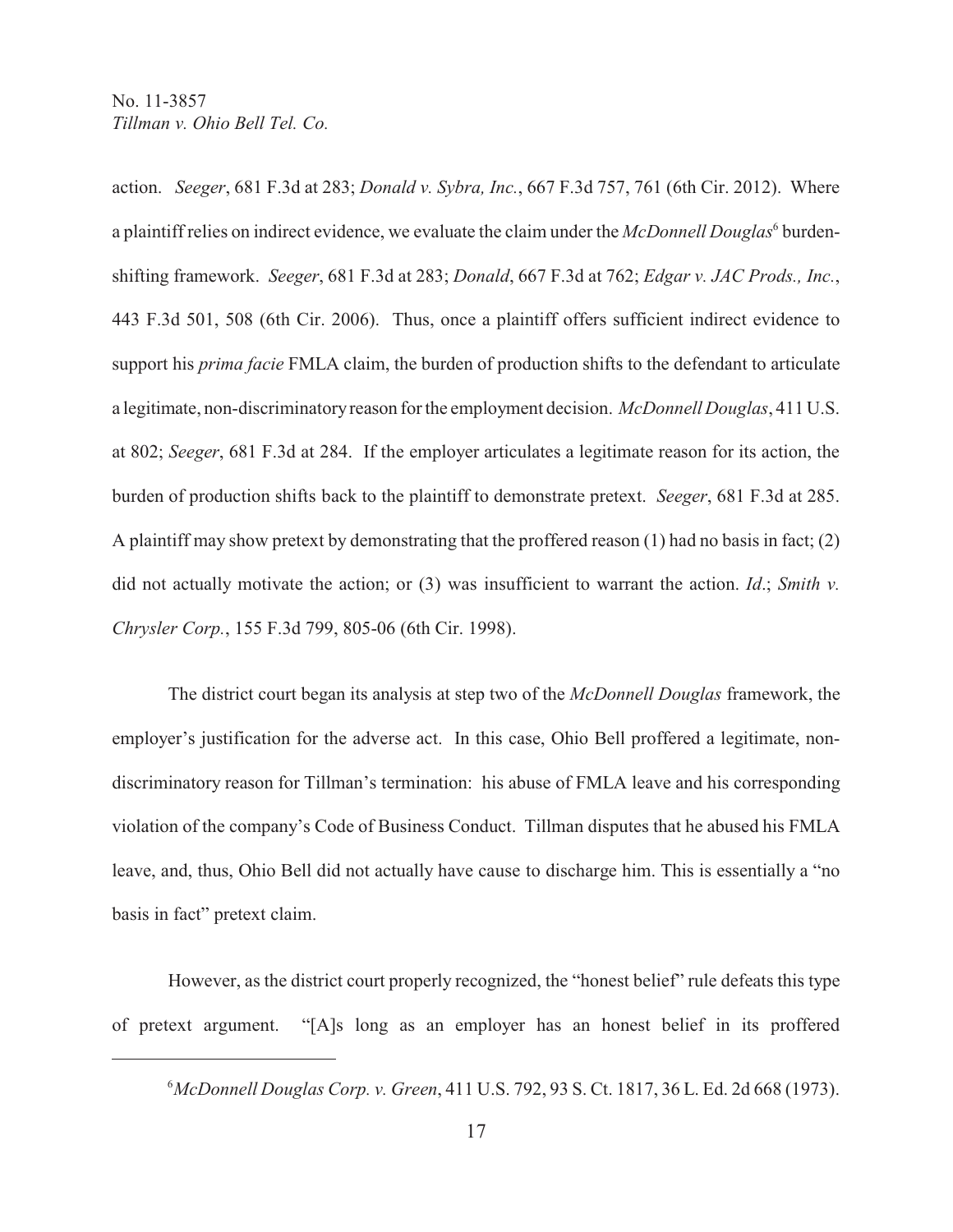nondiscriminatory reason," the employee cannot establish pretext simply because the reason is ultimately shown to be incorrect. *Majewski v. Automatic Data Processing, Inc.*, 274 F.3d 1106, 1117 (6th Cir. 2001); *see also Smith*, 155 F.3d at 806 (6th Cir. 1998) ("[S]o long as the employer honestly believed in the proffered reason given for its employment action, the employee cannot establish pretext even if the employer's reason is ultimately found to be mistaken, foolish, trivial, or baseless."). When the "honest belief" rule is invoked, to establish pretext, "the plaintiff must allege more than a dispute over the facts upon which his discharge was based. He must put forth evidence which demonstrates that the employer did not 'honestly believe' in the proffered non-discriminatory reason for its adverse employment action." *Braithwaite v. Timken Co.*, 258 F.3d 488, 493 94 (6th Cir. 2001) (citing *Smith*, 155 F.3d at 806 07). Our cases have extended the "honest belief" rule to FMLA retaliation cases. *E.g.*, *Seeger*, 681 F.3d at 285 87; *Donald*, 667 F.3d at 763.

In determining whether Defendant had an "honest belief" in the proffered basis for discharge, we examine whether Ohio Bell has established a "reasonable reliance" on the particularized facts that were before it at the time the decision was made. *Abdulnour v. Campbell Soup Supply Co.*, 502 F.3d 496, 502 03 (6th Cir. 2007); *Braithwaite*, 258 F.3d at 494. Yet, in determining whether an employer reasonably relied on the particularized facts before it, we do not require that the decisional process used by the employer "be optimal or that it left no stone unturned. Rather, the key inquiry is whether the employer made a reasonably informed and considered decision before taking an adverse employment action." *Seeger*, 681 F.3d at 285 (quoting *Smith*, 155 F.3d at 807).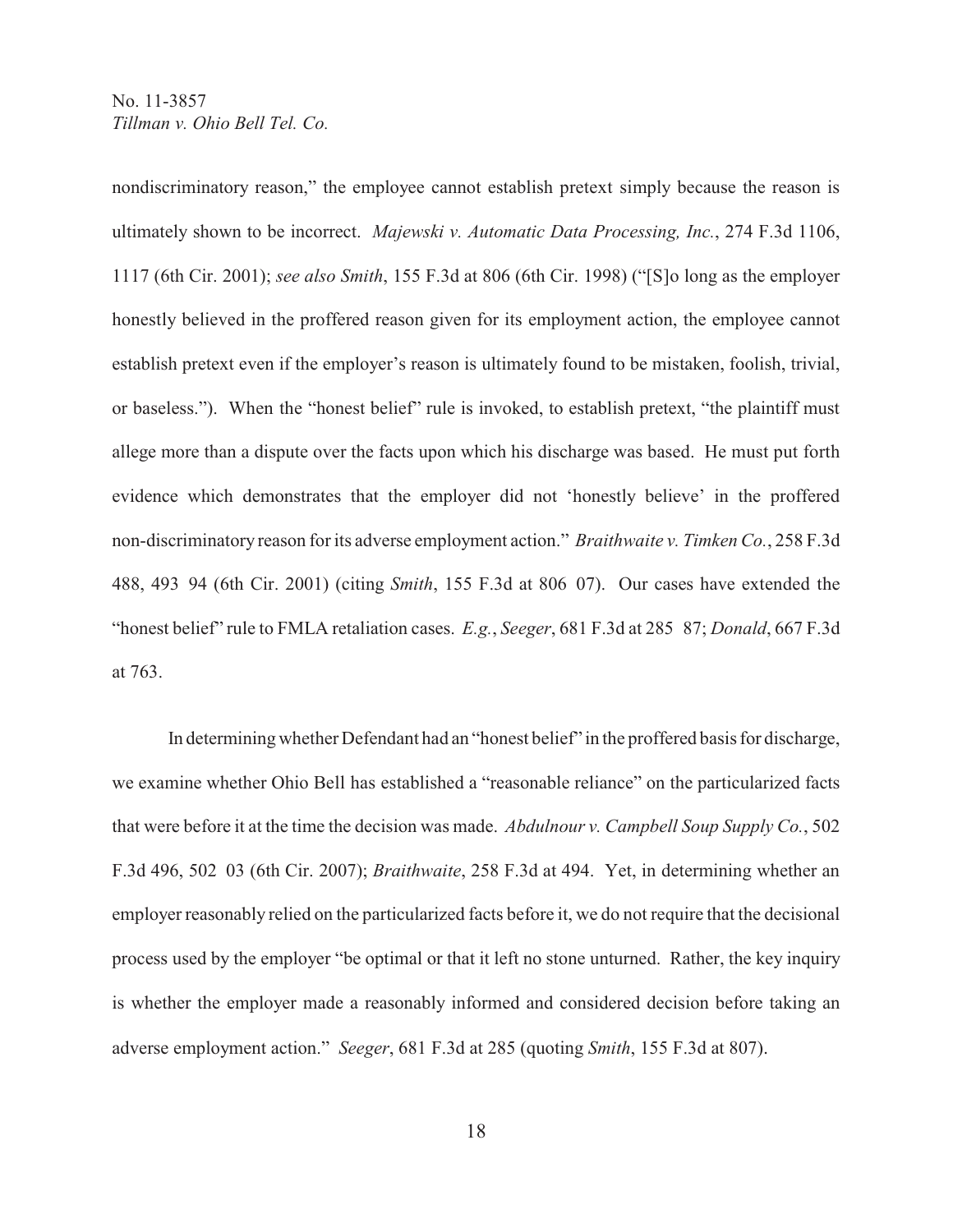The district court correctly held that Ohio Bell held an honest belief that Tillman had abused his FMLA leave and violated the company Code of Business Conduct. In making the decision to discharge Tillman, Ohio Bell relied on the Asset Protection Investigation Report and the surveillance tapes of Tillman's activities on March 15 and 28, 2009; Tillman's statements in Patrick McCreary's interview; Dr. Conibear's report in which she concluded that the video-taped activities of Tillman on March 15 and 28 were inconsistent with the physical behaviors typical of someone with incapacitating back pain, and that he was not incapacitated from performing his work duties on those dates; Tillman's e-mail to his supervisor indicating he would take FMLA leave on December 13, 2008 if he got assigned to the night shift; and the pattern observed over a period of nearly two and a half years of Tillman's use of FMLA leave days on weekends or combined with his days off and holidays to extend his time away from work.

Tillman does not deny that he engaged in the activities the private investigator observed and videotaped on March 15 and 28, 2009. He nonetheless argues that the district court erred in concluding that Ohio Bell had an honest belief that his actions were inconsistent with the back condition for which he had been granted intermittent FMLA leave. He also argues that his case is analogous to *Weimer v. Honda of America Manufacturing*, *Inc.*, No. 2:06-cv-844, 2008 WL 2421648 (S.D. Ohio June 12, 2008), in which the district court denied the parties' cross-motions for summary judgment finding that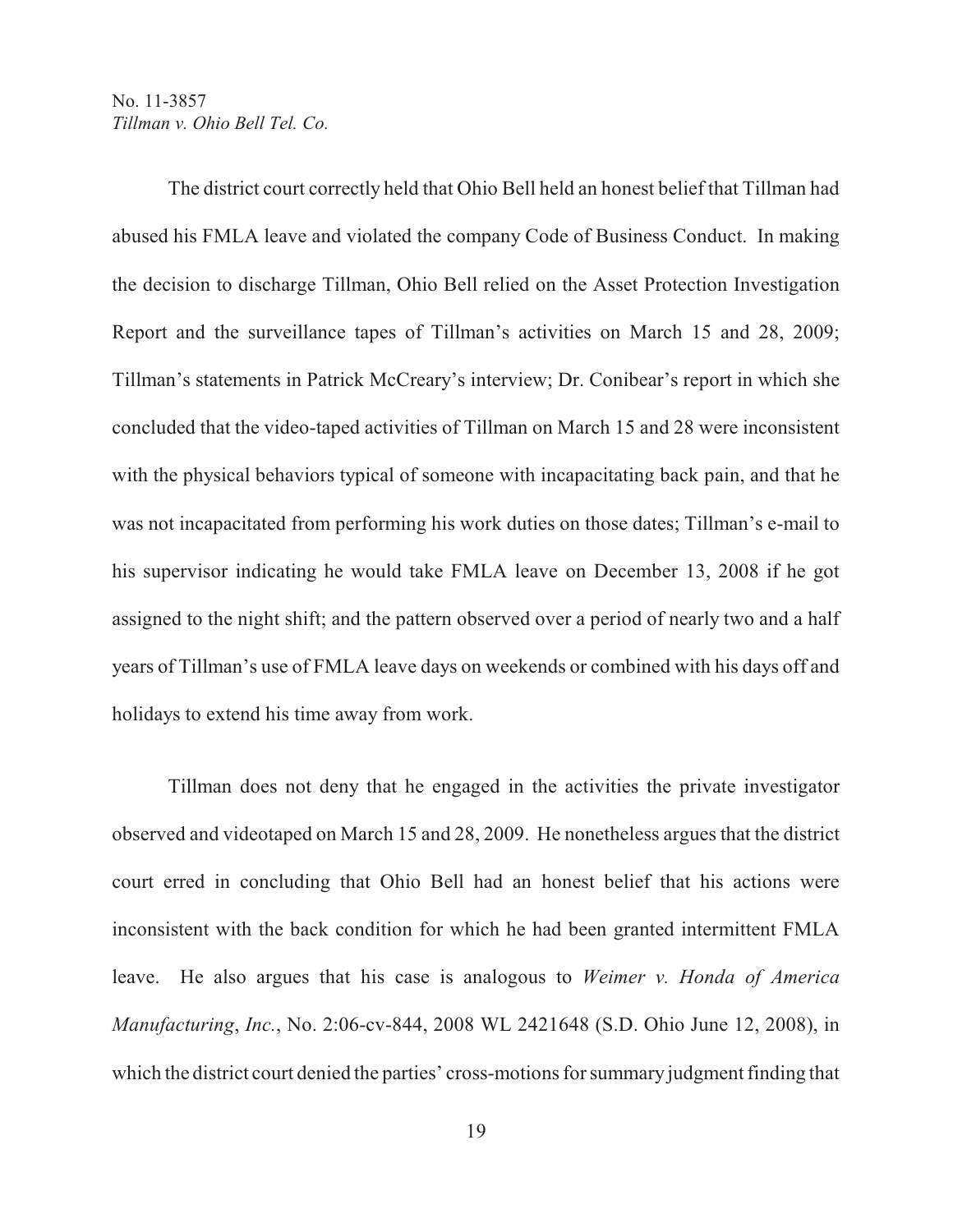a material issue of fact existed as to whether the plaintiff's employer honestly believed that the plaintiff exceeded the scope of his leave. Yet, contrary to Plaintiff's assertion, the *Weimer* court did not deny summary judgment simply because it concluded that "what functions of a job are 'essential' is a factual dispute." (Appellant's Br. at 17.) Rather, summary judgment was denied because "[t]he parties ... failed to present sufficient evidence of what tasks and demands constituted Plaintiff's job with Defendant. Absent this information, the Court cannot say whether the work Plaintiff apparently performed on his porch demonstrated that he could perform the essential tasks of his job." 2008 WL 2421648, at \*5. There is no insufficiency of such evidence in this case.

Tillman also does not deny that he frequently exercised his FMLA leave time on weekends or adjacent to scheduled days off or that he "forecasted" his leave days in advance. He argues that he did so because his supervisor, Antone Boyer, asked for advance notice. However, Boyer testified that he asked employees to provide him with advance notice "if possible," and Plaintiff's own treating physician testified that Tillman was unable to predict in advance when he would experience an exacerbation of his back pain.

Finally, it was entirely proper for Ohio Bell to also consider the report of Dr. Conibear in forming its honest belief. Dr. Conibear reviewed the DVD and log of the surveillance of Tillman on March 15 and 28, 2009, the job description for Tillman's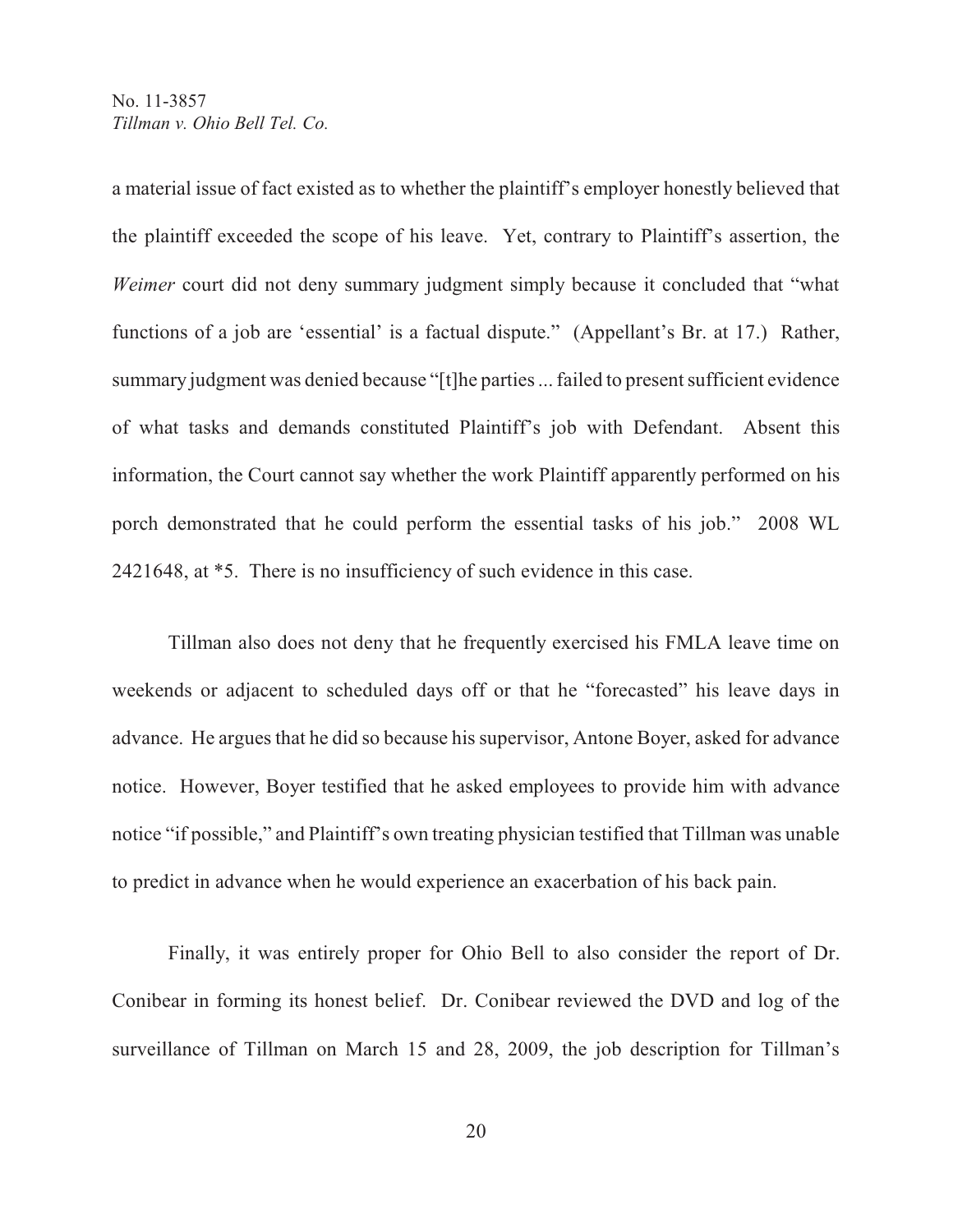Telecommunications Specialist position, and Dr. Hoffman's 2009 FMLA certifications. As indicated in her report, she observed in the surveillance DVD that Tillman bent at the waist and stood again without any sign of pain, stiffness, or weakness, made several trips in and out of the garage carrying large objects and was able to squat or kneel and then "st[and] erect again without hesitation." She further noted that Tillman walked briskly and fluidly without any sign of pain or weakness, and that he was able to enter and exit from his car with ease and without having to support or brace his body. Based on her observations, Dr. Conibear concluded that, in her professional opinion, Tillman's activities on March 15 and 28, 2009 were inconsistent with how someone with incapacitating back pain would act.

Tillman does not challenge Dr. Conibear's medical expertise. Rather, he argues that she should have discussed the matter with his personal physician and should have inquired about the specific weight of the objects she observed him carrying in the video before rendering her opinion. Yet, as indicated above, we do not require that an investigation "be optimal or that it left no stone unturned." *Seeger*, 681 F.3d at 285 (citation omitted).

In sum, we find that the record reflects that Ohio Bell made a reasonably informed and considered decision based upon the particularized facts before it at the time. We, therefore, conclude that the district court did not err in granting Defendant's motion for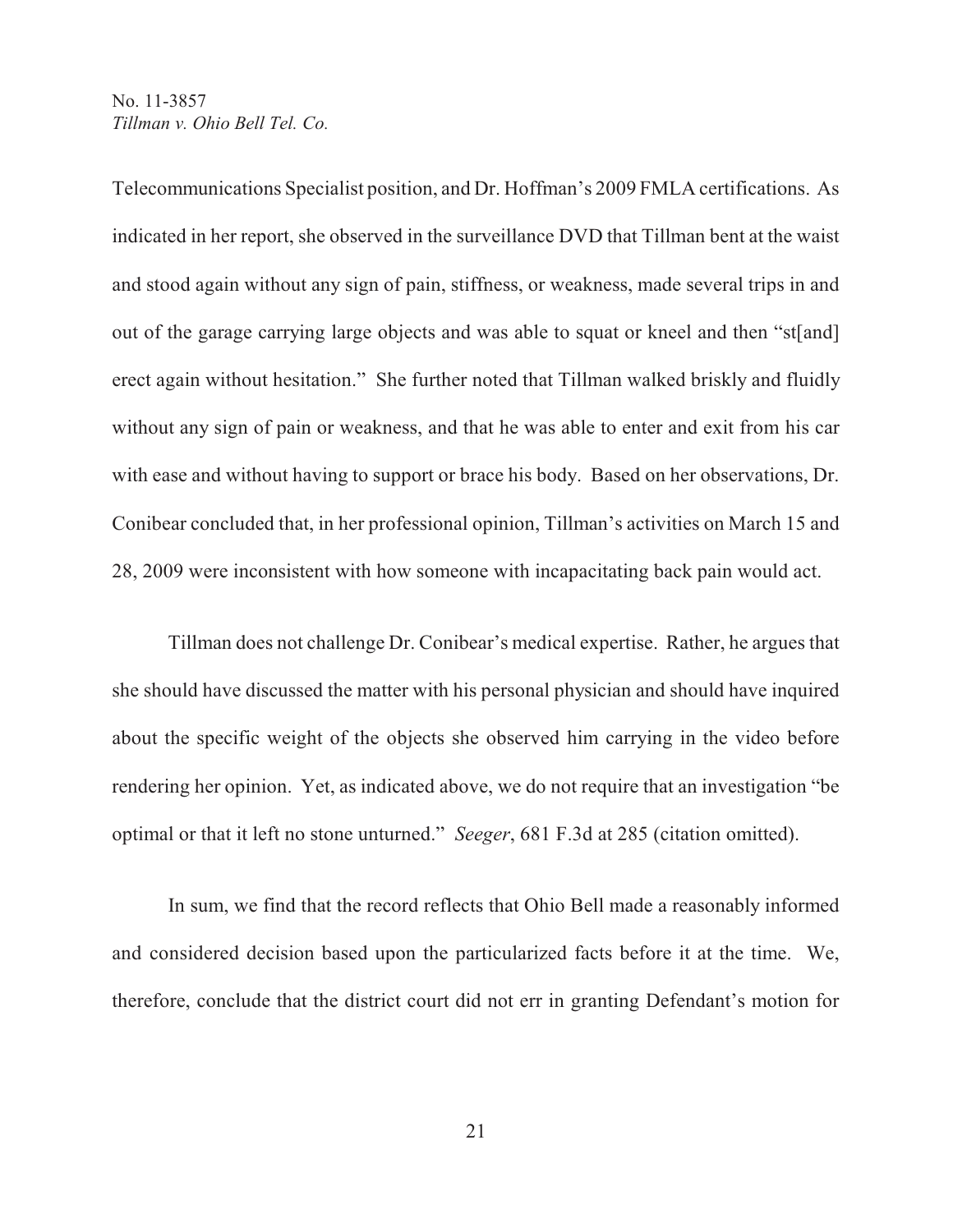summary judgment on Plaintiff's FMLA retaliation claim by concluding that the "honest belief" rule protected Ohio Bell's termination decision.

# **C. SUMMARY JUDGMENT WAS ALSO PROPERLY ENTERED ON PLAINTIFF'S FMLA INTERFERENCE CLAIM**

The district court's use of the "honest belief" rule in denying Tillman's interference claim, however, presents a more difficult issue because of conflicting authority in our Circuit. We begin with the statutory language and settled interference-claim principles.

The interference provision of the FMLA makes it "unlawful for any employer to interfere with, restrain, or deny the exercise of or the attempt to exercise any right provided in [the Act]." 29 U.S.C. § 2615(a)(1). Also known as an FMLA "entitlement" claim, the employer violates the act if it interferes with an FMLA-created right to medical leave or reinstatement after a qualified leave. *Arban v. West Publ'g Corp.*, 345 F.3d 390, 400 01 (6th Cir. 2003). Though our cases recognize some overlap between the interference and retaliation theories, *see Weimer v. Honda of Am. Mfg., Inc.*, 356 F. App'x 812, 815 (6th Cir. 2009) (citing *Skrjanc v. Great Lakes Power Serv. Co.*, 272 F.3d 309, 314 (6th Cir.2001)), "the requisite proofs differ," *Seeger*, 681 F.3d at 282. A prima facie case of FMLA interference requires the plaintiff to show that (1) he is an eligible employee; (2) the defendant is an employer as defined in the Act; (3) he was entitled to leave under the FMLA;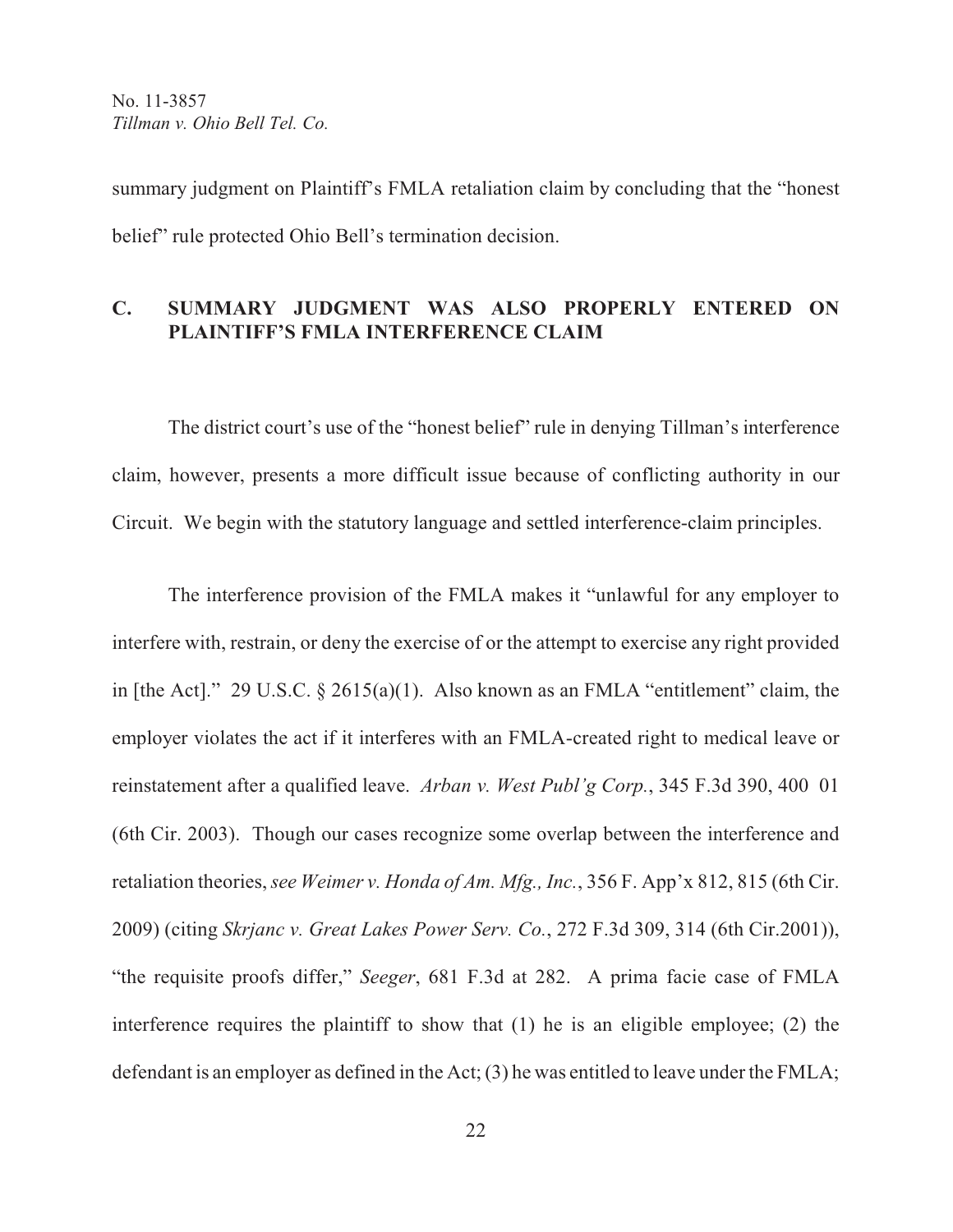(4) he gave the defendant notice of his intention to take leave; and (5) the defendant denied him FMLA benefits to which he was entitled. *Donald*, 667 F.3d at 761 (citations omitted). As with retaliation claims, the *McDonnell Douglas* framework applies, meaning that the employer must respond to the prima facie case with evidence that "it had a legitimate reason unrelated to the exercise of FMLA rights for terminating the employee," whereupon the plaintiff must show pretext. *Id.* at 762. No one disputes these basic principles, yet they leave unanswered today's question: does an employer's honest belief that the employee abused FMLA benefits defeat the employee's claim to those benefits.

 The "honest belief" defense fits neatly into the retaliation context, where the legal standard inherently demands an employer's culpable mental state i.e., that the employee's exercise of FMLA rights *caused* the employer to *discriminate* against the employee. 29 U.S.C. § 2615(a)(2) ("It shall be unlawful for any employer to discharge or in any other manner *discriminate* against any individual *for* opposing any practice made unlawful by this subchapter." (emphasis added)); *Donald*, 667 F.3d at 761. Absent pretext, an employer's honest belief of FMLA abuse defeats causation; the employer did not retaliate against the employee for exercising FMLA rights, but punished the employee for perceived misconduct. By its terms, however, the interference claim lacks this inherent *scienter* requirement; it simply prohibits "interfer[ing] with, restrain[ing], or deny[ing] the exercise of [FMLA rights]." 29 U.S.C. § 2615(a)(1). An employer who honestly, but mistakenly believes that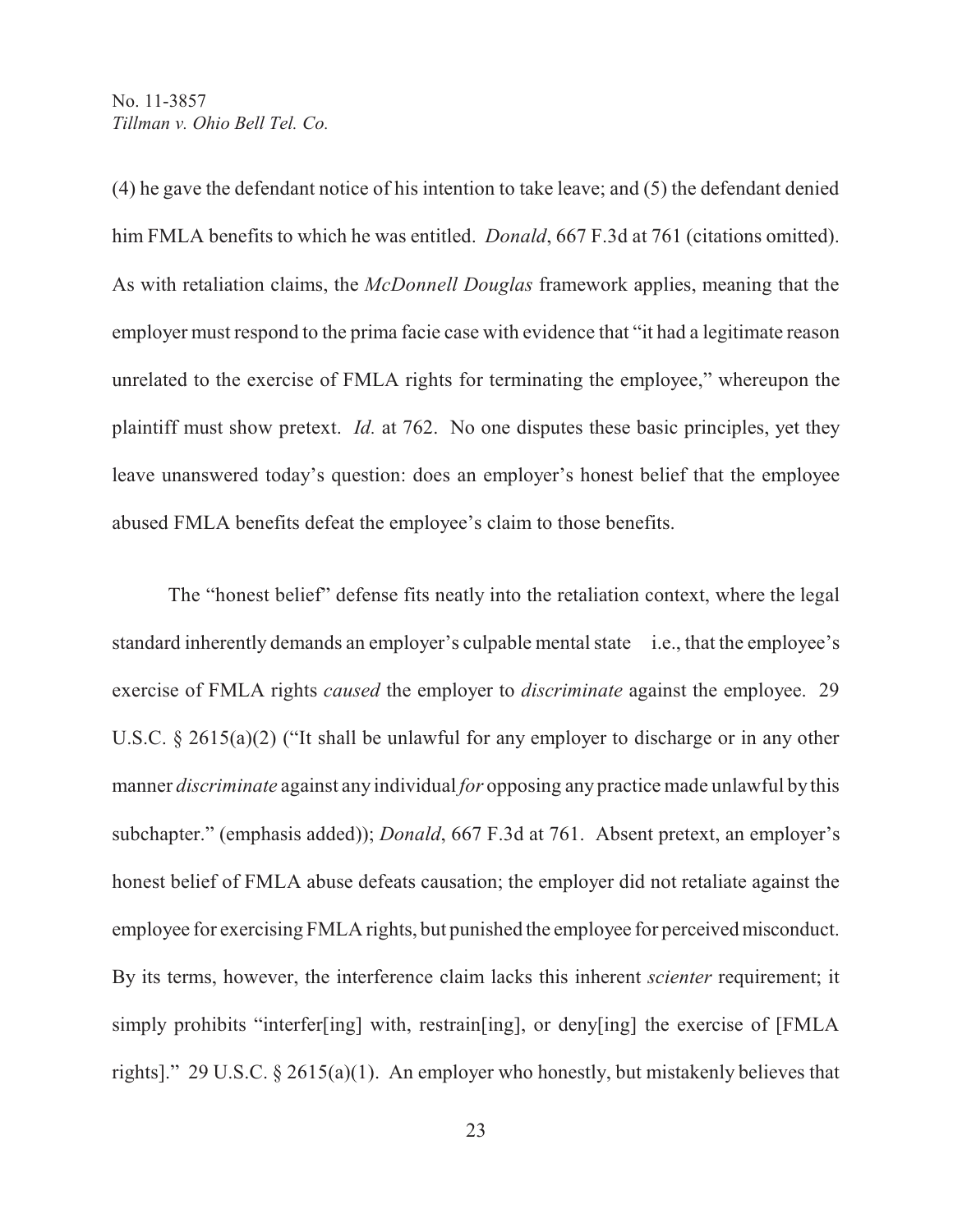the employee abused his FMLA leave can still be said to have interfered with, restrained,

and/or denied the exercise of those rights.

Our recent decision in *Seeger* explored the contours of these different FMLA claims.

The interference theory has its roots in the FMLA's creation of substantive rights, and "[i]f an employer interferes with the FMLA-created right to medical leave or to reinstatement following the leave, a violation has occurred," regardless of the intent of the employer. The central issue raised by the retaliation theory, on the other hand, is "whether the employer took the adverse action because of a prohibited reason or for a legitimate nondiscriminatory reason." In contrast to the interference theory, "[t]he employer's motive is relevant because retaliation claims impose liability on employers that act against employees specifically because those employees invoked their FMLA rights."

681 F.3d at 282 (citations omitted). Acknowledging these differences, our interferenceclaim precedents repeatedly disclaim consideration of the employer's intent. *Id.*; *Edgar*, 443 F.3d at 508 ("The employer's intent is not a relevant part of the [interference] inquiry under [the FMLA]."); *Arban*, 345 F.3d at 401 ("Because the issue is the right to an entitlement, the employee is due the benefit if the statutory requirements are satisfied, regardless of the intent of the employer." (quoting *Hodgens v. General Dynamics Corp.*, 144 F.3d 151, 159 (1st Cir.1998))). Other circuits echo this principle. *See, e.g.*, *Sanders v. City of Newport*, 657 F.3d 772, 779 (9th Cir. 2011); *Colburn v. Parker Hannifin/Nichols Portland Div.*, 429 F.3d 325, 332 (1st Cir. 2005); *Smith v. Diffee Ford-Lincoln-Mercury, Inc.*, 298 F.3d 955, 960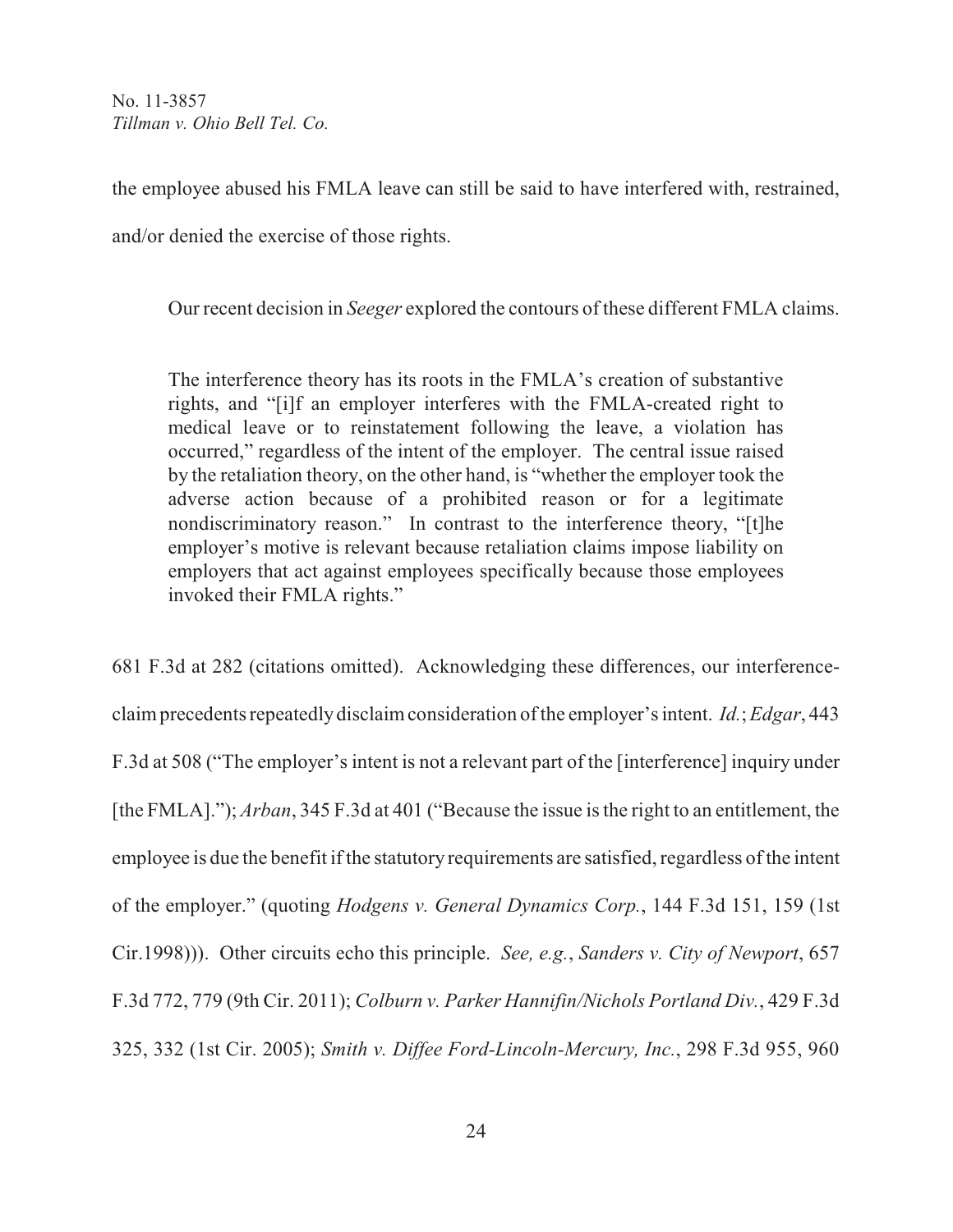(10th Cir. 2002); *King v. Preferred Technical Grp.*, 166 F.3d 887, 891 (7th Cir. 1999). 7 Though *Edgar* and *Arban* do not address claims of FMLA abuse,<sup>8</sup> they caution against applying this sort of "honest belief" rule to interference claims.

Nevertheless, two of our unpublished cases sanction the "honest belief" defense in cases involving interference claims. These decisions rejected challenges to jury instructions including the defense. *Adams v. Auto Rail Logistics, Inc.*, 504 F. App'x 453, 457 58 (6th Cir. 2012) (reasoning that the employer "need only demonstrate that it believed that the plaintiff was misusing the FMLA such that it would have discharged the plaintiff despite any legitimate FMLA leave"); *Weimer*, 356 F. App'x at 819 (sustaining instruction that permitted the jury to decide whether, in firing the employee who requested FMLA leave, the employer honestly believed the plaintiff misrepresented his need for leave). Neither decision offers much guidance for this case. *Adams* did not attempt to square its holding with our precedents precluding consideration of the employer's intent, and the alleged leave abuse consisted of the employee's reliance on the employer's instruction not to return to work until

<sup>&</sup>lt;sup>7</sup>Edgar tempered its denouncement of employer intent for interference claims by noting that "the FMLA is not a strict-liability statute," 443 F.3d at 507, but, far from endorsing an employerintent standard, the court acknowledged a prejudice requirement, explaining that "[e]mployees seeking relief under the entitlement theory must . . . establish that the employer's violation caused them harm," *id.* at 508.

<sup>&</sup>lt;sup>8</sup> Seeger, on the other hand, did involve allegations of disability fraud, but the court construed the plaintiff's claim as a retaliation claim because he "received all of the FMLA leave to which he was entitled." 681 F.3d at 283. The court then applied the "honest belief" rule in affirming the district court's grant of summary judgment to the employer. *Id.* at 285 87.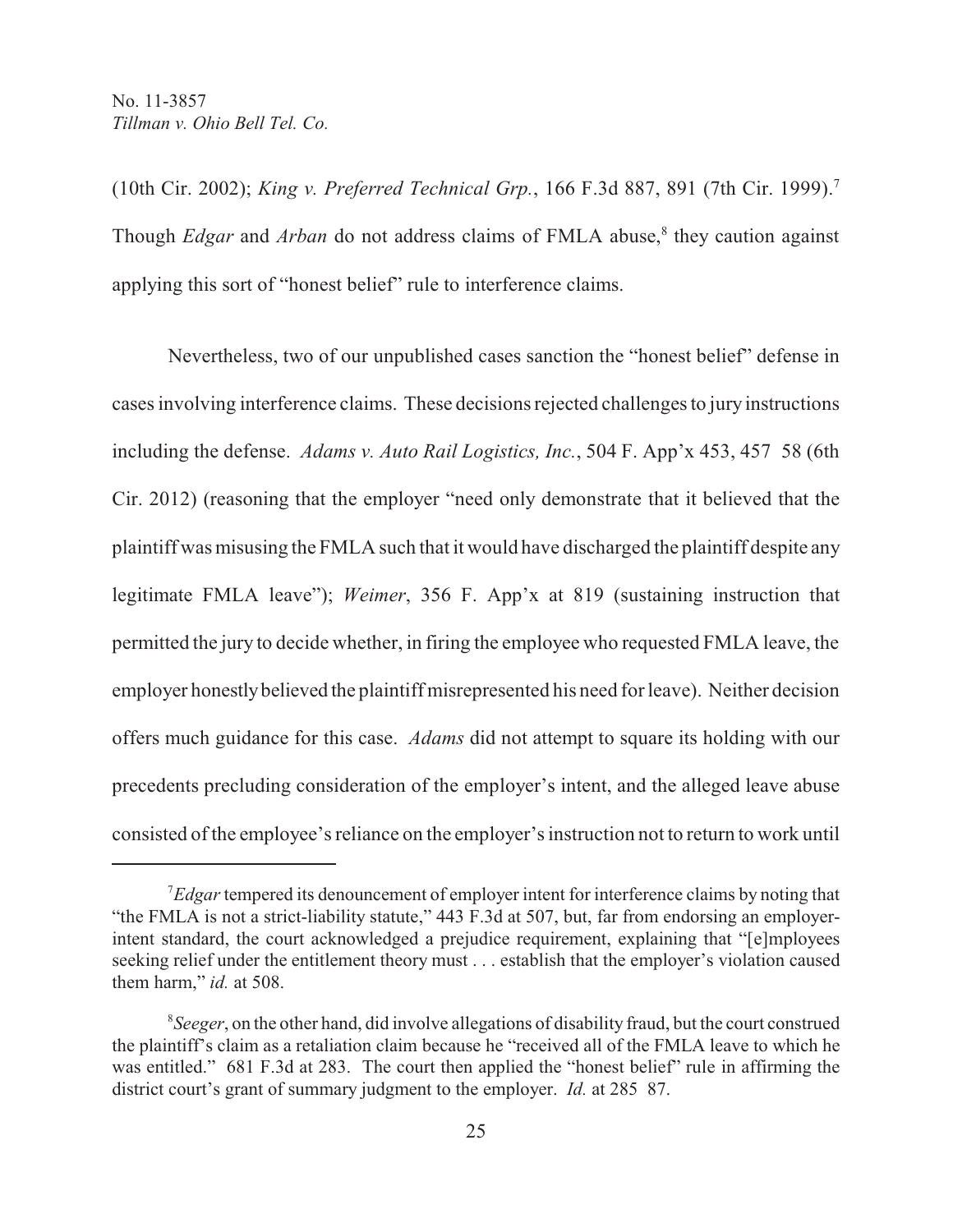he submitted a medical certification, not the employee's fraudulent leave request. *Adams*, 504 F. App'x at 454 55 (noting that the employee admitted he did not need the leave to care for his sick daughter after the first day, but that he stayed home because of the supervisor's instructions). *Weimer*, meanwhile, bears a closer resemblance to the "honest belief" defense advanced in this case, in that the employer presented surveillance evidence that the employee misrepresented his medical condition to obtain leave. 356 F. App'x at 819. Still, the court cautioned that its approval of the "honest belief" instruction did not permit the employer "to escape liability if [the employee] had a serious health condition, but the employer harbored an 'honestly held belief' that he did not have a serious health condition." Id. (explaining that the instruction "properly directed [the jury] to focus on whether causation was or was not established"). The conflicting signals in that decision likely reflect the panel's view that the jury instructions in *Arban* wrongly merged the interference theory into the retaliation claim. *See id.* at 816 17 (noting "an apparent flaw in this circuit's FMLA jurisprudence"). *Weimer* does likewise, considering the employee's claim under the FMLA retaliation standard despite designating it an interference claim. *See id.* at 815 19 (approving the district court's use of the retaliation standard and proceeding to consider causation).

Our recent precedential decision in *Donald v. Sybra, Inc.*, authored by a member of this panel, also generally approved the "honest belief" defense in affirming the district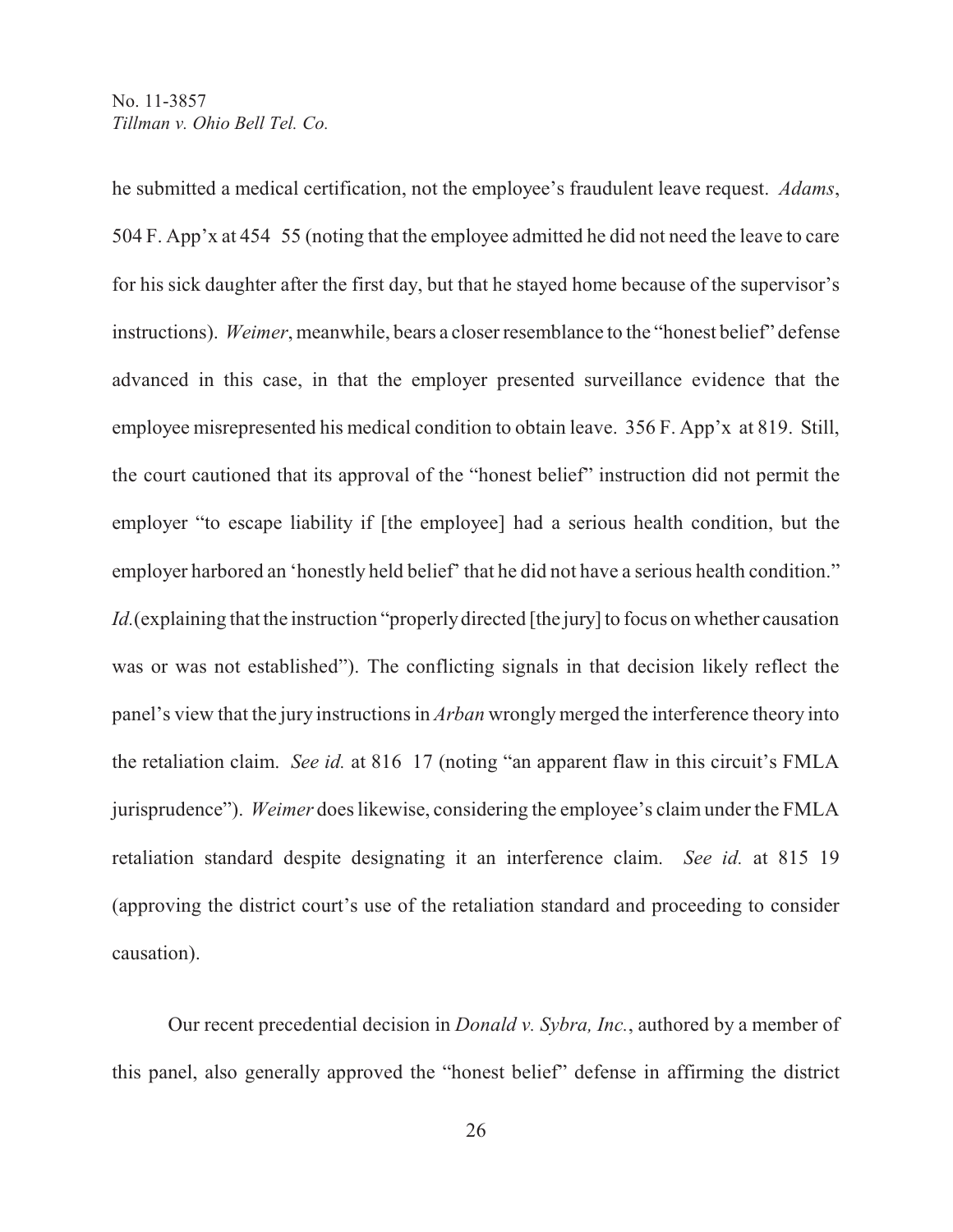court's grant of summary judgment to the employer. 667 F.3d at 763. But, as a later panel observed, *Donald* did not specify which claim (retaliation or interference) the defense defeated. *See Jaszczyszyn v. Advantage Health Physician Network*, 504 F. App'x 440, 447 49 (6th Cir. 2012) (viewing *Donald* as agnostic regarding whether the "honest belief" rule applies to FMLA interference claims). And the employer's "honest belief" examined in *Donald* that the employee stole from the company, *Donald*, 667 F.3d at 763 was a "legitimate reason *unrelated* to the exercise of FMLA rights for terminating the employee," *id.* at 762 (emphasis added). In any event, *Donald* offers no endorsement of an "honest belief" defense directly related to the exercise of FMLA rights: the employer's belief that the employee misrepresented his medical condition to obtain improper FMLA leave.

We acknowledge that three other circuits allow the "honest belief" defense to interference claims. *See Scruggs v. Carrier Corp.*, 688 F.3d 821, 825 26 (7th Cir. 2012); *Parker v. Verizon Pa., Inc.*, 309 F. App'x 551, 563 (3d Cir. 2009); *Medley v. Polk Co.*, 260 F.3d 1202, 1207 08 (10th Cir. 2001). This line of decisions appears to trace to the Seventh Circuit's decision in *Kariotis v. Navistar International Transportation Corp.*, 131 F.3d 672 (7th Cir.1997). *See Medley*, 260 F.3d at 1208 (referring to *Kariotis* as the "germinal case" for this rule). But that decision not only failed to distinguish between FMLA retaliation and interference claims appearing to address the former, *see Kariotis*, 131 F.3d at 679 81 (distinguishing "discrimination" claims, including the FMLA claim, from the strict-liability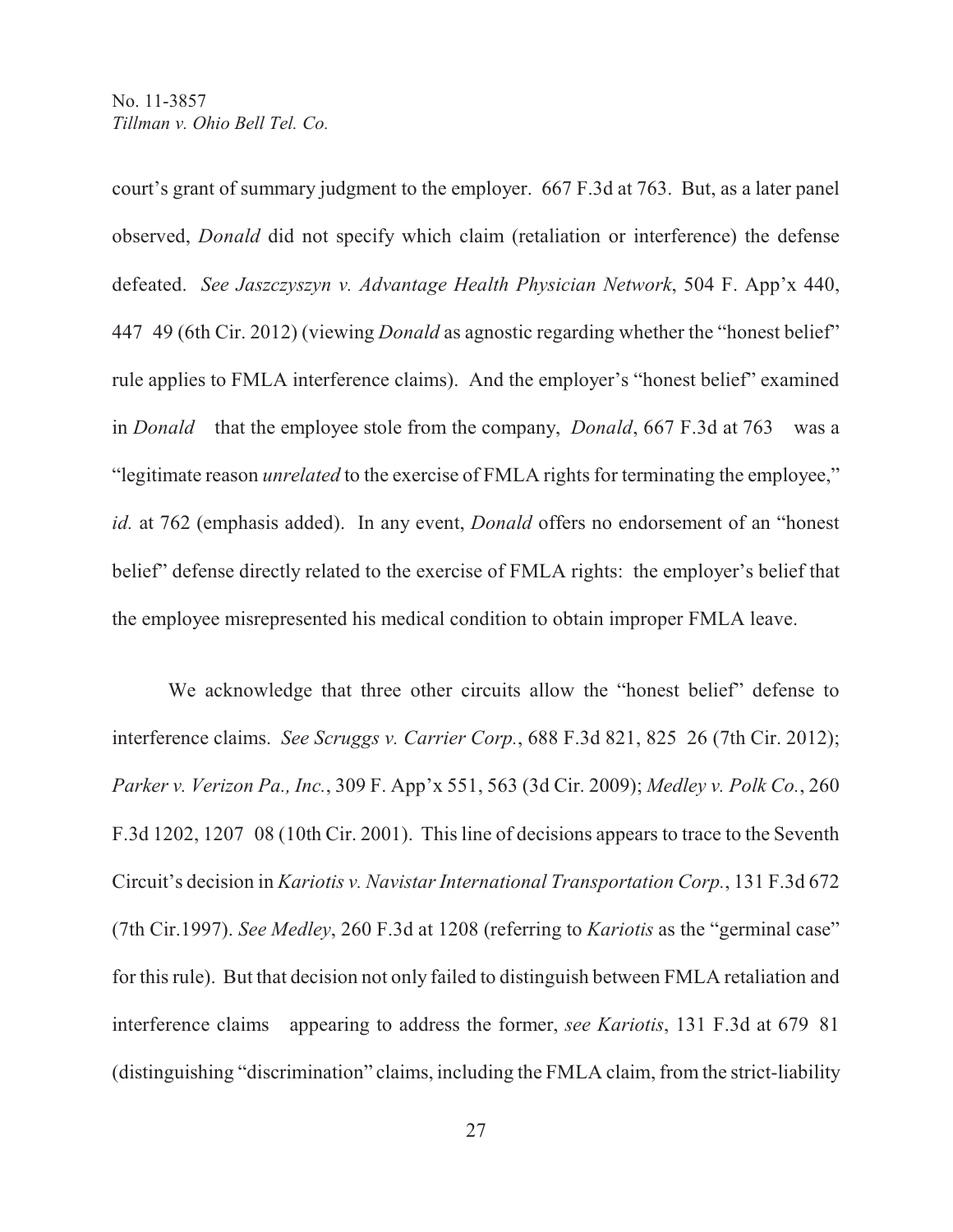COBRA claim) but it also rested its "honest belief" ruling on a single regulation: 29 C.F.R. § 825.216(a)'s statement that "An employee has no greater right to reinstatement or to other benefits and conditions of employment than if the employee had been continuously employed during the FMLA leave period." To this, the Third Circuit added 29 U.S.C. § 2614(a)(3)(B)'s likeminded assurance that FMLA's leave provision "shall [not] be construed to entitle any restored employee to . . . any right, benefit, or position of employment other than any right, benefit, or position to which the employee would have been entitled had the employee not taken the leave." *See Parker*, 309 F. App'x at 562. In our view, neither of these provisions support the broad inference these courts (and our concurring colleague) make: that an employer may defeat an interference claim solely on the basis of its honest belief (even if mistaken) that the employee wrongfully claimed FMLA leave.

Today's case does not require us to resolve this thorny issue, however, because Tillman failed to show entitlement to FMLA leave in the first place. *See, e.g.*, *City Mgmt. Corp.*, 43 F.3d at 251 (explaining that an appellate court may affirm on alternative grounds supported by the record). As explained, interference claims require a plaintiff to show that his employer denied FMLA benefits to which he was entitled. *Donald*, 667 F.3d at 761 (citations omitted). For Tillman, that means he needed to qualify for FMLA leave on or about the dates in question. *See, e.g.*, *Clark v. Walgreen Co.*, 424 F. App'x 467, 474 (6th Cir. 2011) (citing *Wysong v. Dow Chem. Co.*, 503 F.2d 441, 447 (6th Cir. 2007)); *Branham*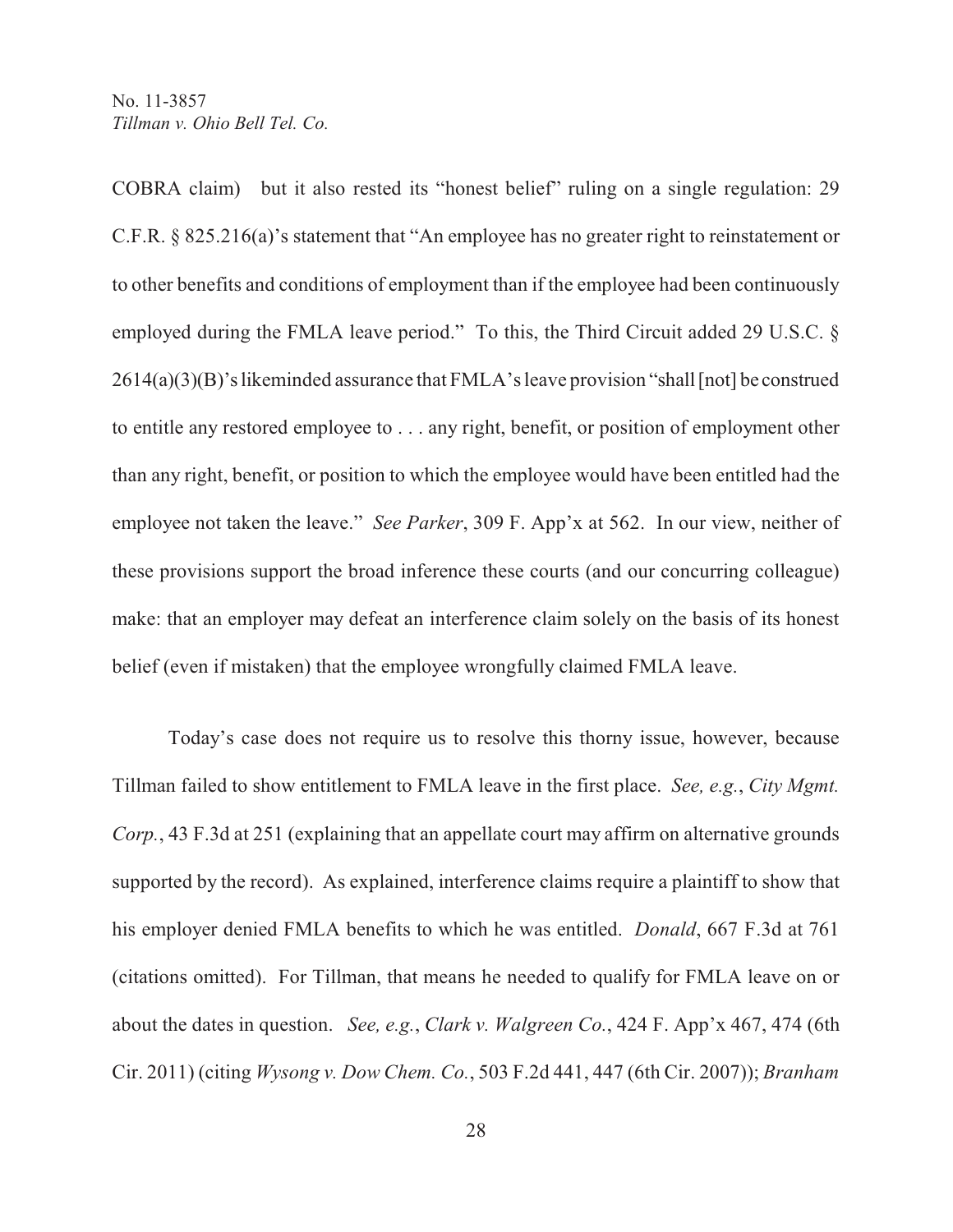*v. Gannett Satellite Info. Network, Inc.*, 619 F.3d 563, 568 (6th Cir. 2010). Specifically, he needed to present evidence that he suffered from a "serious health condition that ma<sup>[de]</sup> [him] unable to perform the functions of [his job]." 29 U.S.C.  $\S$  2612(a)(1)(D); 29 C.F.R. § 825.112(a)(4). Importantly, the FMLA predicates leave, and the accompanying entitlement to reinstatement, upon eligible employees "tak[ing] leave . . . for the *intended* purpose of the leave." 29 U.S.C. § 2614(a)(1) (emphasis added).

Both before the district court and on appeal, Ohio Bell advanced an alternative theory for summary judgment on the interference claim: that Plaintiff failed to show entitlement to FMLA leave for the dates in question, March 15 and 28, 2009. (R. 32, SJ Br. at 23 25; Appellee's Br. at 35 40.) To avoid summary judgment, then, the burden shifted to Plaintiff to come forward with evidence presenting a genuine issue of fact regarding his entitlement to FMLA leave. Fed. R. Civ. P.  $56(c)(1)$  (obliging "[a] party asserting that a fact . . . is genuinely disputed [to] support the assertion by . . . citing to particular parts of materials in the record . . . or . . . showing that the materials cited do not establish the absence or presence of a genuine dispute"); *Horton v. Potter*, 369 F.3d 906, 909 (6th Cir. 2004) ("Once the moving party has met its burden of production, the nonmoving party must 'go beyond the pleadings and by . . . affidavits, or by the 'depositions, answers to interrogatories, and admissions on file,' designate 'specific facts showing that there is a genuine issue for trial.'"); *see also Tucker v. Tennessee*, 539 F.3d 526, 531 (6th Cir. 2008) (explaining that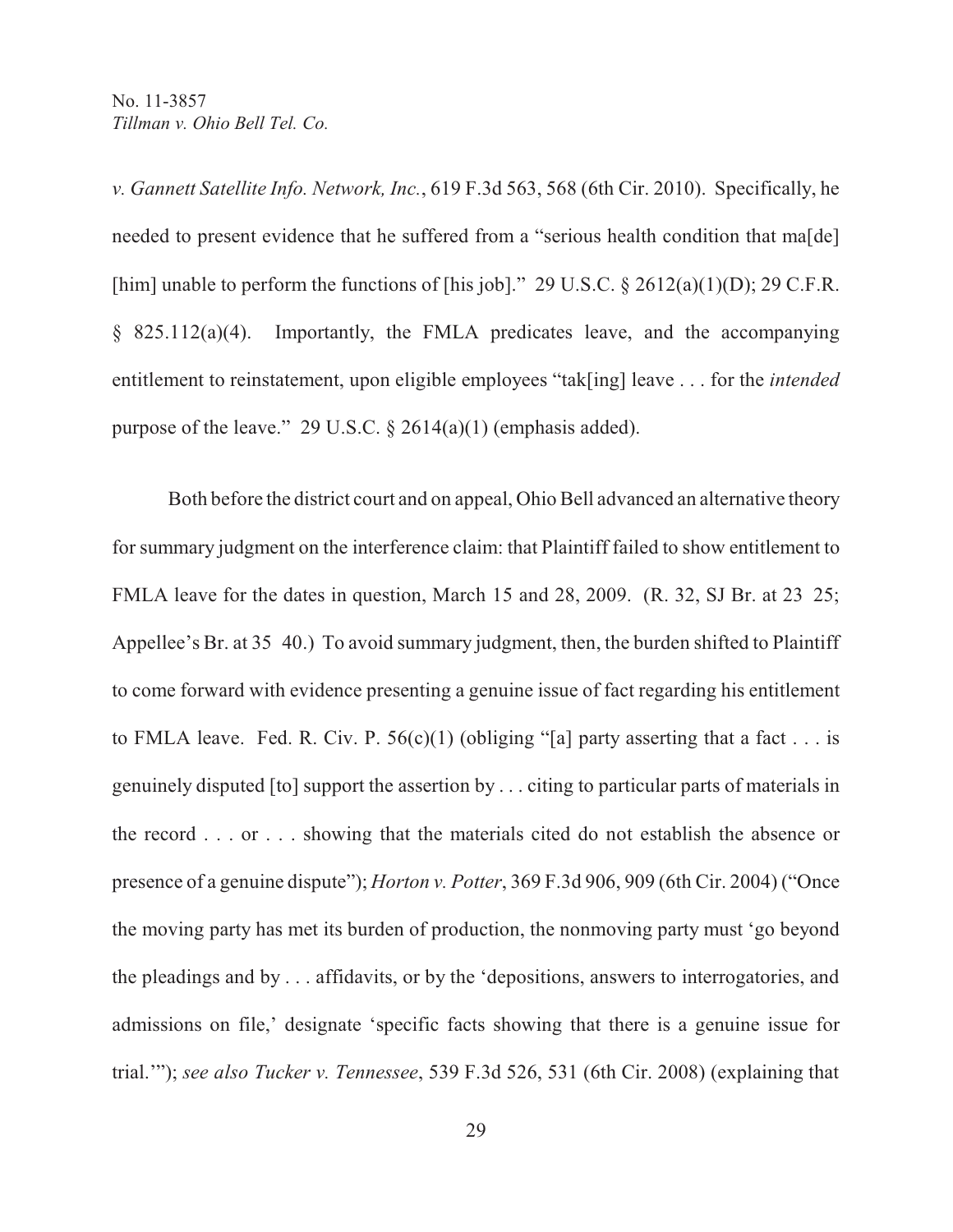the court "no longer has the duty to search the entire record to establish that it is bereft of a genuine issue of material fact" (citation omitted)). Despite ample notice that Ohio Bell challenged his leave on March 15 and 28, 2009, Tillman offered no evidence supporting these leave requests,<sup>9</sup> arguing instead that Ohio Bell failed to *disprove* his alleged condition. (*See* R. 37, Pl.'s Resp. Br. at 21 27; Appellant's Br. at 27 30; Appellant's Reply Br. at 10 14.) Without that evidence, no genuine issue remained for trial.

Filling this void for Tillman, our concurring colleague points to his medical certifications and argues that their presumptive validity satisfied Tillman's burden. (*See* R. 32-6.) We disagree. Under these circumstances, where the employer promptly presents evidence impugning his leave requests the leave forecasts and surveillance evidence Tillman had a duty to come forward with some evidence showing his entitlement to the leave. *See* 29 U.S.C. § 2614(a)(1) (predicating FMLA leave and reinstatement upon the employee "tak[ing] leave . . . for the intended purpose of the leave"). We may not presume from Tillman's chronic condition and intermittent leave requests that he actually suffered from a serious condition on these specific days. This is especially so with cases concerned with countering, impugning evidence. Otherwise, the medical certification attesting to an intermittent condition could be used as a license to take unnecessary medical

<sup>&</sup>lt;sup>9</sup>Indeed, Tillman's own testimony reflects that he does not recall why he asked for leave on March 15, 2009. (R. 50, Tillman Dep. at 131.)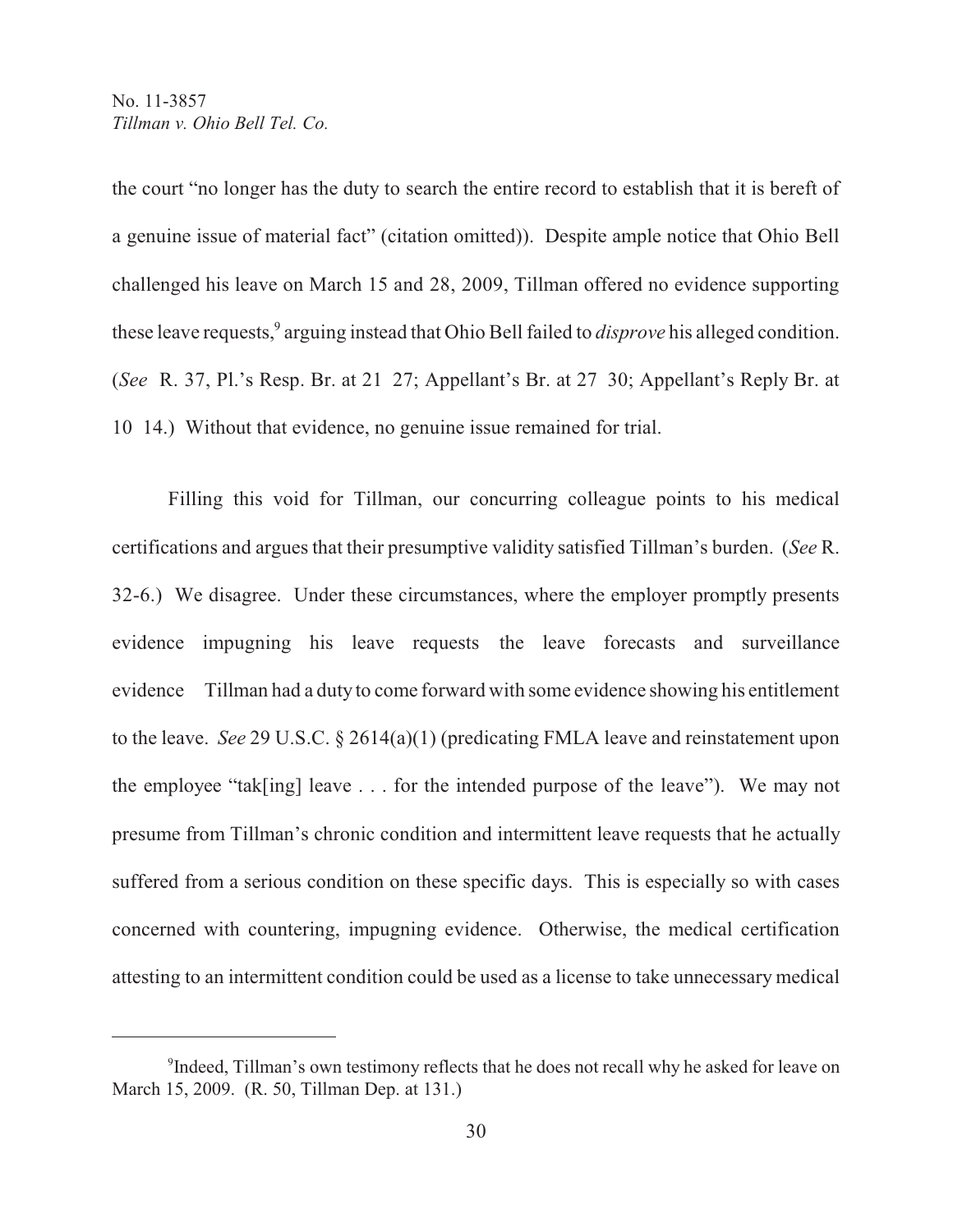leave, eliminating the employee's burden of showing entitlement. *Cf.* 29 U.S.C. §  $2612(a)(1)(D)$  (requiring the leave-applicant to demonstrate a "serious health condition" that ma[de] [him] unable to perform the functions of [his job]"); *id.* § 2612(b)(1) (allowing intermittent leave for a qualifying (a)(1)(D) health condition "when medically necessary").

Our cases required Tillman to make a showing of entitlement to FMLA leave. Because he failed to do so, the district court did not err in granting Ohio Bell's motion for summary judgment on Plaintiff's FMLA interference claim.

# **III. CONCLUSION**

For all of the foregoing reasons, the judgment of the district court is AFFIRMED.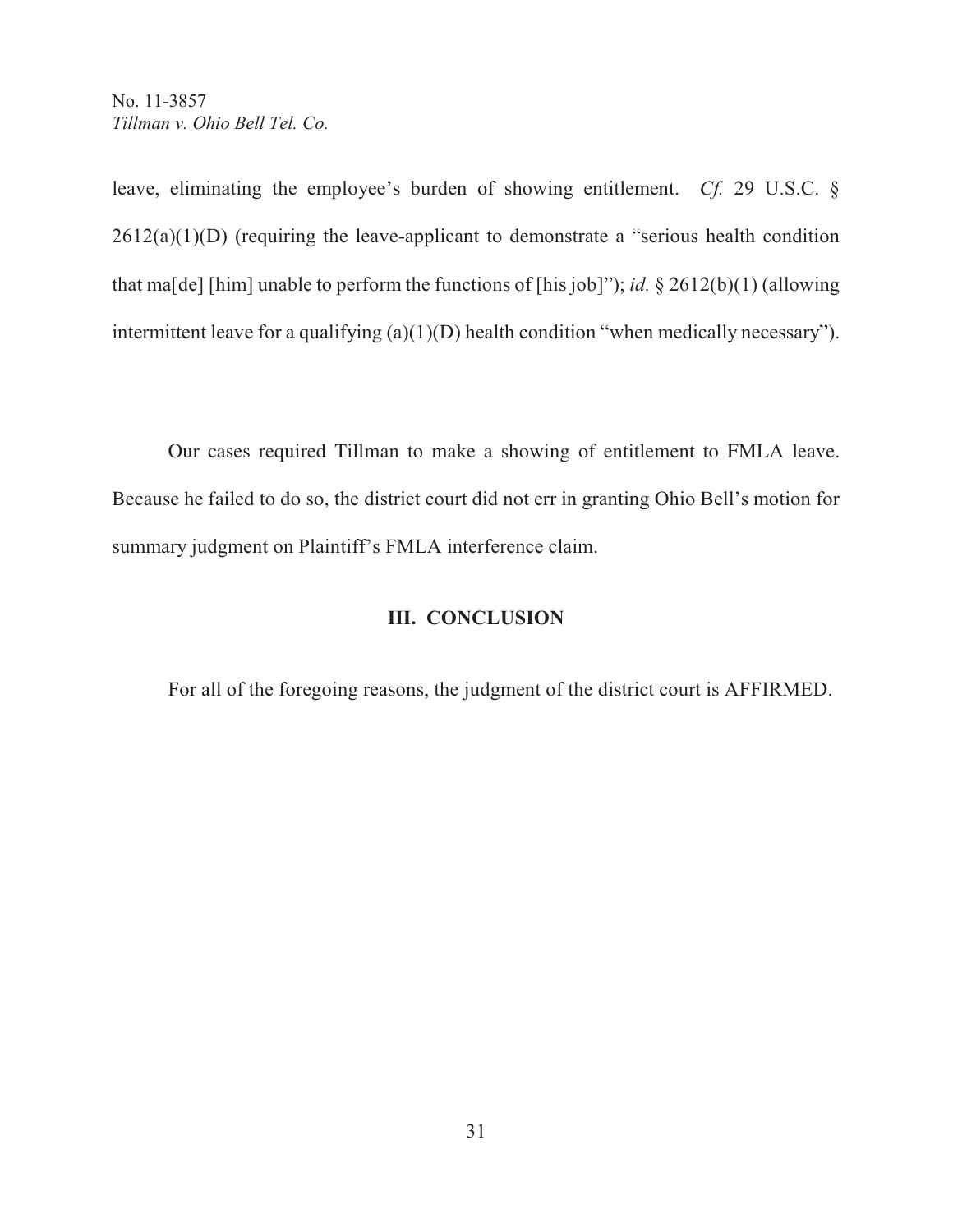**ROSEN, Chief District Judge, concurring.** I agree with and concur in Part II.B of the Majority Opinion, and I join in the Judgment. I write separately on Plaintiff's FMLA interference claim discussed in Part II.C of the Opinion as I find that the district court properly applied the "honest belief rule" to the interference claim in this case where the issue presented was not simply the employee's entitlement to leave under the FMLA, but rather the employee's abuse of his FMLA leave rights. I also disagree with the majority's conclusion that Tillman "failed to show entitlement to FMLA leave in the first place," and, therefore, failed to satisfy the third prong of his *prima facie* case. I believe that this element of the *prima facie* case was satisfied once Tillman submitted to Ohio Bell the medical certification of his doctor establishing that he suffers from a "serious health condition that makes [him] unable to perform the functions of [his job]" and certifying a "medical necessity" for "intermittent [FMLA] leave," and Ohio Bell accepted the certification without questioning it.

#### I.

Taking the latter point first, in order to establish that an employee requesting leave under the FMLA is qualified for the leave, an employer may require the employee to obtain a medical certification from a health care provider setting forth a description of the employee's medical condition and information certifying the medical necessity for the leave. *See* 29 C.F.R. § 825.306. "The medical certification provided by the employee is presumptively valid if it contains the required information and is signed by the health care provider." *Novak v. Metrohealth Medical Ctr.,* 503 F.3d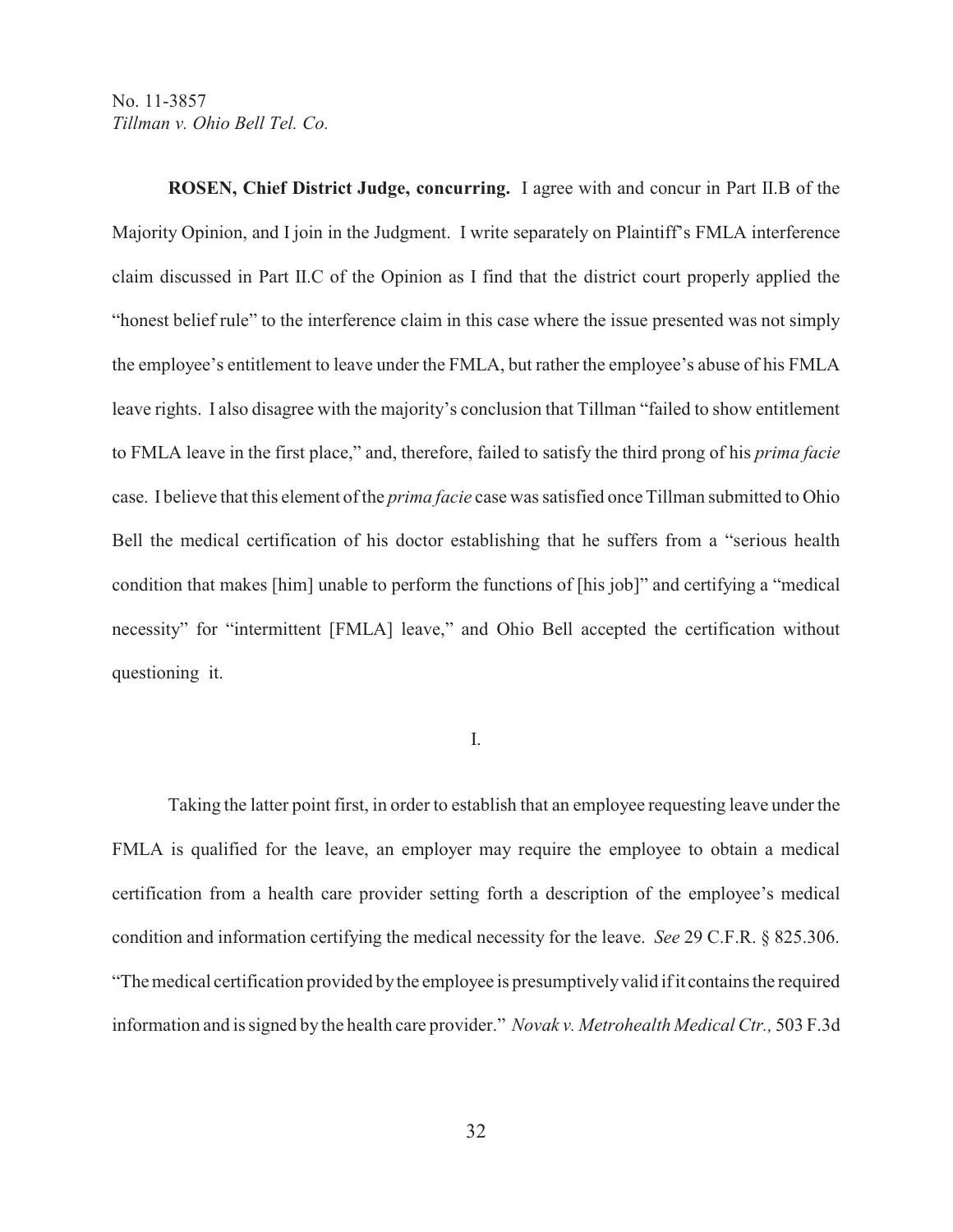572, 578 (6th Cir. 2007) (quoting *Harcourt v. Cincinnati Bell Tel. Co.*, 383 F. Supp. 2d 944, 955-56 (S.D. Ohio 2005) (citing 29 C.F.R. § 825.307(a))).

The record in this case reflects that Tillman provided Ohio Bell with a medical certification from his doctor certifying the medical necessity for intermittent leave for his chronic back condition in May 2008. *See* R. 32-6. There is nothing in the record to suggest that Tillman's employer deemed that certification to be inadequate or invalid, or otherwise questioned the doctor's certification that Tillman suffered from a serious health condition which intermittently rendered him unable to perform his job. $10<sup>10</sup>$ 

After the initial certification, an employer may require subsequent recertifications subject to the restrictions set forth 29 C.F.R. § 825.308. The regulations provide that an employer may not request recertification more frequently than every 30 days. 29 C.F.R. § 825.308(a),(b). However, employers are not so limited and may request recertification more frequently if "[t]he employer receives information that casts doubt upon the continuing validity of the certification." 29 C.F.R. § 825.308(c)(3). "The employer may ask for the same information when obtaining recertification as that permitted for the original certification" and, in addition, "the employer may provide the health care provider with a record of the employee's absence pattern and ask the health care provider if the serious health condition and need for leave is consistent with such a pattern." 29 C.F.R. § 825.308(e). The employer must allow at least 15 days after it requests recertification for the

 $^{10}$ If an employer has a reason to doubt the validity of the certification, it may, at the expense of the employee, require a second medical opinion. 29 U.S.C. § 1613(c)(1).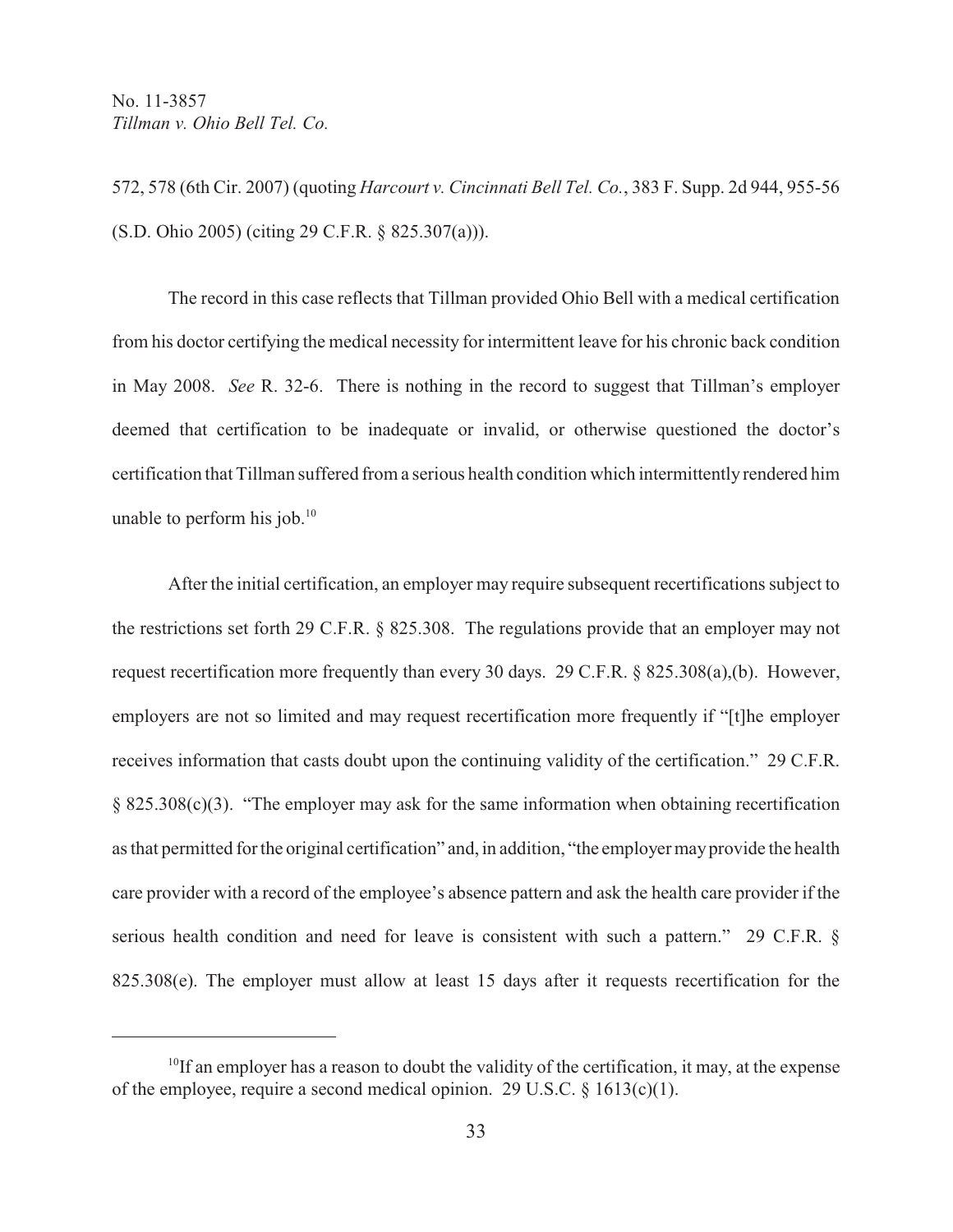employee to provide the requested recertification. 29 C.F.R. § 825.308(d). An employer violates the FMLA if it requests medical certification and then terminates the employee before the 15-day period has run. *See Killian v. Yoruzu Auto. Tenn., Inc.*, 454 F.3d 549, 555 (6th Cir. 2006).

In this case, after providing his original certification in May 2008, Tillman provided Ohio Bell with recertifications from his doctor on October 13, 2008 and February 9, 2009. *See* R. 32-6. As with the original certification, there is nothing in the record indicating that Ohio Bell deemed any of the recertifications inadequate or insufficient, and nothing indicates that Tillman's doctor was ever asked to review the pattern of his absences. Furthermore, even though the record indicates that Ohio Bell received information casting doubt upon the continuing validity of the certification after it had received the February 9, 2009 recertification, nothing in the record indicates that Tillman was ever requested to provide any further recertification as provided in the regulations.

Since there is no evidence suggesting that Ohio Bell deemed the February 9, 2009 certification invalid or inadequate and no evidence showing that Tillman was asked to provide any further recertification of his medical condition or the medical necessity for intermittent leave, there is no legal basis for requiring Plaintiff to independently establish that he was qualified for FMLA leave on March 15 and 20, 2009 to satisfy the third prong of *prima facie* case. "A plaintiff's burden in establishing a *prima facie* case is not intended to be an onerous one." *Skrjanc v. Great Lakes Power Serv. Co.,* 272 F.3d 309, 315 (6th Cir. 2001); *Dixon v. Gonzales*, 481 F.3d 324, 333 (6th Cir. 2007) ("The burden of proof at the *prima facie* state is minimal....") Plaintiff's submission of the medical certification which showed that he suffered from "a serious health condition that ma[de]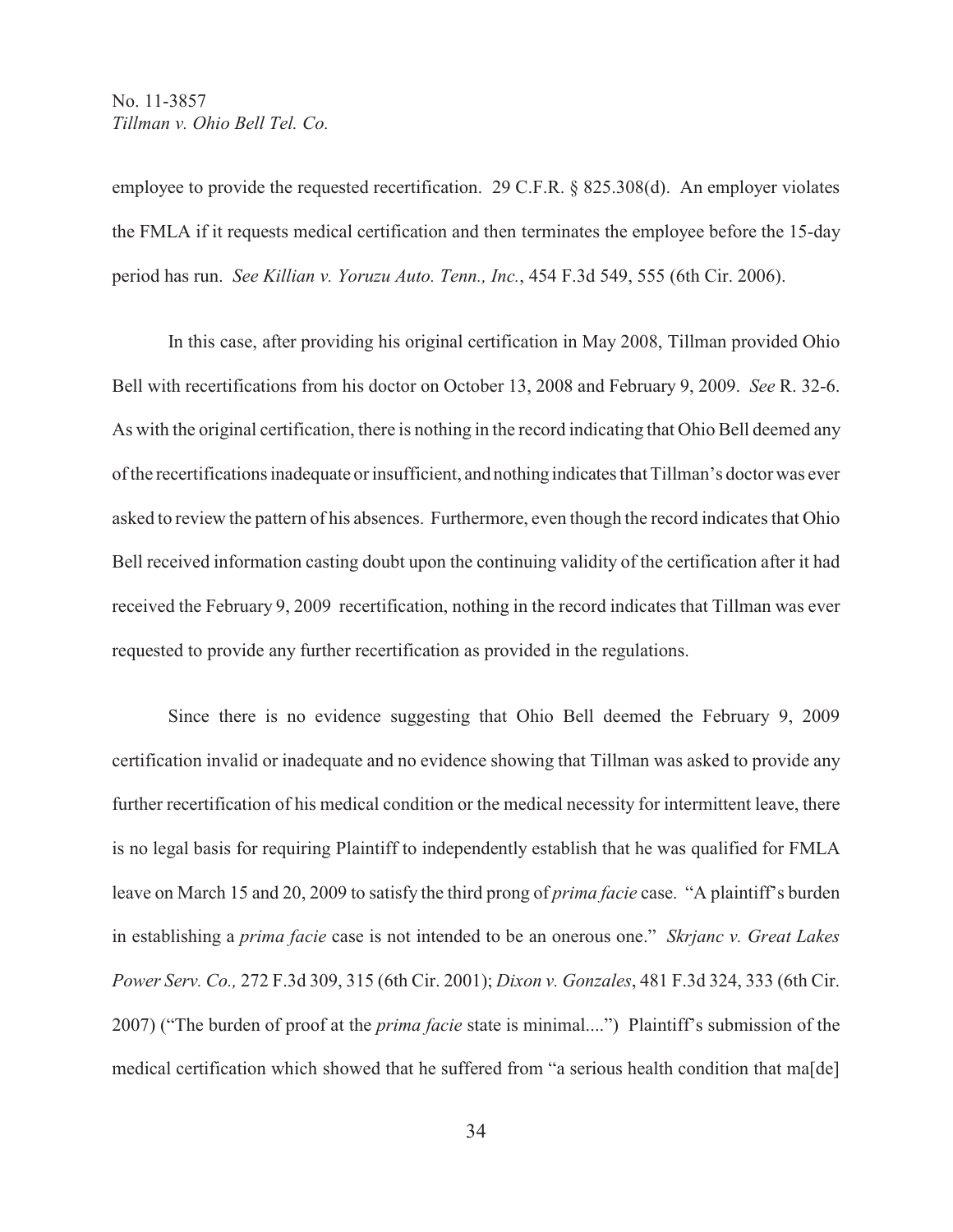[him] unable to perform the functions of his job" -- and his employer's acceptance of that certification, without objection -- already had established that he was statutorily qualified for the leave.

The very nature of "intermittent leave" under the FMLA is that separate blocks of leave time taken within the intermittent leave period will be "due to a single qualifying reason." *See Roberts v. Ground Handling, Inc.*, 499 F. Supp. 2d 340, 352 (S.D.N.Y. 2007) (quoting 29 C.F.R. § 825.203(a) (2009)). The Act does not require that a plaintiff who has been granted intermittent leave provide additional proof that he had a serious health condition rendering him unable to work every time he takes a day of leave during the covered period. Indeed, to impose on Tillman the additional requirement that he separately establish that he suffered from a serious health condition on two specific dates -- March 15 and 20, 2009 -- as the majority's decision requires, would contravene the statute. *See Harcourt v. Cincinnati Bell Tel. Co.*, 383 F. Supp. 2d at 953 (holding that an employer's recertification requirement more restrictive than the requirements of the FMLA is not enforceable against the employee); *see also Callison v. City of Philadelphia*, 430 F.3d 117, 121 (3rd Cir. 2005) ("[W]here an employer's internal policies conflict with the FMLA, the FMLA controls and the employee need only comply with the requirements of the Act to invoke its protection.").

Tillman complied with the requirements of the Act when he provided Ohio Bell with a medical certification and recertifications which showed that he suffered from "a serious health condition that ma[de] [him] unable to perform the functions of his job," and Ohio Bell never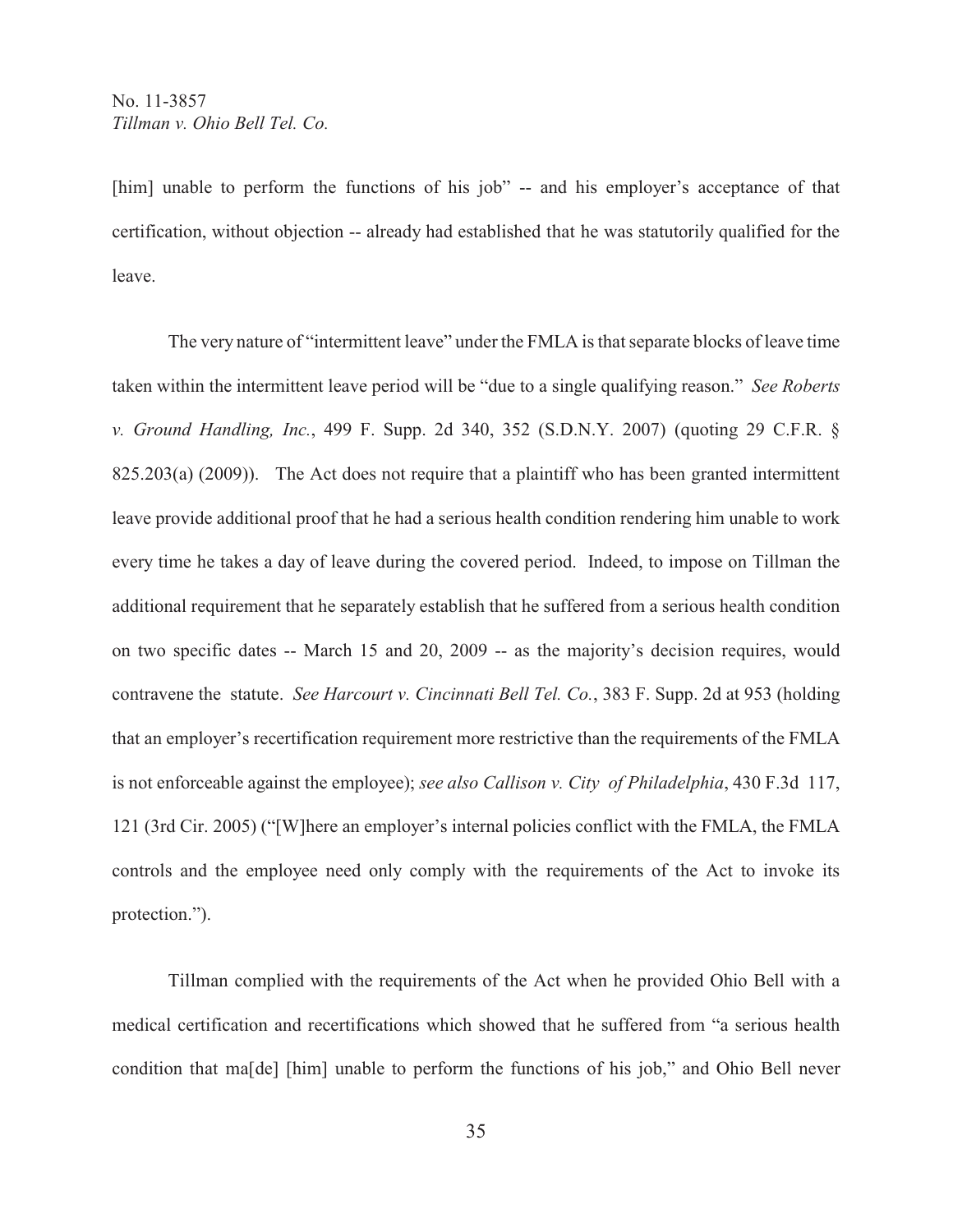challenged those certifications. Tillman, therefore, has sufficiently demonstrated satisfaction of the third prong of a *prima facie* case of FMLA interference.

II.

As the majority acknowledges, the application of the "honest belief" rule to an FMLA claimant's interference claim presents a closer question, largely because our precedents in this interesting corner of FMLA law are not a model of clarity, and attempting to discern a clear rule reveals only that different panels of our Court have produced different answers to this question. What can be distilled from our precedents, however, is that there appear to be two lines of approach to interference claims -- one line finding that the employer's intent, or honest belief, is "irrelevant," and another finding that, at least where the employer contests entitlement to leave based upon the employee's purported conduct or activities that undermine his entitlement to leave, the employer may rely upon its honest belief that the employee is not entitled to leave. Discerning these divergent lines of precedent requires a close reading of our cases in this area. However, certain basic things are clear.

First, and foremost, the FMLA does not provide an employee with carte blanche to obtain proper leave and then abuse that leave. *Weimer v. Honda of America Mfg., Inc.*, 2008 WL 2421648, at \* 4 (S.D. Ohio 2008) (citing *Kariotis v. Navistar Int'l Transp. Corp*., 131 F.3d 672, 681 (7th Cir.1997)). This is made clear in the statutory scheme's conditioning of an employee's right to reinstatement following FMLA leave on the "eligible employee . . . [having] tak[en] leave . . . *for*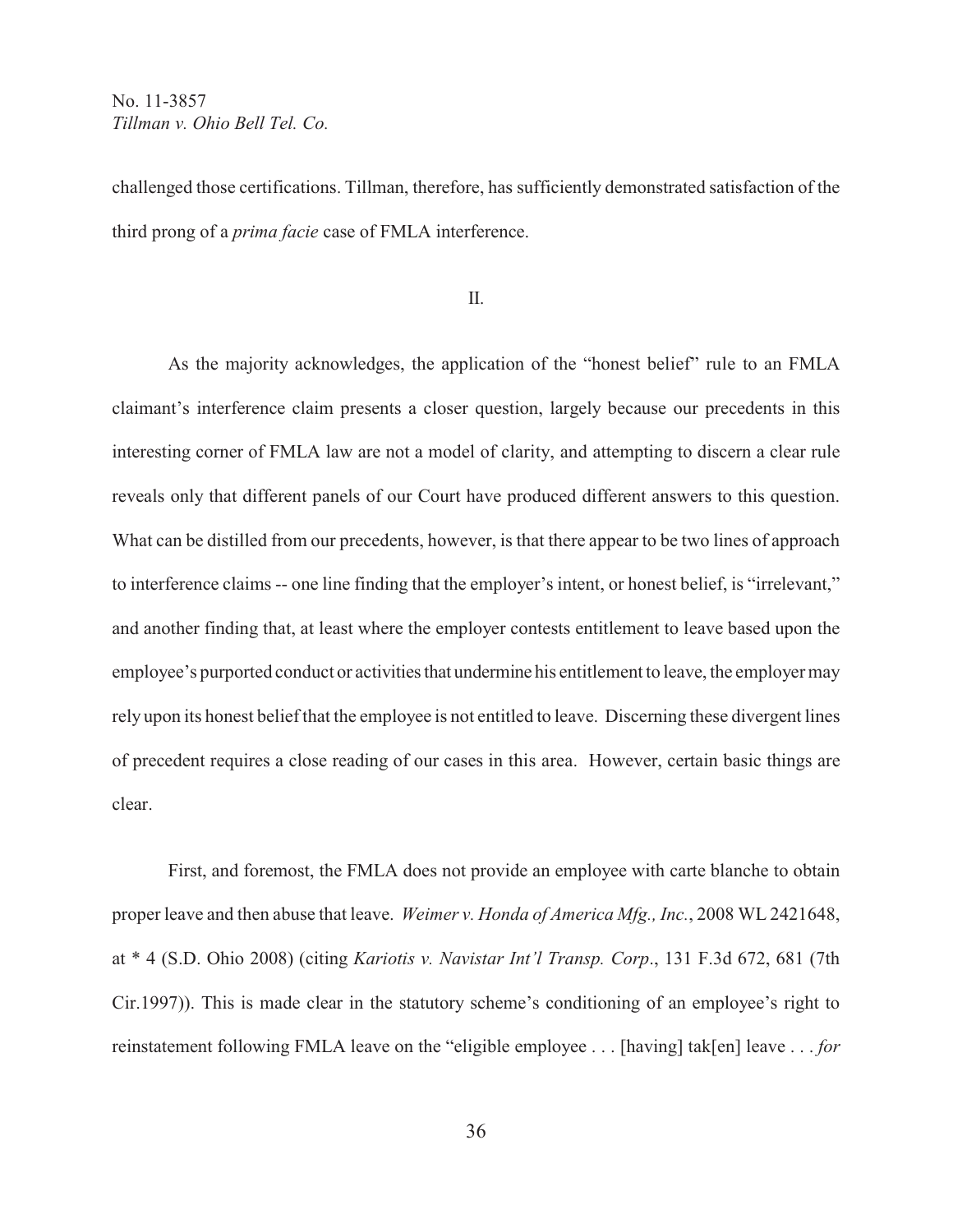*the intended purpose of the leave*." 29 U.S.C. § 2614(a)(1) (emphasis added). Therefore, an employee who initially obtains valid leave for a qualifying reason and whose doctor supports continued leave -- and, thereby, as explained above, meets the qualification prong of the *prima facie* case -- can nonetheless lose the protections of the FMLA when he or she does not use the leave for its intended purpose. *Weimer,* 2008 WL 2421648, at \*4*.* "'Nothing in the FMLA prevents employers from ensuring that employees who are on leave from work do not abuse their leave.'" *Seeger v. Cincinnati Bell Tel. Co., LLC*, 681 F.3d 274, 284 (6th Cir. 2012) (quoting *Allen v. Butler Cnty. Comm'rs*, 331 F. App'x 389, 395 (6th Cir. 2009)); *Hall v. Ohio Bell Tel. Co.*, 2013 WL 2986991 (6th Cir. June 17, 2013); *Callison v. City of Philadelphia*, 430 F.3d 117, 121 (3rd Cir. 2005).

"[A]n employer's honest suspicion that the employee was not using his medical leave for its intended purpose is enough to defeat the employee's substantive rights FMLA claim." *Crouch v. Whirlpool Corp.,* 447 F.3d 984, 986 (7th Cir. 2006) (citing *Kariotis*, 131 F.3d at 681); *see also Warwas v. City of Plainfield*, 489 F. App'x 585, 588 (3d Cir. 2012) (holding that an employer may defeat an FMLA interference claim if the employment decision "was based upon an honest belief that the plaintiff either misused or failed to use her medical leave for the intended purpose"); see also *Medley v. Polk Co*., 260 F.3d 1202, 1203,1208 (10th Cir.2001) (reversing case for failure to instruct the jury that "an employer who honestly believes that it is discharging an employee for misusing FMLA is not liable even if the employer is mistaken").

Next, I respectfully disagree with the majority's opinion that "honest belief" rule should not be applied in FMLA interference cases because "our interference-claim precedents repeatedly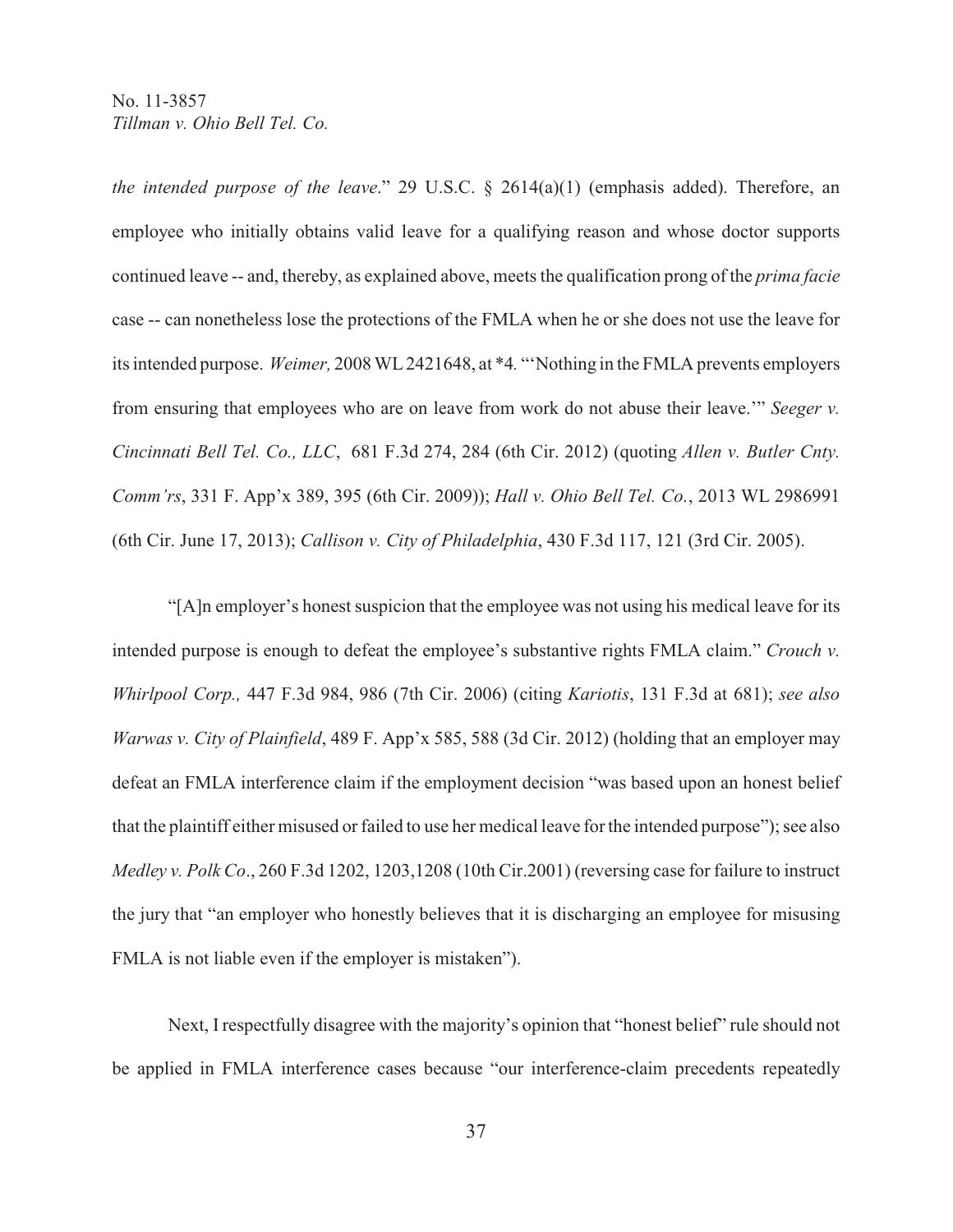disclaim consideration of the employer's intent." It is true that in "absolute entitlement" cases where the only issue is whether the employer affirmatively interfered with the employee's use or attempted use of leave to which he or she was unquestionably entitled as a matter of law, the employer's intent is not relevant and the employer's honest belief that it acted in compliance with the law provides no defense. *See e.g., Arban v. West Publ'g Corp.*, 345 F.3d 390, 401 (6rth Cir. 2001) ("Because the issue is the right to an entitlement, the employee is due the benefit if the statutory requirements are satisfied, regardless of the intent of the employer." (citation omitted)); *Edgar v. JAC Products, Inc.*, 443 F.3d 501, 508 (6th Cir. 2006) ("The employer's intent is not a relevant part of the [interference] inquiry under [the FMLA]."). However, as the majority acknowledges, neither *Arban* nor *Edgar* address claims of FMLA abuse. In interference cases in which the employer honestly believes that the employee is abusing his leave -- by, for example, misrepresenting his medical condition -- no circuit precedent precludes the employer from asserting this honest belief in its defense.

Furthermore, in *Grace v. USCAR,* 521 F.3d 655, 670 (6th Cir. 2008), we held that the *McDonnell Douglas* burden-shifting framework -- a well-established evidentiary path used to resolve the issue of *intent* in employment discrimination cases -- applied to *both* FMLA retaliation and interference claims. *Grace*, 521 F.3d at 670; *see also Donald v. Sybra, Inc.,* 668 F.3d 757, 762 (6th Cir. 2012); *Romans v. Michigan Dep't of Human Servs.*, 668 F.3d 826, 841 (6th Cir. 2012); *Gates v. United Postal Service*, 2012 WL 4902851 at \*4 (6th Cir. Oct. 16, 2012). And, it is well-settled in our circuit that the honest belief rule can be used by an employer in the *McDonnell Douglas* construct to refute a plaintiff's *prima facie* case. *See e.g., Smith v. Chrysler Corp*., 155 F.3d 799,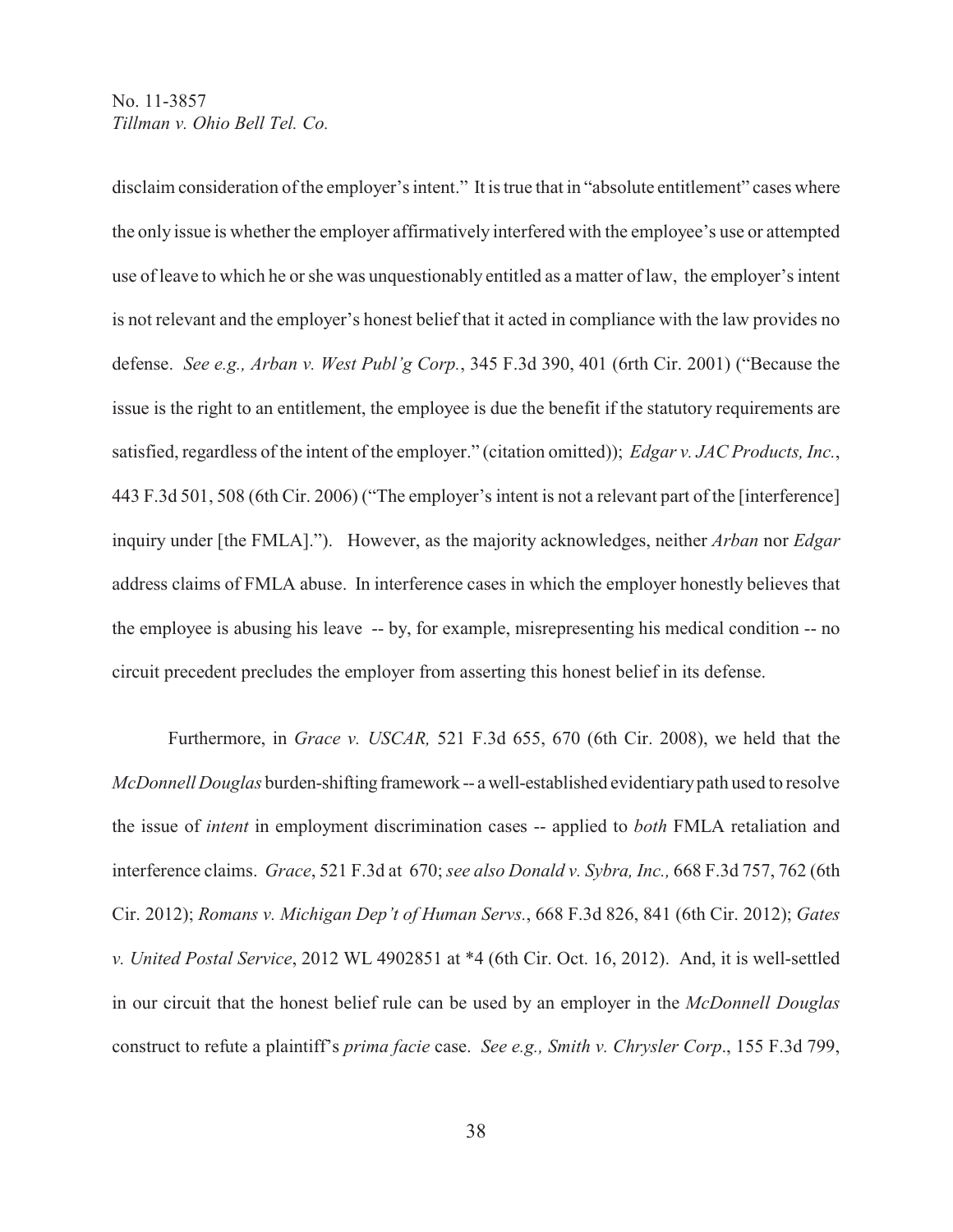807 (6th Cir. 1998) (quoting *Peterfield v. TVA*, 941 F.2d 437, 443 (6th Cir. 1991)); *Blizzard v. Marion Technical College*, 698 F.3d 275, 286 (6th Cir. 2012).

Prior Sixth Circuit FMLA decisions simply do not entirely foreclose the application of the "honest belief" rule in all interference cases. To the contrary, as the majority acknowledges, our circuit has applied the "honest belief" rule to at least a certain subset of interference claims. For example, just last year, we determined that the honest belief rule applies in both FMLA retaliation claims and interference claims in *Donald v. Sybra, Inc., supra*, 667 F.3d at 763.<sup>11</sup> See also Weimer *v. Honda of America Mfg., Inc.*, 356 F. App'x 812 (6th Cir. 2009) (approving application of the honest belief defense to an FMLA interference claim); *Adams v. Auto Rail Logistics, Inc.*, 504 F. App'x 453, 457 (6th Cir. 2012) (to defeat the plaintiff's FMLA interference claim, the defendant "need only demonstrate that it believed the plaintiff was misusing the FMLA such that it would have discharged the plaintiff despite any legitimate leave.")

Our decision in *Weimer* provides a good illustration of these principles. In *Weimer*, the plaintiff was granted FMLA leave by his employer, Honda of America, after being diagnosed with a concussion and a muscle strain as a result of a blow to the head. Honda subsequently learned that

<sup>&</sup>lt;sup>11</sup>It is true that, in *Jaszczyszyn v. Advantage Health Physician Network*, 504 F. App'x 440 (6th Cir. 2012), the court declined to read *Donald* as either adopting or rejecting the "honest belief" rule within the context of FMLA interference claims, but this was because, in its view, "that opinion does not address the issue clearly, let alone explicitly." *Id*. at 449. However, the *Jaszczyszyn* court made no affirmative determination that the honest belief rule was inapplicable; rather the court found it unnecessary to deal with the rule because it determined that the record established that the plaintiff "had been given all the leave to which she was entitled." *Id.* The court concluded that Jaszczyszyn's interference claim failed as a matter of law on this alternative ground. *Id.*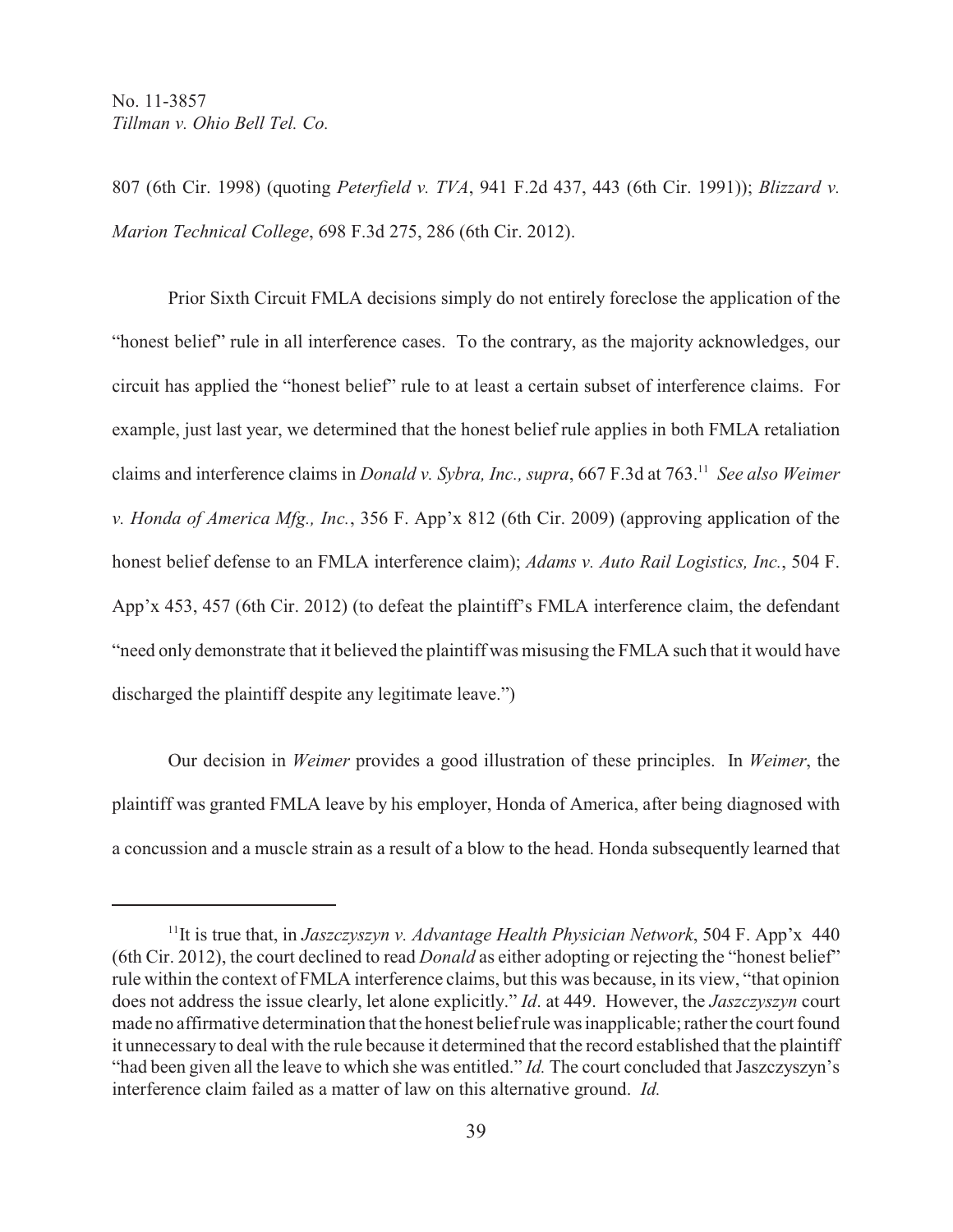Weimer had been seen building a porch on his house when he was supposed to have been incapacitated. Following an investigation, Weimer's employment was terminated for violation of the company's Standards of Conduct which, in relevant part, prohibited "[m]isprepresent[ing] facts or falsify[ing] records or reports, such as personnel records, medical records, leave of absence documentation, inventory counts, quality control reports, etc." *See Weimer*, 356 F. App'x at 814 (first alteration in original). Weimer thereafter brought suit. After the district court denied the parties' cross-motions for summary judgment, the case went to trial and the jury returned a verdict in favor of Honda. *Id.* at 813. Weimer appealed arguing that the district court erred in instructing the jury on the honest-belief defense and pretext. *Id.*

The appellate court first determined that the plaintiff's claim was an entitlement/ interference claim, even though counsel would not specify whether the claim in the complaint was an interference or a retaliation claim. *Id*. at 815 ("We therefore conclude that this case is brought pursuant to 29 U.S.C. § 2615(a)(1) for interference and restraint."). Turning to the honest belief rule, the court found no error in presenting the honest belief and pretext instruction to the jury. *Id*. at 818. The court explained that "the FMLA is not a strict-liability statute." *Id*. (citing *Edgar, supra,* 443 F.3d at 507). Because evidence was presented from which the jury could have found that Weimer had lied to company physicians about his medical condition and activities at home while on leave, the jury could have concluded that the employer had a legitimate reason for its actions. *Id*.<sup>12</sup> Significantly, the court

 $12$ <sup>12</sup>The court also determined that "[t]he jury was also able to use such evidence to conclude that Weimer was not entitled to take FMLA leave in the first place because he did not suffer from a serious health condition." 356 F. App'x at 818.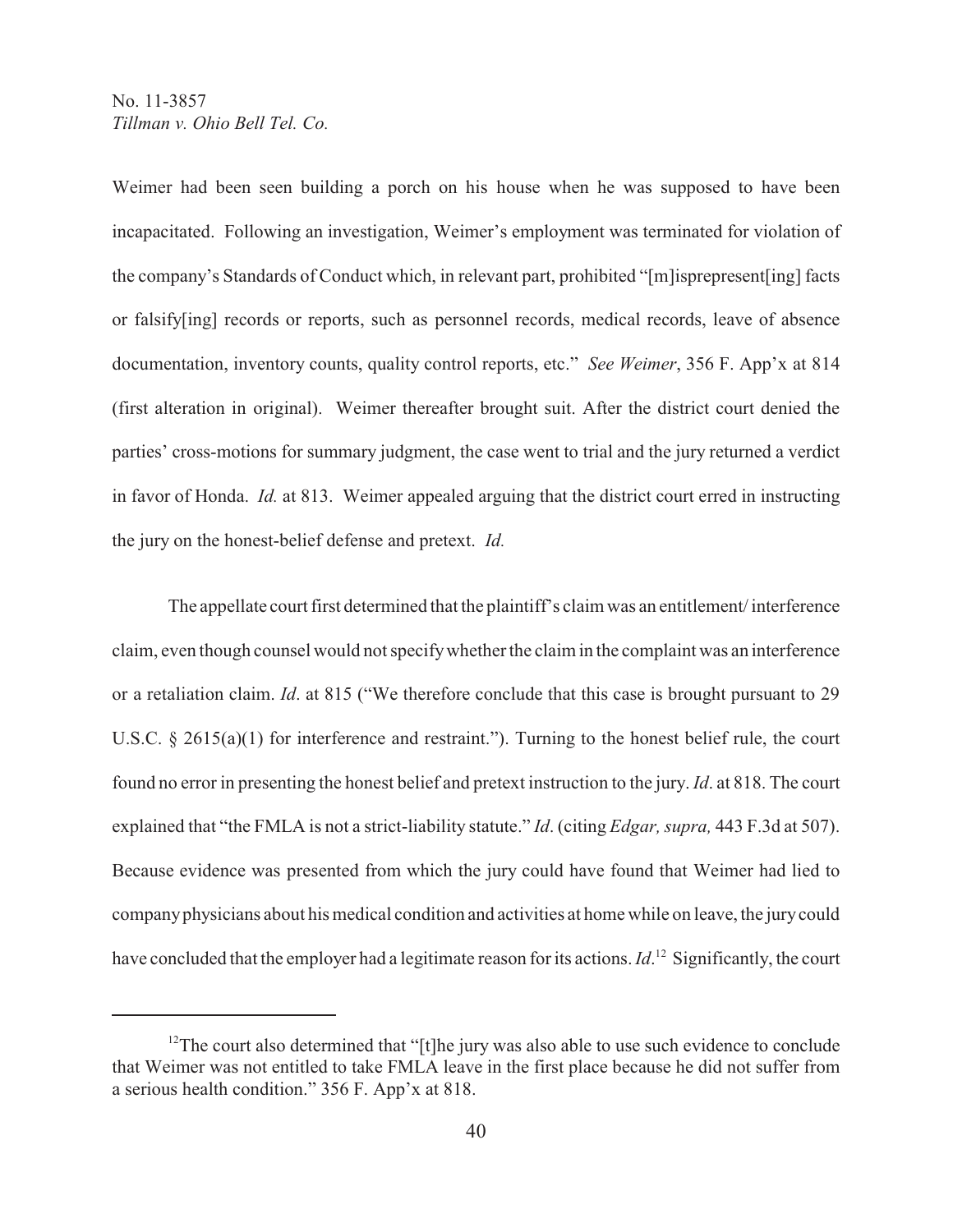found that the jury was properly instructed that, when considering whether the employer had demonstrated a legitimate reason for its actions, the focus was to be "not so much whether Weimer actually lied, but rather *whether Honda reasonably and honestly believed that Weimer lied*." *Id*. (emphasis added). Finally, the court determined that "[t]here was sufficient evidence for the jury to conclude that Honda reasonably relied on the facts before it at the time its decision to terminate Weimer was made." *Id*. at 819.

Beyond our circuit, although a similar muddle can be seen in some circuits, no circuit has held that the honest belief rule does not apply in interference cases, and at least three other circuits have clearly applied the honest belief doctrine to FMLA interference claims. The Third, Seventh and Tenth Circuits have each held an employer can defend against an FMLA interference claim by showing that it honestly believed the employee did not take FMLA leave for its intended purpose. *See Scruggs v. Carrier Corp*., 688 F.3d 821, 825-26 (7th Cir. 2012); *Vail v. Raybestos Prods. Co.*, 533 F.3d 904, 909 (7th Cir. 2008); *Crouch*, 447 F.3d at 986-87; *Parker v. Verizon Pa.*, *Inc.*, 309 F. App'x 551, 563 (3d Cir. 2009); *Medley v. Polk Co.*, 260 F.3d 1202, 1207-08 (10th Cir. 2001). Further, appellate courts have affirmed the entry of summary judgment in favor of the employer based upon the employer's honest belief that the employee was misusing FMLA leave. *See Scruggs*, 668 F.3d at 826 (employer had honest suspicion that employee was not using his FMLA leave to assist in his mother's care); *Vail*, 533 F.3d at 909-10 (employer had honest belief that employee who had been granted FMLA leave because of her migraine headaches was using her leave to work for her husband's lawn mowing service); *Crouch*, 447 F.3d at 987-88 (employer honestly believed that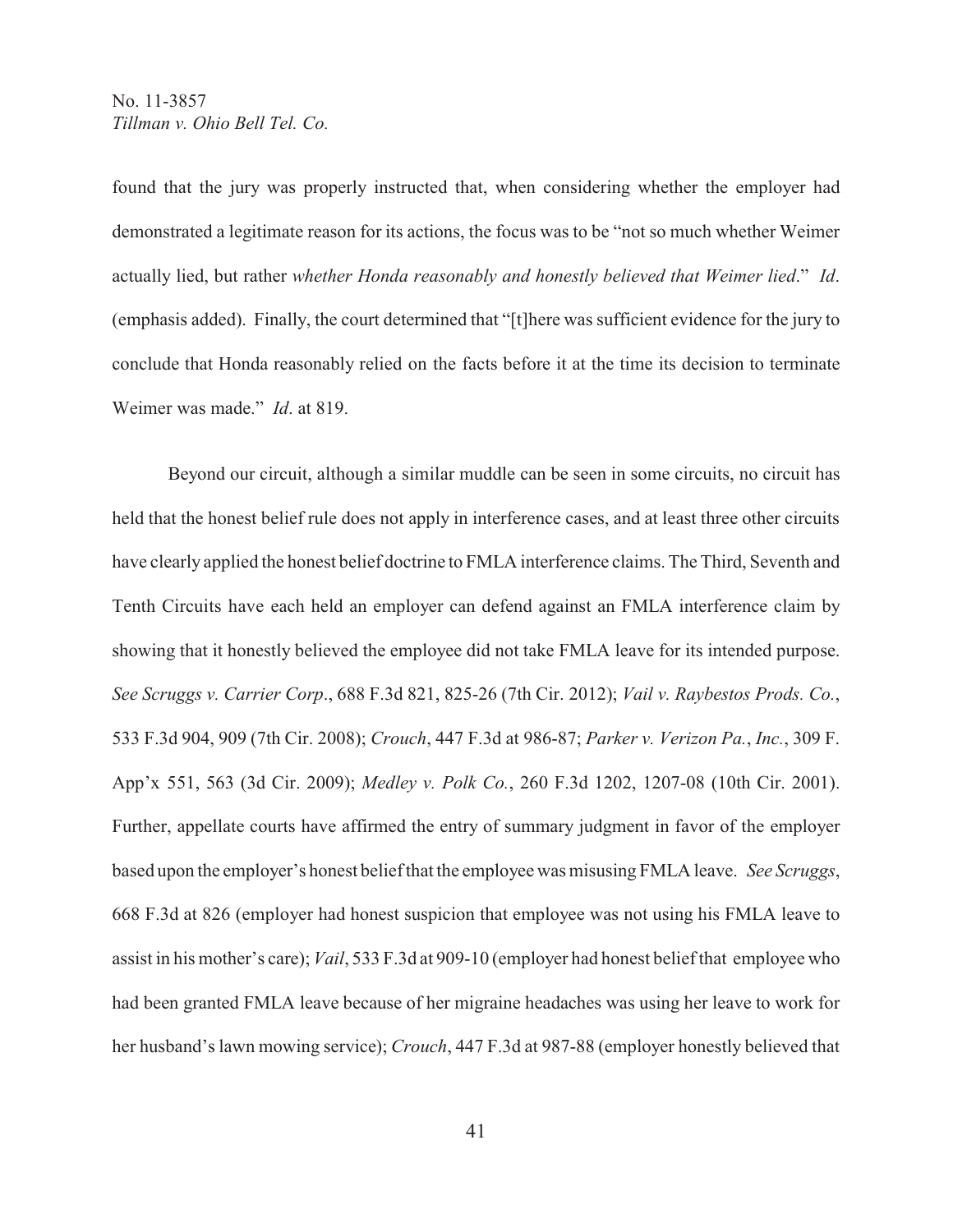the employee was using FMLA leave for vacation purposes instead of recovering from an injured knee); *Parker*, 309 F. App'x at 563 (employer established it had an honest belief that plaintiff had misrepresented his health condition).

In addition to these courts, many district courts --including a number of them within the Sixth Circuit -- have held that the honest belief defense applies to FMLA interference claims. *See e.g., Lineberry v. Richards*, 2013 WL 438689, at \*6-7 (E.D. Mich. Feb. 5, 2013); *Reinwald v. Huntington Nat'l Bank*, 684 F. Supp. 2d 975, 984-85 (S.D. Ohio 2010); *Stanley v. Volvo Parts of N. Am.*, 2008 WL 2473658, at \*4 (S.D. Ohio June 17, 2008); *Kitts v. General Telephone North, Inc.*, 2005 WL 2277438 at \*12-13 (S.D. Ohio Sept. 19 2005); *Stonum v. U.S. Airways, Inc.*, 83 F. Supp. 2d 894, 899-902 (S.D. Ohio 1999); *Casseus v. Verizon N.Y., Inc.*, 702 F. Supp. 2d 326, 336 (E.D.N.Y. 2010); *Nelson v. Oshkosh Truck Corp*., 2008 WL 4379557, at \*4 (E.D. Wis. Sept. 23, 2008); *Brown v. Conopco, Inc.*, 2007 WL 3224586 at \*6 (D.Md. Oct. 24, 2007); *Moughari v. Publix Super Markets, Inc.*, 1998 WL 307454 at \*2 (N.D. Fla. Apr. 27, 1998), *aff'd without opinion*, 170 F.3d 188 (11th Cir. 1999).

Moreover, to preclude consideration of the employer's honest belief in this case simply makes no sense. We have already concluded that in terminating Plaintiff's employment for fraudulent conduct in violation of the company's Code of Business Conduct, Ohio Bell held an honest belief based on particularized facts that Plaintiff had abused his FMLA leave on March 15 and 28, 2009, and, therefore, Plaintiff could not make out an FMLA retaliatory discharge claim. It would be nonsensical to deny the Defendant the right to rely on its honest belief that Plaintiff was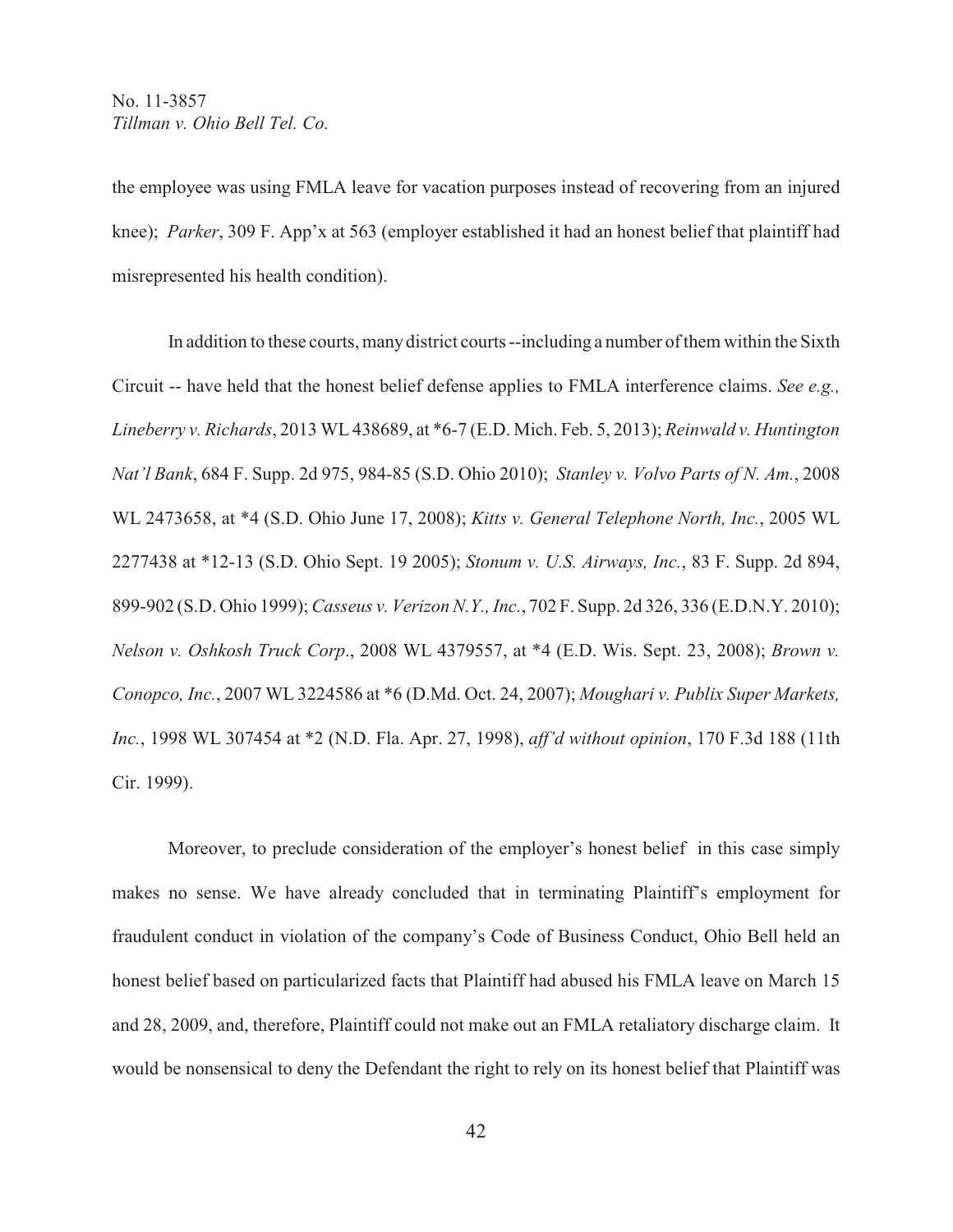not using his FMLA leave on those dates for its intended purpose to refute Plaintiff's interference claim that he was "denied FMLA benefits to which he was entitled."

In summary, although our precedent in this area is not pristinely clear, two lines of interference claim analyses emerge: one in which the issue is simply whether the employee is "absolutely entitled" to leave, and the employer makes no claim that it suspects the employee is abusing his leave; and a second line in which an employer shows that it has an honest belief that the employee has abused his leave in some way. In the former cases, an employer's intent is indeed irrelevant because the only question is whether the employee is entitled to leave. In the latter cases, however, the employer's intent is quite relevant.

Viewed in this context, our precedents reflect that the "absolute entitlement" case law is of limited application in cases such as this one, where the issue is not simply the employee's *use* of leave to which he is entitled under the FMLA, but rather his *abuse* of his FMLA leave rights. In interference cases arising under these circumstances, the honest belief rule may be applied. *See e.g., Vail*, 533 F.3d at 909 (characterizing the issue presented in plaintiff's FMLA interference claim as "whether [plaintiff] was abusing her leave or whether Raybestos interfered with her rights" and applying the honest belief rule to resolve this issue); *see also Parker v. Verizon*, 309 F. App'x at 563:

Parker has not shown that he is entitled to FMLA benefits. . . . Parker was not terminated for his use, but rather his misuse, of medical leave in violation of [the company's] Code of Business Conduct. . . . Regardless of Parker's denial that he actually misrepresented his health condition, Verizon's honest suspicion that Parker misused his leave prevents it from being found liable for violating the FMLA. . . .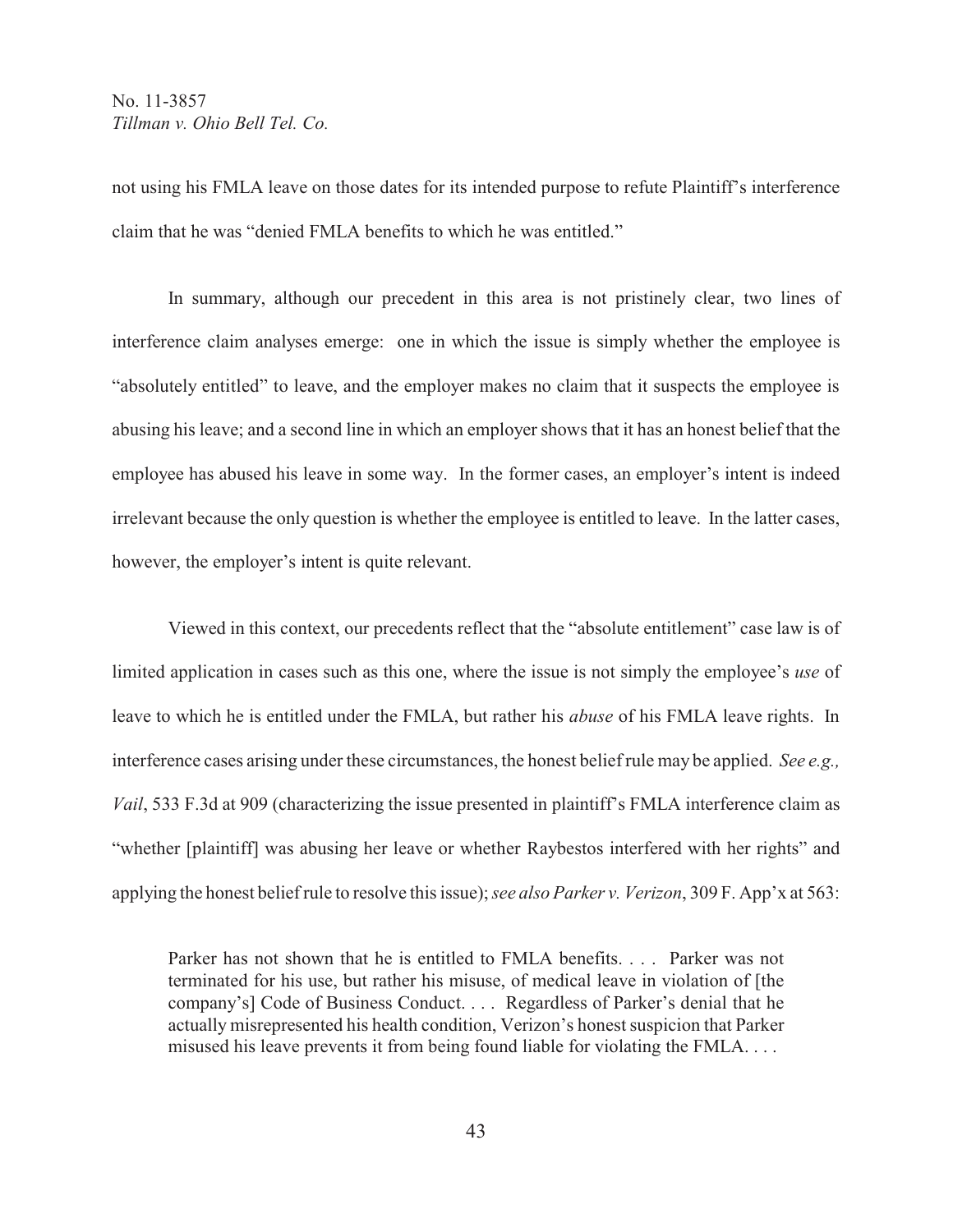*Id.* (citations omitted).

This leaves only the majority's view that last year's *Donald* decision should be read as approving the use of the rule in interference cases only to prove that the employer had "a legitimate reason *unrelated* to the exercise of FMLA rights." *See Donald*, 667 F.3d at 762-63 (emphasis added) (employer entitled to rely on its honest belief that plaintiff was guilty of theft to defeat both plaintiff's FMLA interference and retaliation claims).

The majority's misapprehension of the "unrelated reason" requirement is understandable in light of its history in this circuit. The "unrelated reason" requirement appears to have had its genesis in our circuit's jurisprudence in *Arban v. West Publ. Corp.*, *supra*, where, in affirming the district court's denial of the defendant's motion for a judgment as a matter of law, the appellate court quoted *Gunnell v. Utah Valley State Coll.,* 152 F.3d 1253 (10th Cir. 1998), as authority for holding, without further edification, that "'[a]n employee lawfully may be dismissed, preventing him from exercising his statutory rights to FMLA leave or reinstatement, *but only if the dismissal would have occurred regardless of the employee's request for or taking of FMLA leave*.'" *Arban*, 345 F.3d at 401 (quoting *Gunnell*, 152 F.3d at 1262) (emphasis added). But in relying on *Gunnell*, the *Arban* court appears to have ignored the context of the *Gunnell* court's pronouncement. In *Gunnell*, the plaintiff "specifically refused to argue that she was fired because of her FMLA request." 152 F.3d at 1262. It was solely on the basis of the plaintiff's concession that the Tenth Circuit affirmed the district court's grant of summary judgment in favor of the employer on Gunnell's interference claim. *See id.* ("In light of this concession, any reason for terminating Gunnell's employment would not involve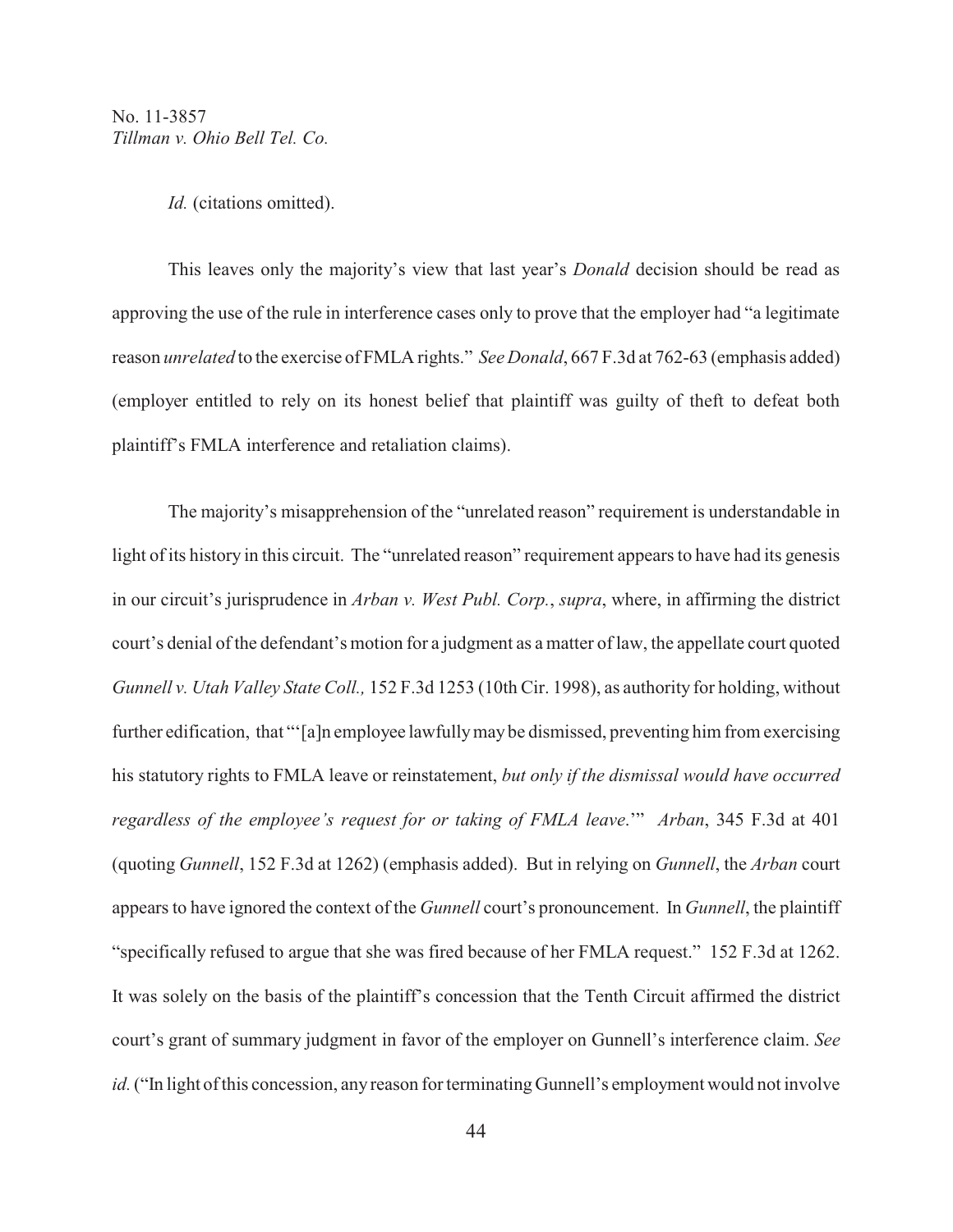FMLA, and consequently the statute can afford her no relief." *Id.*) The relatedness or unrelatedness of *the employer's reason* for the employment decision, however, never was an issue in the case.

Although the *Gunnell* excerpt in *Arban* has been repeatedly quoted and rotely relied upon in subsequent years, our later cases have done nothing to clarify or explain the holding. Then, three years after *Arban*, the court bolstered the *Arban* court's holding by declaring in *Edgar*, "Both the statute and the DOL regulation likewise establish that interference with an employee's FMLA rights does not constitute a violation if the employer has a legitimate reason unrelated to the exercise of FMLA rights for engaging in the challenged conduct." *Edgar,* 442 F.3d at 508.

 Not surprisingly, there is no statutory or regulatory citation for this proposition in *Edgar* because neither the statute nor the regulations even remotely suggest any such thing.<sup>13</sup> Nonetheless,

*See Adams*, 504 F. App'x at 456 n.1.

<sup>&</sup>lt;sup>13</sup>In *Adams v. Auto Rail Logistics, Inc.*, 504 F. App'x 453, the court appears to have at least attempted to provide the regulatory authority missing in *Edgar* and its progeny. There, as support for the "unrelated reason" rule, the court quoted from a portion of 29 C.F.R. § 825.216(a):

An employee has no greater right to reinstatement or to other benefits and conditions of employment than if the employee had been continuously employed during the FMLA period. An employer must be able to show that an employee would not otherwise have been employed at the time reinstatement is requested in order to deny restoration of employment.

However, the part of the regulation not quoted in *Adams* makes clear that this unrelated reason justification is intended to apply only in limited circumstances. Specifically, it is only when the employee is laid off or his shift has been eliminated while he was on leave, or the employee was hired for a term or project which ended while he was on leave that the employer must demonstrate that the employee "would not otherwise have been employed" at the time reinstatement is requested. 29 C.F.R. § 825.216(a)(1)-(3). Nothing in this regulation even remotely requires that an employer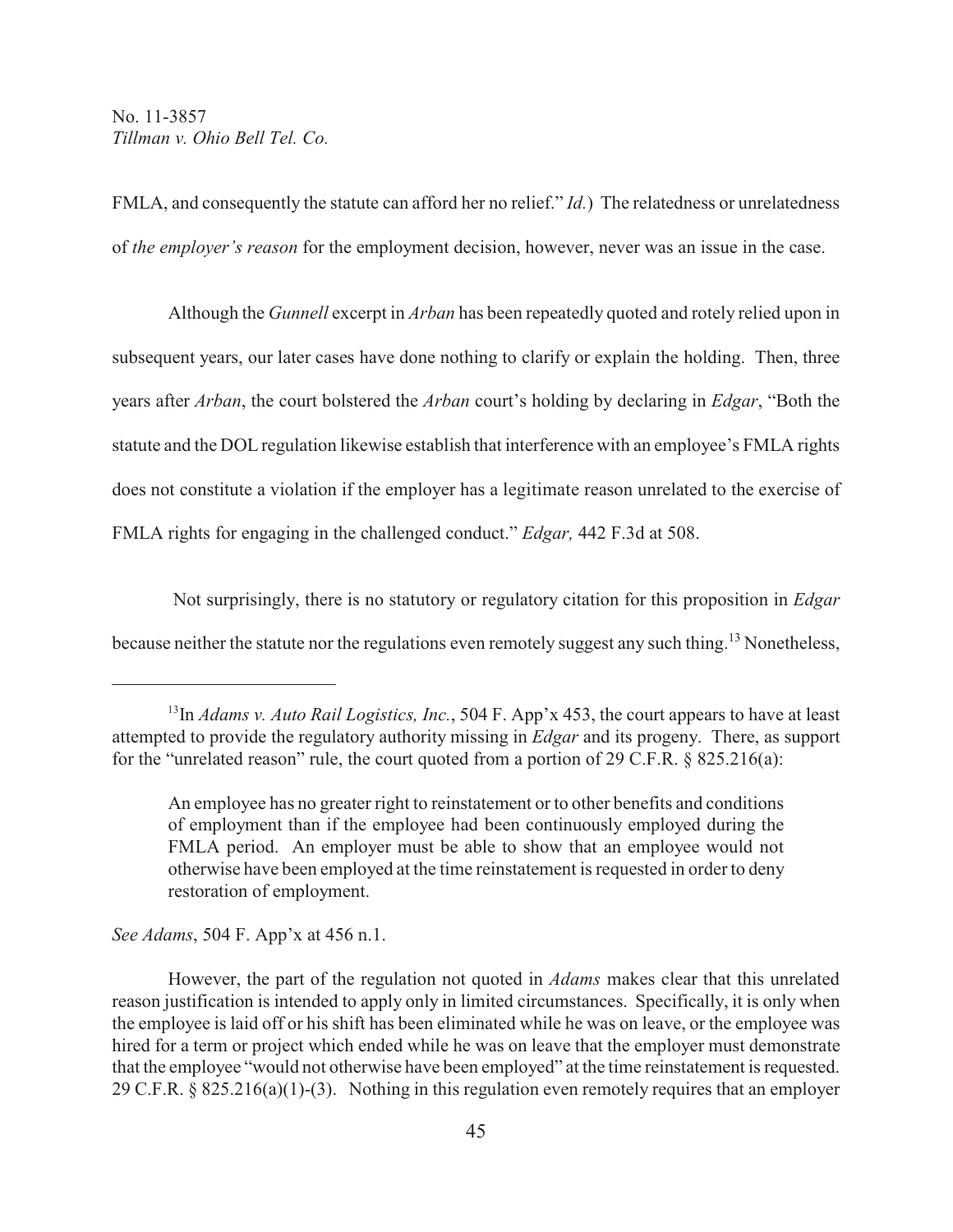*Edgar* has since been repeatedly cited and accepted, without limitation, as authority for the proposition that "interference with an employee's FMLA rights does not constitute a violation if the employer has a legitimate reason unrelated to the exercise of FMLA rights." *See, e.g., Grace v. USCAR,* 521 F.3d at 669; *Harris v. Metro. Gov't of Nashville and Davidson Cnty., Tenn.* , 594 F.3d 476, 483 (6th Cir. 2010); *Romans v. Michigan Dep't of Human Servs.*, 668 F.3d at 841; *Mitchell v. Cnty of Wayne*, 337 F. App'x 526, 536 (6th Cir. 2009); *Allen v. Butler Cnty. Comm'rs*, 331 F. App'x 389, 394 (6th Cir. 2009). *Cf.*, *Adams v. Auto Rail Logistics, Inc.*, 504 F. App'x 453. It is out of this quagmire of questionable authority that the "unrelated reason" requirement has emerged. It is time to clear away the brush and finally clarify the matter.

While an "unrelated reason" rule may fit in cases like *Donald* where there is no question or suspicion as to the legitimacy of the plaintiff's request or need for FMLA leave,  $^{14}$  where, as here, the legitimacy of the employee's taking of FMLA leave itself is at issue, it is unrealistic to require that the employer's reasons for its actions be "unrelated" to the taking of the leave. If that were the case, employers would effectively be precluded from ever taking any adverse action against an employee who fraudulently or dishonestly requests FMLA leave or misuses or abuses FMLA leave because

show that its legitimate reason is "unrelated" to the employee's exercise of FMLA rights in all cases.

<sup>&</sup>lt;sup>14</sup>Though the court in *Donald* noted that there were disputes as to whether the plaintiff's had properly invoked the FMLA when she notified her employer that she was going to be absent, her employer did not question the legitimacy of the reason for the leave: extreme pain following treatment for renal stones. *See Donald*, 607 F.3d at 760-61.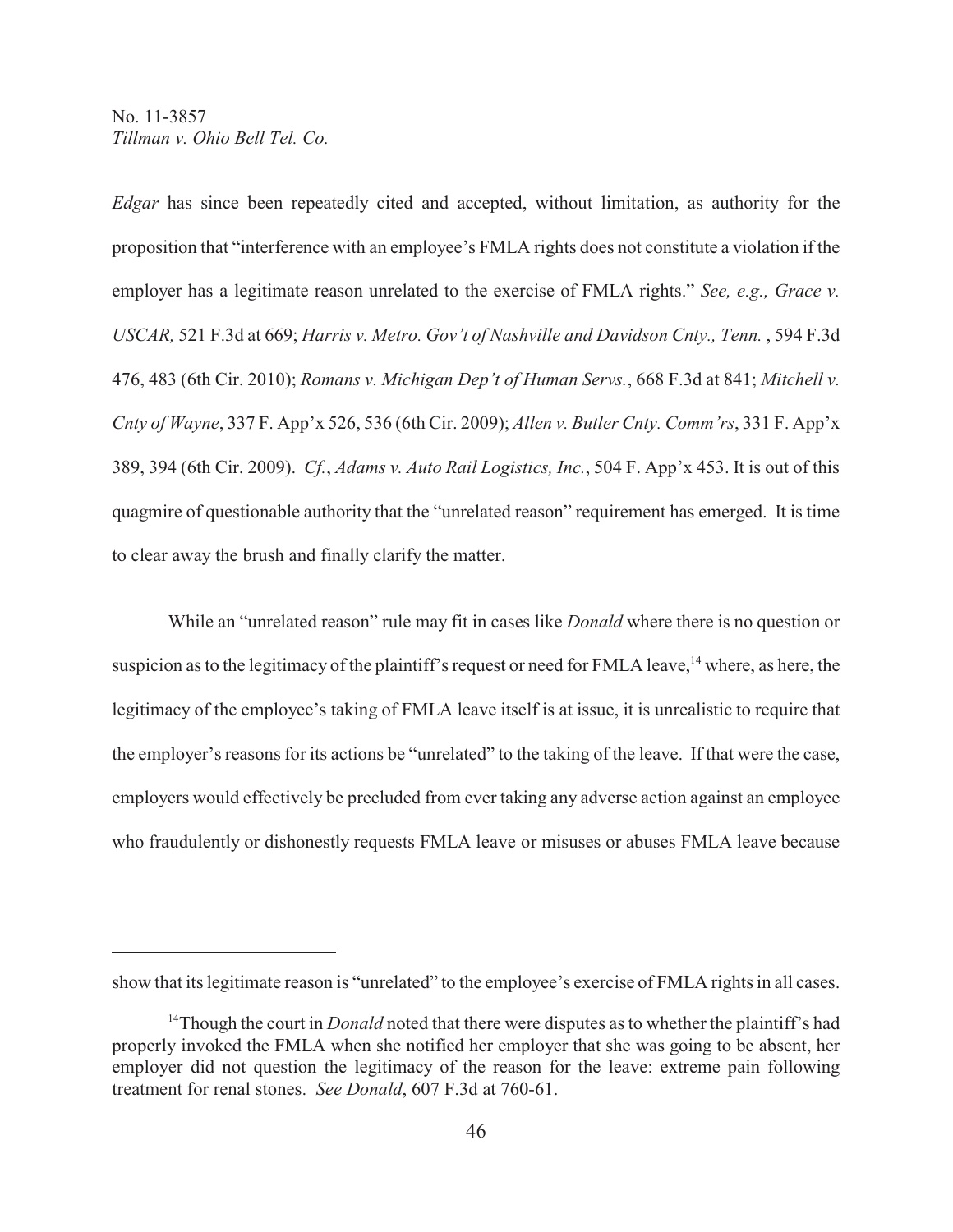any action necessarily would be related to the taking of leave, and, hence, constitute a violation of the Act.

The incongruity of requiring that an employer's reason be shown to be "unrelated" to the exercise of FMLA rights in order to permit application of the "honest belief" rule is demonstrated in cases where the evidence shows that the employee's abuse of FMLA leave constitutes a violation of an employment rule or "code of conduct." In an attempt to adhere to the "unrelated" requirement in such cases, courts focus on the violation of the work rules. *See e.g., Parker v. Verizon*, *supra* 309 F. App'x 551 (granting summary judgment in favor of the defendant employer where the employer demonstrated that the plaintiff was terminated for violating the company Code of Business Conduct by misusing FMLA medical leave); *Warwas v. City of Plainfield*, *supra*, 484 F. App'x at 588 (holding that where employer had a Shop Rule providing that it had just cause to terminate employees for falsification of personnel or any other company form, the defendant's "honest belief that [the plaintiff] had violated company policy by fraudulently obtaining disability leave" foreclosed the plaintiff's FMLA claim and entitled the defendant to summary judgment).

We similarly focused on the violation of a work rule in *Weimer, supra.* In that abuse of leave case, we rejected the plaintiff's argument that the jury was improperly instructed pursuant to instructions approved in *Arban* because the reason given by Honda for Weimer's discharge - making misrepresentations concerning his FMLA leave in contravention of the company's Associate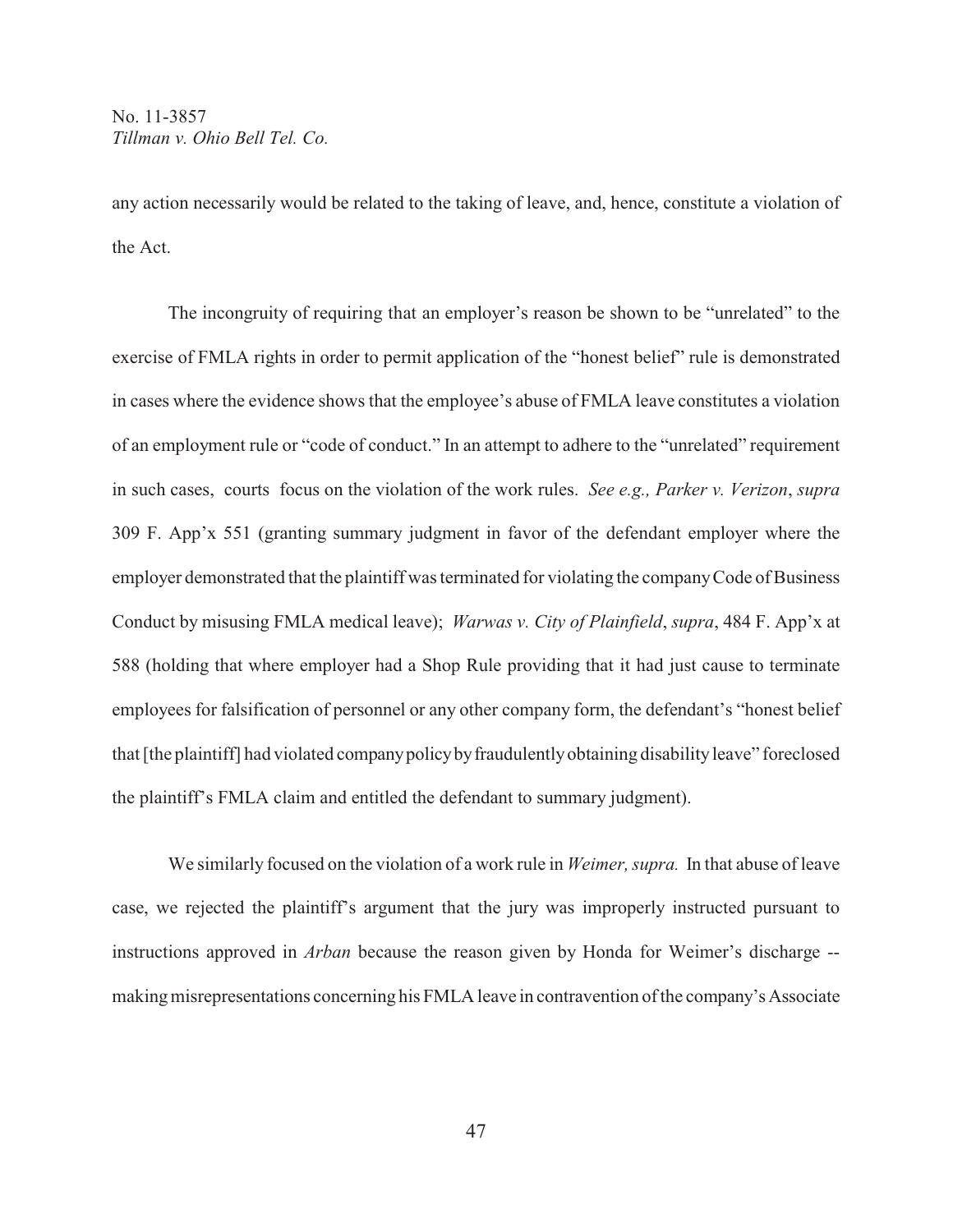Standards of Conduct<sup>15</sup> -- was "inextricably intertwined with the exercise of FMLA rights," whereas in *Arban*, the defendant-employer alleged that the plaintiff was discharged for reasons "totally separate from his taking of FMLA leave," i.e, for misrepresenting a preexisting account as new sales activity in violation of company policy, for engaging in improper account name-switching, and for other acts of gross negligence, fraud, deceit and lack of moral character. 356 F. App'x at 816. We categorically rejected Weimer's argument stating:

The legal analysis is not changed in this case because the reason given for Weimer's discharge is that he lied about his medical symptoms and the activities he engaged in while on leave. Ultimately, the jury was called upon to decide whether Honda terminated Weimer for violating its Standards of Conduct by lying, or whether Honda terminated Weimer for exercising his FMLA rights by taking FMLA leave. *The specific subject of Weimer's alleged misrepresentation is not relevant***.**

*Id.* (emphasis added).

We treated the employer's reason for discharging the employee similarly in *Adams v. Auto Rail Logistics, Inc.*, *supra*. In that case, the plaintiff had requested FMLA leave to care for his sick daughter. Although the plaintiff admitted that he no longer needed to care for his daughter after December 26, 2007, he did not return to work until January 8, 2008. Based upon its belief that Adams had misused these 15 days of leave time, Auto Rail terminated his employment for "fraud

<sup>&</sup>lt;sup>15</sup>See Weimer, 2008 WL 2421648.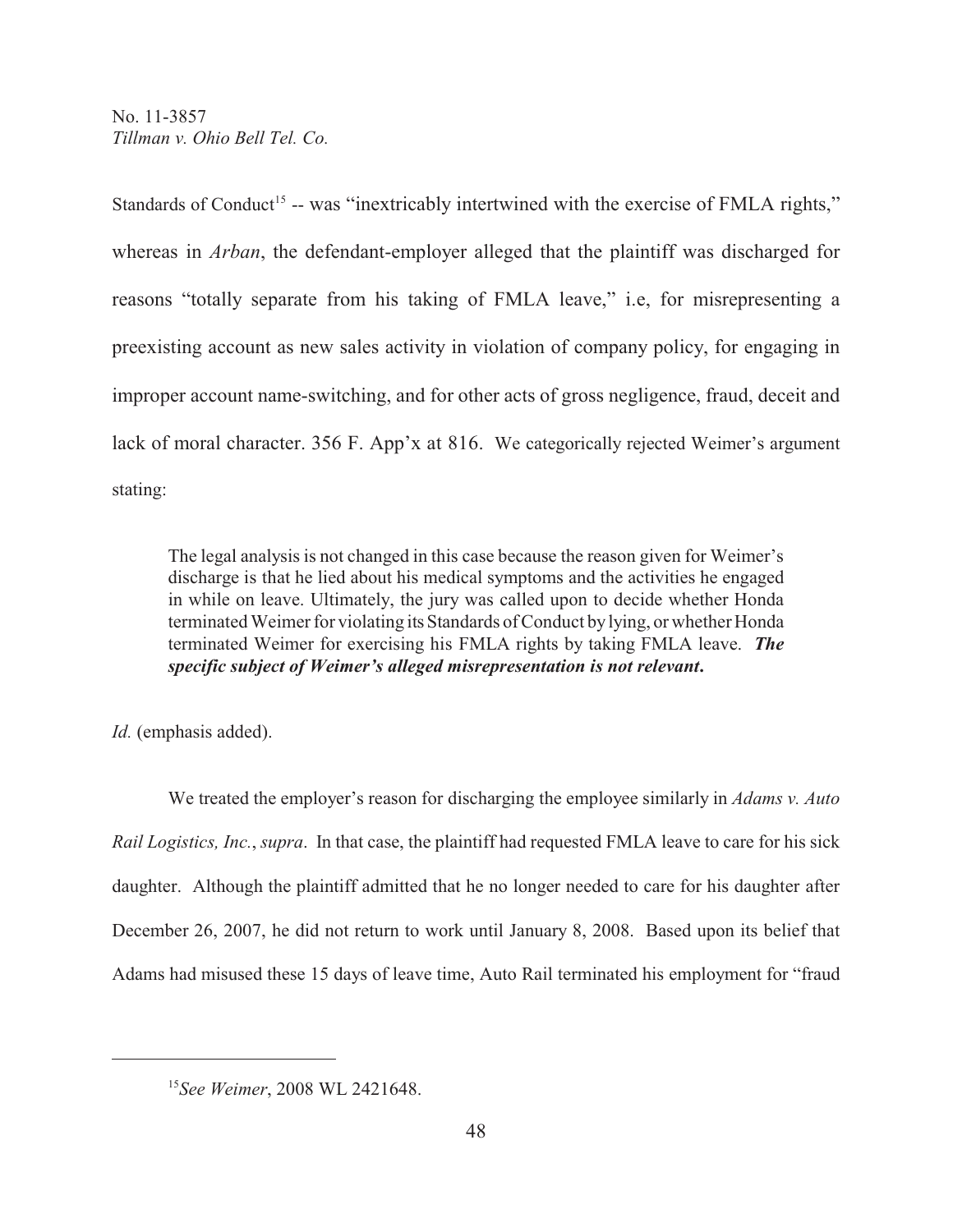and dishonesty." 504 F. App'x at 455. A trial was subsequently held and the jury found in favor of the employer.

On appeal, Adams argued that for "fraud and dishonesty" to constitute a qualifying "unrelated" reason defense, the defendant had to prove that he committed fraud and satisfy the elements of fraud under state law. The court rejected that argument:

Fraud and dishonesty are ... lawful bases for termination. However, the defendant is not required to prove the elements of fraud under state law. It need only demonstrate that it believed that the plaintiff was misusing the FMLA such that it would have discharged the plaintiff despite any legitimate FMLA leave.

*Id.* at 457 (citation omitted).

In each of the above cases, the honest belief rule was applied. It would be disingenuous to say that application of the honest belief rule was permitted in these cases because the violation of a work rule was the reason for the employer's action, and hence, was a "legitimate reason *unrelated* to the exercise of FMLA rights." As is evident from the foregoing discussion, no matter how forcefully courts might insist to the contrary, it is inescapable that in cases such as those discussed above, a violation of a work rule -- and hence, a termination of employment or other adverse employment action taken as a result of that violation -- is *not* unrelated to the taking of FMLA leave. If the honest belief rule may be used in cases involving a work rule violation arising out of abuse or misuse of FMLA leave, there is no logical reason why the underlying abuse itself should be treated any differently.